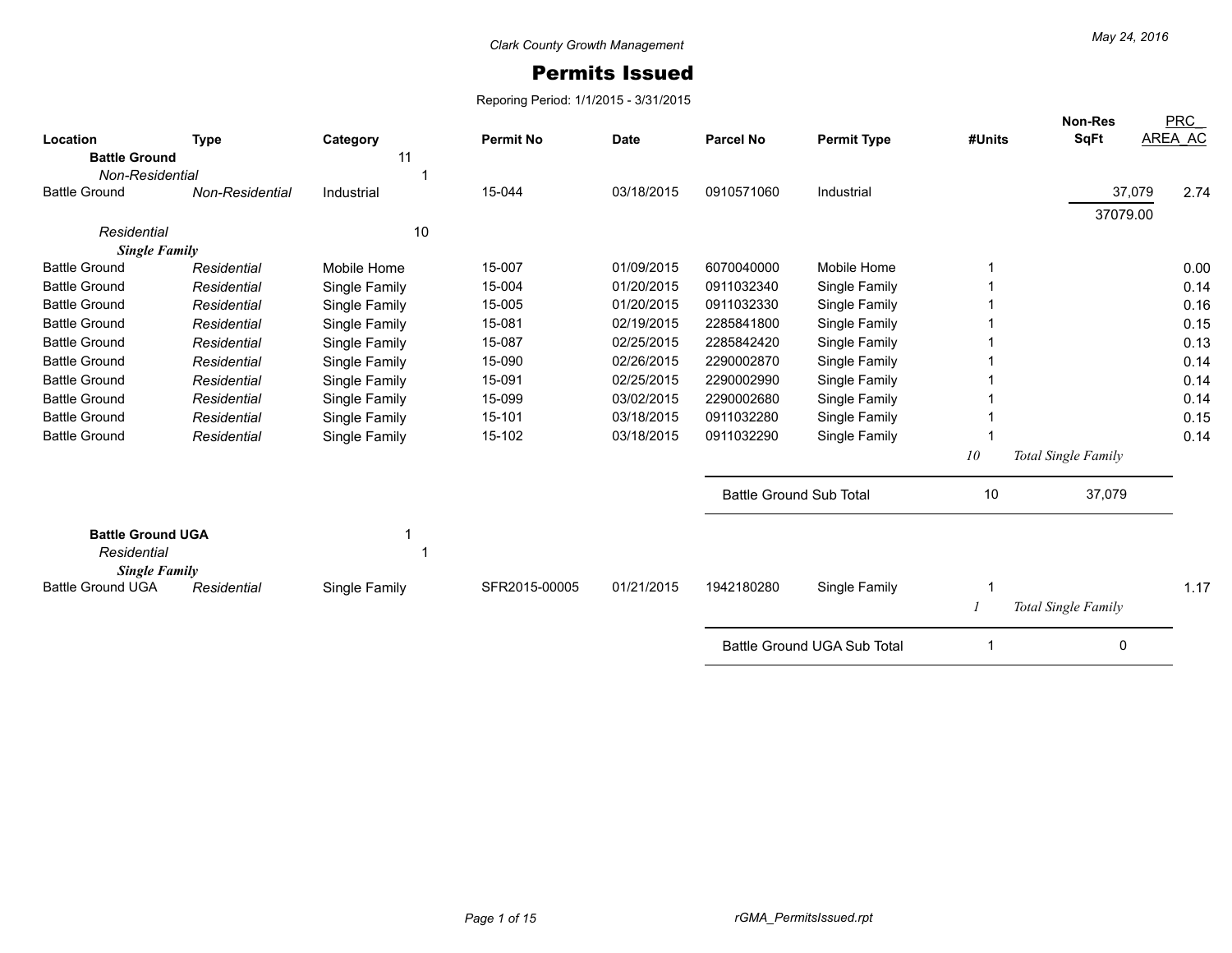|             |                        |                |                  |             |            |                    |        | Non-Res             | PRC            |
|-------------|------------------------|----------------|------------------|-------------|------------|--------------------|--------|---------------------|----------------|
| Location    | <b>Type</b>            | Category       | <b>Permit No</b> | <b>Date</b> | Parcel No  | <b>Permit Type</b> | #Units | <b>SqFt</b>         | <b>AREA AC</b> |
| Camas       |                        | 38             |                  |             |            |                    |        |                     |                |
|             | Non-Residential        | $\overline{c}$ |                  |             |            |                    |        |                     |                |
| Camas       | <b>Non-Residential</b> | Institutional  | 15-00105         | 02/20/2015  | 0909160000 | Institutional      |        |                     | 0.98<br>5      |
| Camas       | Non-Residential        | Office         | 15-00001         | 01/05/2015  | 0791900000 | Office             |        |                     | 2,764<br>0.08  |
|             |                        |                |                  |             |            |                    |        | 2769.00             |                |
| Residential |                        | 36             |                  |             |            |                    |        |                     |                |
|             | <b>Single Family</b>   |                |                  |             |            |                    |        |                     |                |
| Camas       | Residential            | Single Family  | 14-00825         | 01/02/2015  | 9860333070 | Single Family      | 1      |                     | 0.17           |
| Camas       | Residential            | Single Family  | 15-00025         | 01/21/2015  | 1776633340 | Single Family      |        |                     | 0.20           |
| Camas       | Residential            | Single Family  | 15-00029         | 01/22/2015  | 1273550040 | Single Family      |        |                     | 0.27           |
| Camas       | Residential            | Single Family  | 15-00035         | 01/26/2015  | 1260480880 | Single Family      |        |                     | 0.00           |
| Camas       | Residential            | Single Family  | 15-00036         | 01/26/2015  | 1260480880 | Single Family      |        |                     | 0.00           |
| Camas       | Residential            | Single Family  | 15-00037         | 01/26/2015  | 1260480860 | Single Family      |        |                     | 0.00           |
| Camas       | Residential            | Single Family  | 15-00038         | 01/26/2015  | 1260480880 | Single Family      |        |                     | 0.00           |
| Camas       | Residential            | Single Family  | 15-00085         | 02/12/2015  | 1776633380 | Single Family      |        |                     | 0.21           |
| Camas       | Residential            | Single Family  | 15-00099         | 02/18/2015  | 1759670060 | Single Family      |        |                     | 0.21           |
| Camas       | Residential            | Single Family  | 15-00102         | 02/19/2015  | 0831450000 | Single Family      |        |                     | 1.32           |
| Camas       | Residential            | Single Family  | 15-00110         | 02/23/2015  | 9860323840 | Single Family      |        |                     | 0.10           |
| Camas       | Residential            | Single Family  | 15-00116         | 02/23/2015  | 1260530000 | Single Family      |        |                     | 0.00           |
| Camas       | Residential            | Single Family  | 15-00117         | 02/23/2015  | 1260530000 | Single Family      |        |                     | 0.00           |
| Camas       | Residential            | Single Family  | 15-00118         | 02/23/2015  | 1260530000 | Single Family      |        |                     | 0.00           |
| Camas       | Residential            | Single Family  | 15-00134         | 03/02/2015  | 9860330510 | Single Family      |        |                     | 0.18           |
| Camas       | Residential            | Single Family  | 15-00136         | 03/02/2015  | 9860330210 | Single Family      |        |                     | 0.16           |
| Camas       | Residential            | Single Family  | 15-00137         | 03/02/2015  | 9860330480 | Single Family      |        |                     | 0.22           |
| Camas       | Residential            | Single Family  | 15-00152         | 03/09/2015  | 1273550020 | Single Family      |        |                     | 0.18           |
| Camas       | Residential            | Single Family  | 15-00153         | 03/09/2015  | 1273550070 | Single Family      |        |                     | 0.27           |
| Camas       | Residential            | Single Family  | 15-00161         | 03/11/2015  | 1238330140 | Single Family      |        |                     | 0.12           |
| Camas       | Residential            | Single Family  | 15-00188         | 03/19/2015  | 9860330500 | Single Family      |        |                     | 0.16           |
| Camas       | Residential            | Single Family  | 15-00189         | 03/19/2015  | 1781180020 | Single Family      |        |                     | 0.14           |
| Camas       | Residential            | Single Family  | 15-00203         | 03/26/2015  | 1260481110 | Single Family      |        |                     | 0.00           |
| Camas       | Residential            | Single Family  | 15-00204         | 03/26/2015  | 1260481110 | Single Family      |        |                     | 0.00           |
| Camas       | Residential            | Single Family  | 15-00205         | 03/26/2015  | 1260480980 | Single Family      |        |                     | 0.00           |
| Camas       | Residential            | Single Family  | 15-00206         | 03/26/2015  | 1260480980 | Single Family      |        |                     | 0.00           |
| Camas       | Residential            | Single Family  | 15-00215         | 03/30/2015  | 9860356620 | Single Family      |        |                     | 0.19           |
| Camas       | Residential            | Single Family  | 15-00216         | 03/30/2015  | 9860356510 | Single Family      |        |                     | 0.19           |
| Camas       | Residential            | Single Family  | 15-00217         | 03/30/2015  | 9860356350 | Single Family      |        |                     | 0.19           |
| Camas       | Residential            | Single Family  | 15-00218         | 03/30/2015  | 1759670100 | Single Family      |        |                     | 0.20           |
| Camas       | Residential            | Single Family  | 15-00219         | 03/30/2015  | 9860356610 | Single Family      |        |                     | 0.21           |
| Camas       | Residential            | Single Family  | 15-00220         | 03/30/2015  | 9860356570 | Single Family      |        |                     | 0.20           |
| Camas       | Residential            | Single Family  | 15-00222         | 03/30/2015  | 9860356540 | Single Family      |        |                     | 0.22           |
| Camas       | Residential            | Single Family  | 15-00223         | 03/30/2015  | 9860356530 | Single Family      |        |                     | 0.22           |
| Camas       | Residential            | Single Family  | 15-00224         | 03/30/2015  | 9860356520 | Single Family      |        |                     | 0.20           |
| Camas       | Residential            | Single Family  | SFR2014-00951    | 02/19/2015  | 1256621560 | Single Family      |        |                     | 0.15           |
|             |                        |                |                  |             |            |                    | 36     | Total Single Family |                |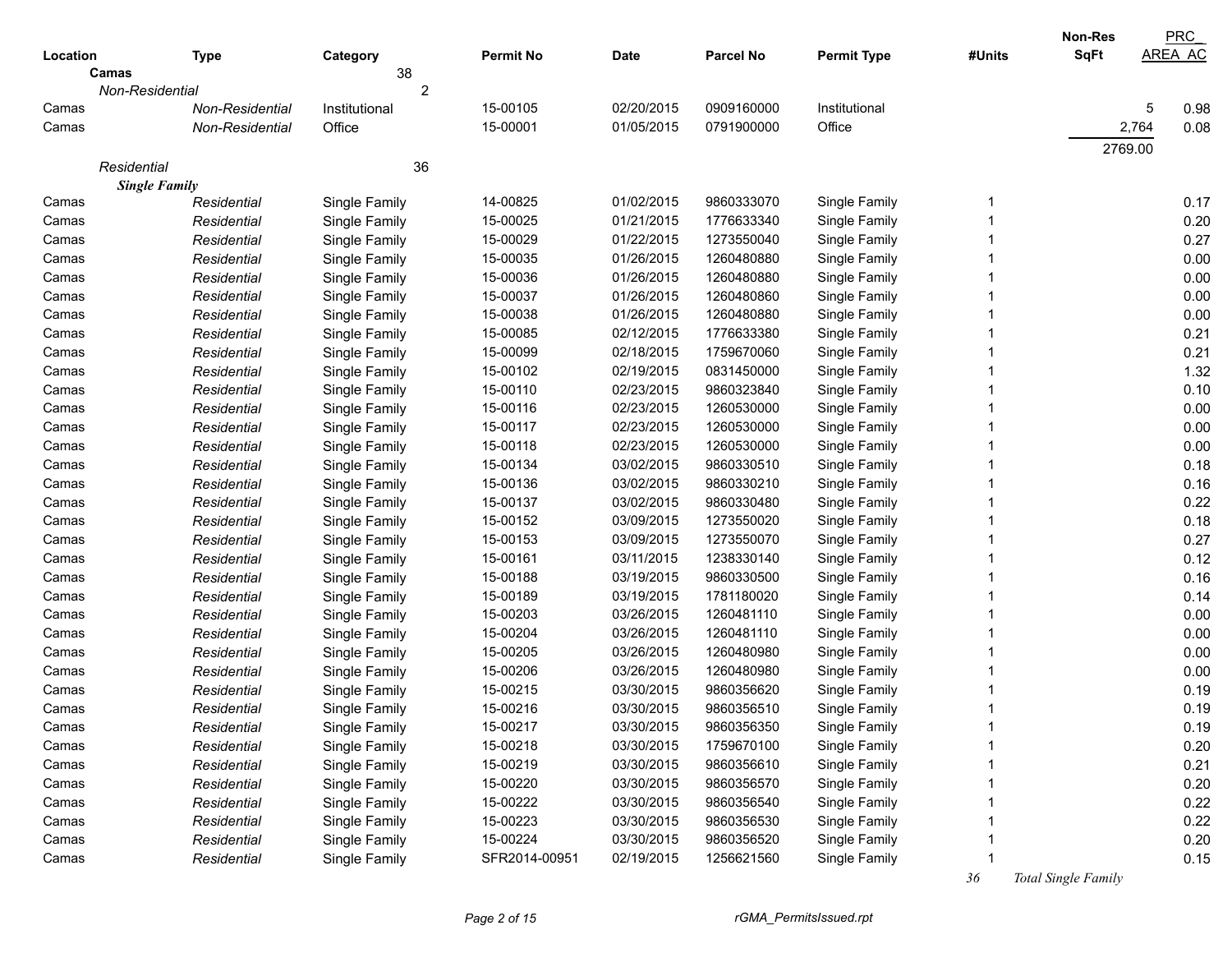| <b>Type</b><br>Location                                 |             | <b>Permit No</b><br>Category |               | <b>Date</b> | <b>Parcel No</b>    | <b>Permit Type</b> | #Units | <b>Non-Res</b><br><b>SqFt</b> | <b>PRC</b><br>AREA AC |
|---------------------------------------------------------|-------------|------------------------------|---------------|-------------|---------------------|--------------------|--------|-------------------------------|-----------------------|
|                                                         |             |                              |               |             | Camas Sub Total     |                    | 36     | 2,769                         |                       |
| <b>Camas UGA</b><br>Residential<br><b>Single Family</b> |             |                              |               |             |                     |                    |        |                               |                       |
| Camas UGA                                               | Residential | Single Family                | SFR2014-00954 | 02/05/2015  | 1232290000          | Single Family      |        | Total Single Family           | 1.64                  |
|                                                         |             |                              |               |             | Camas UGA Sub Total |                    |        | 0                             |                       |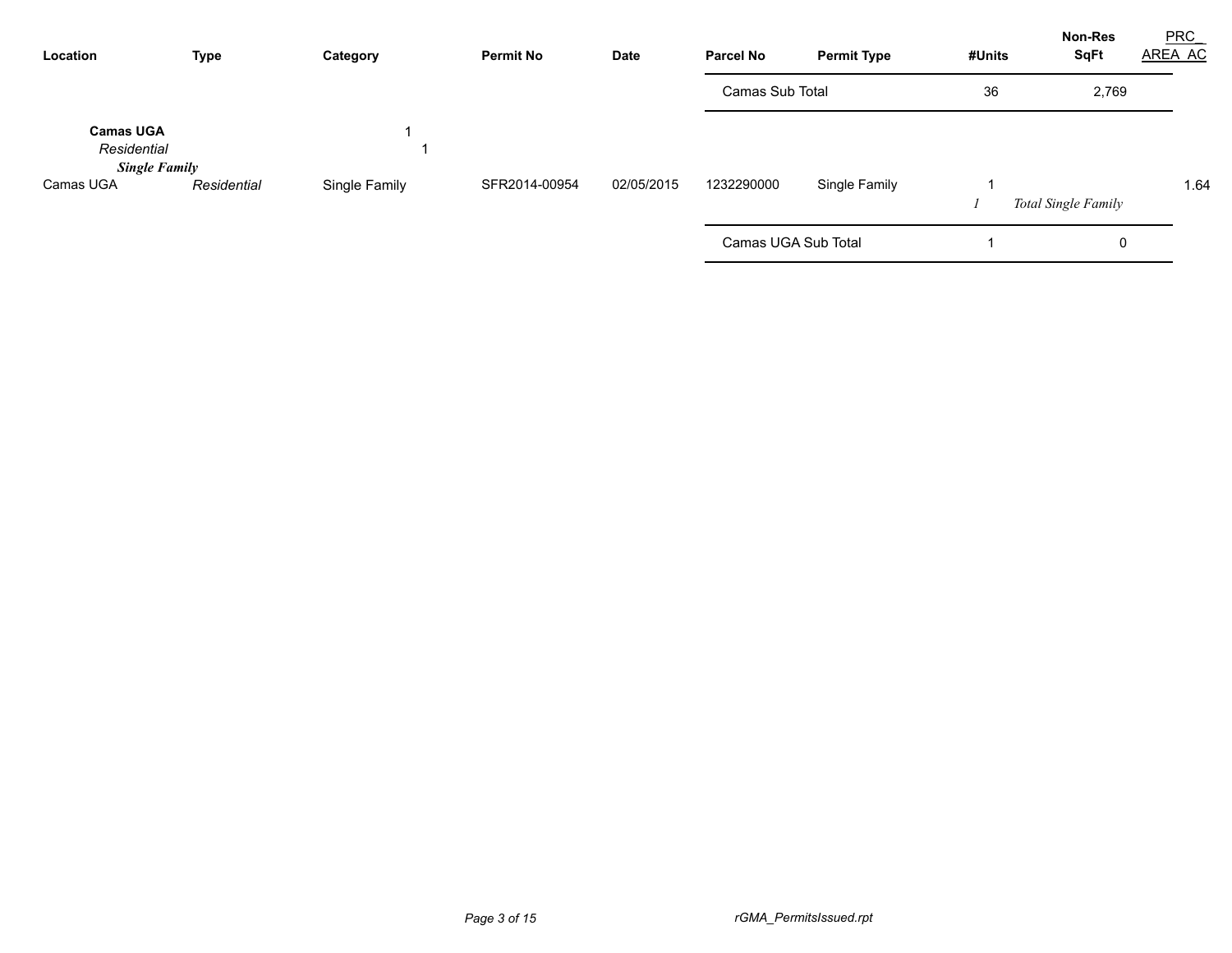| Location    | <b>Type</b>          | Category      | <b>Permit No</b> | Date       | <b>Parcel No</b>            | <b>Permit Type</b> | #Units | <b>Non-Res</b><br><b>SqFt</b> | PRC<br>AREA AC |
|-------------|----------------------|---------------|------------------|------------|-----------------------------|--------------------|--------|-------------------------------|----------------|
| Ridgefield  |                      | 8             |                  |            |                             |                    |        |                               |                |
| Residential |                      | 8             |                  |            |                             |                    |        |                               |                |
|             | <b>Single Family</b> |               |                  |            |                             |                    |        |                               |                |
| Ridgefield  | Residential          | Single Family | BLD-14-0008      | 01/06/2015 | 9860291310                  | Single Family      |        |                               | 0.06           |
| Ridgefield  | Residential          | Single Family | BLD-14-0009      | 01/06/2015 | 9860291320                  | Single Family      |        |                               | 0.04           |
| Ridgefield  | Residential          | Single Family | BLD-14-0010      | 01/06/2015 | 9860291330                  | Single Family      |        |                               | 0.05           |
| Ridgefield  | Residential          | Single Family | BLD-14-0017      | 02/23/2015 | 9860290920                  | Single Family      |        |                               | 0.05           |
| Ridgefield  | Residential          | Single Family | BLD-14-0165      | 01/08/2015 | 2139600000                  | Single Family      |        |                               | 20.53          |
| Ridgefield  | Residential          | Single Family | BLD-14-0174      | 01/13/2015 | 2200322500                  | Single Family      |        |                               | 0.48           |
| Ridgefield  | Residential          | Single Family | BLD-15-0002      | 01/20/2015 | 0683182980                  | Single Family      |        |                               | 0.14           |
| Ridgefield  | Residential          | Single Family | BLD-15-0025      | 03/03/2015 | 0694710000                  | Single Family      |        |                               | 0.12           |
|             |                      |               |                  |            |                             |                    | 8      | Total Single Family           |                |
|             |                      |               |                  |            | <b>Ridgefield Sub Total</b> |                    | 8      | 0                             |                |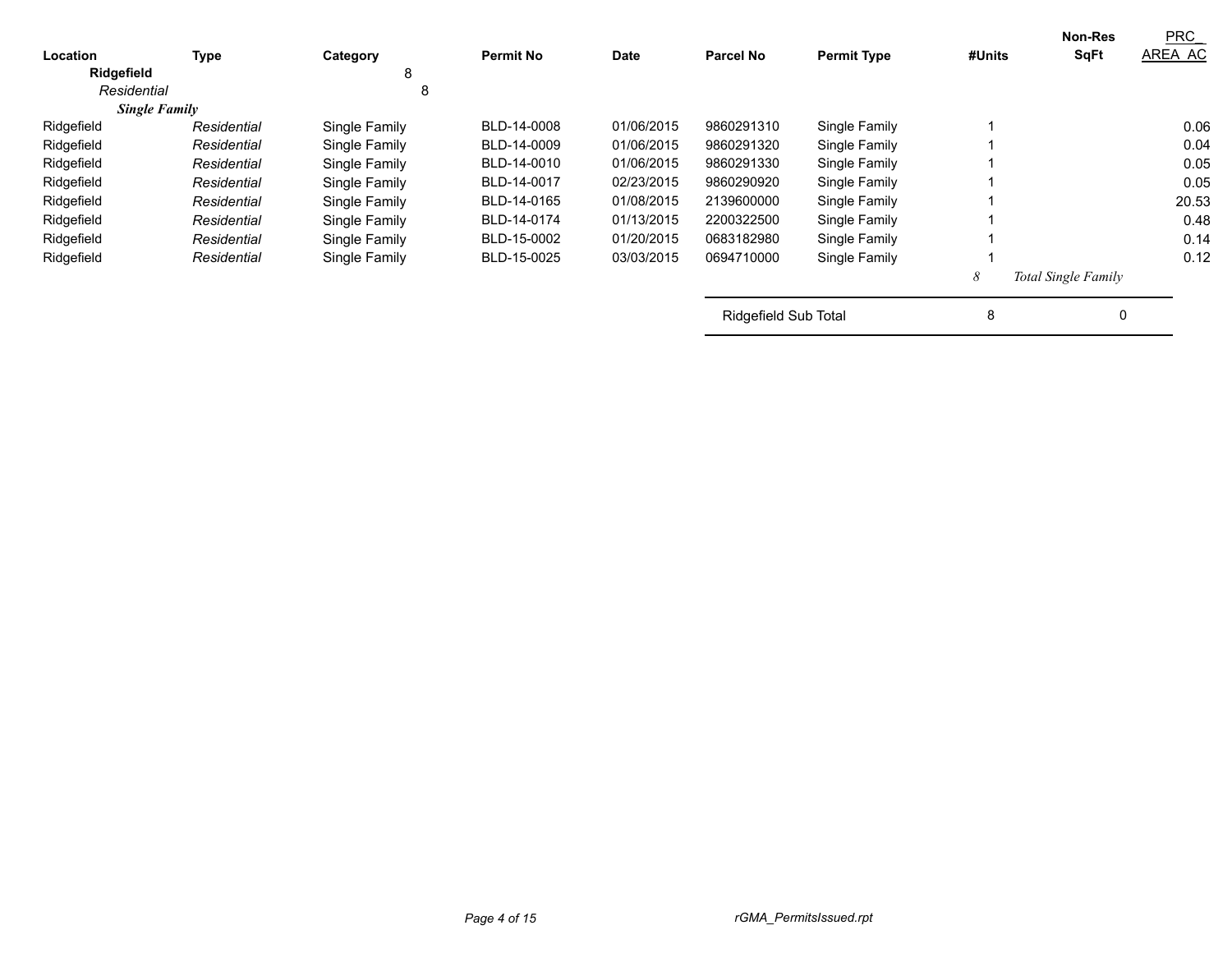|                      |                 |                         |                  |             |                  |                         |        | Non-Res            | <b>PRC</b>     |
|----------------------|-----------------|-------------------------|------------------|-------------|------------------|-------------------------|--------|--------------------|----------------|
| Location             | <b>Type</b>     | Category                | <b>Permit No</b> | <b>Date</b> | <b>Parcel No</b> | <b>Permit Type</b>      | #Units | <b>SqFt</b>        | <b>AREA AC</b> |
| <b>Vancouver</b>     |                 | 46                      |                  |             |                  |                         |        |                    |                |
| Non-Residential      |                 |                         |                  |             |                  |                         |        |                    |                |
| Vancouver            | Non-Residential | <b>Other Commercial</b> | CMI-173520       | 01/16/2015  | 1766110400       | <b>Other Commercial</b> |        | 205,000            | 1.53           |
| Vancouver            | Non-Residential | <b>Other Commercial</b> | CMI-173689       | 02/26/2015  | 0384300000       | <b>Other Commercial</b> |        | 45,880             | 0.48           |
|                      |                 |                         |                  |             |                  |                         |        | 250880.00          |                |
| Residential          |                 | 44                      |                  |             |                  |                         |        |                    |                |
| <b>Multi-Family</b>  |                 |                         |                  |             |                  |                         |        |                    |                |
| Vancouver            | Residential     | Multi-Family            | CMI-176381       | 03/11/2015  | 1627040000       | Multi-Family            | 3      |                    | 1.38           |
| Vancouver            | Residential     | Multi-Family            | CMI-176382       | 03/11/2015  | 1627040000       | Multi-Family            | 3      |                    | 1.38           |
| Vancouver            | Residential     | Multi-Family            | CMI-176383       | 03/11/2015  | 1627040000       | Multi-Family            | 3      |                    | 1.38           |
| Vancouver            | Residential     | Multi-Family            | CMI-176394       | 03/11/2015  | 1627040000       | Multi-Family            | 3      |                    | 1.38           |
|                      |                 |                         |                  |             |                  |                         | 12     | Total Multi-Family |                |
| <b>Single Family</b> |                 |                         |                  |             |                  |                         |        |                    |                |
| Vancouver            | Residential     | Mobile Home             | RES-175538       | 01/23/2015  | 1632030100       | Mobile Home             | -1     |                    | 0.19           |
| Vancouver            | Residential     | Mobile Home             | RES-177198       | 03/11/2015  | 1640890000       | Mobile Home             |        |                    | 10.87          |
| Vancouver            | Residential     | Single Family           | RES-159344       | 02/11/2015  | 1637632300       | Single Family           |        |                    | 0.04           |
| Vancouver            | Residential     | Single Family           | RES-160795       | 01/12/2015  | 1637631940       | Single Family           | 1      |                    | 0.04           |
| Vancouver            | Residential     | Single Family           | RES-160799       | 01/12/2015  | 1637631960       | Single Family           |        |                    | 0.04           |
| Vancouver            | Residential     | Single Family           | RES-169269       | 02/27/2015  | 0379142100       | Single Family           |        |                    | 0.52           |
| Vancouver            | Residential     | Single Family           | RES-169611       | 03/05/2015  | 1637631540       | Single Family           |        |                    | 0.05           |
| Vancouver            | Residential     | Single Family           | RES-169614       | 03/05/2015  | 1637631600       | Single Family           |        |                    | 0.04           |
| Vancouver            | Residential     | Single Family           | RES-170999       | 03/04/2015  | 1267490000       | Single Family           |        |                    | 0.40           |
| Vancouver            | Residential     | Single Family           | RES-171260       | 01/08/2015  | 1495120000       | Single Family           |        |                    | 0.14           |
| Vancouver            | Residential     | Single Family           | RES-172204       | 02/02/2015  | 0621721870       | Single Family           |        |                    | 0.17           |
| Vancouver            | Residential     | Single Family           | RES-172459       | 03/11/2015  | 0307904010       | Single Family           |        |                    | 0.04           |
| Vancouver            | Residential     | Single Family           | RES-174159       | 01/12/2015  | 1268090300       | Single Family           |        |                    | 0.08           |
| Vancouver            | Residential     | Single Family           | RES-174160       | 01/12/2015  | 1268090320       | Single Family           |        |                    | 0.07           |
| Vancouver            | Residential     | Single Family           | RES-174748       | 01/14/2015  | 0247700000       | Single Family           |        |                    | 0.12           |
| Vancouver            | Residential     | Single Family           | RES-175285       | 01/15/2015  | 1657231160       | Single Family           |        |                    | 0.06           |
| Vancouver            | Residential     | Single Family           | RES-175286       | 01/15/2015  | 1657231140       | Single Family           |        |                    | 0.04           |
| Vancouver            | Residential     | Single Family           | RES-175287       | 01/15/2015  | 1657231120       | Single Family           |        |                    | 0.04           |
| Vancouver            | Residential     | Single Family           | RES-175288       | 01/15/2015  | 1657231100       | Single Family           |        |                    | 0.06           |
| Vancouver            | Residential     | Single Family           | RES-175289       | 01/15/2015  | 1657231180       | Single Family           |        |                    | 0.08           |
| Vancouver            | Residential     | Single Family           | RES-175528       | 02/23/2015  | 1626610070       | Single Family           |        |                    | 0.15           |
| Vancouver            | Residential     | Single Family           | RES-175660       | 02/13/2015  | 9860352480       | Single Family           |        |                    | 0.12           |
| Vancouver            | Residential     | Single Family           | RES-176055       | 02/11/2015  | 1647860020       | Single Family           |        |                    | 0.26           |
| Vancouver            | Residential     | Single Family           | RES-176056       | 02/11/2015  | 1647860040       | Single Family           |        |                    | 0.26           |
| Vancouver            | Residential     | Single Family           | RES-176461       | 02/11/2015  | 1637632320       | Single Family           |        |                    | 0.04           |
| Vancouver            | Residential     | Single Family           | RES-176613       | 03/09/2015  | 1225750040       | Single Family           |        |                    | 0.25           |
| Vancouver            | Residential     | Single Family           | RES-176823       | 03/06/2015  | 1268260000       | Single Family           |        |                    | 0.66           |
| Vancouver            | Residential     | Single Family           | RES-176831       | 02/24/2015  | 1268090480       | Single Family           |        |                    | 0.07           |
| Vancouver            | Residential     | Single Family           | RES-176832       | 02/24/2015  | 1268090460       | Single Family           |        |                    | 0.08           |
| Vancouver            | Residential     | Single Family           | RES-176862       | 03/06/2015  | 1267520000       | Single Family           |        |                    | 0.39           |
| Vancouver            | Residential     | Single Family           | RES-177130       | 03/17/2015  | 9860353810       | Single Family           |        |                    | 0.09           |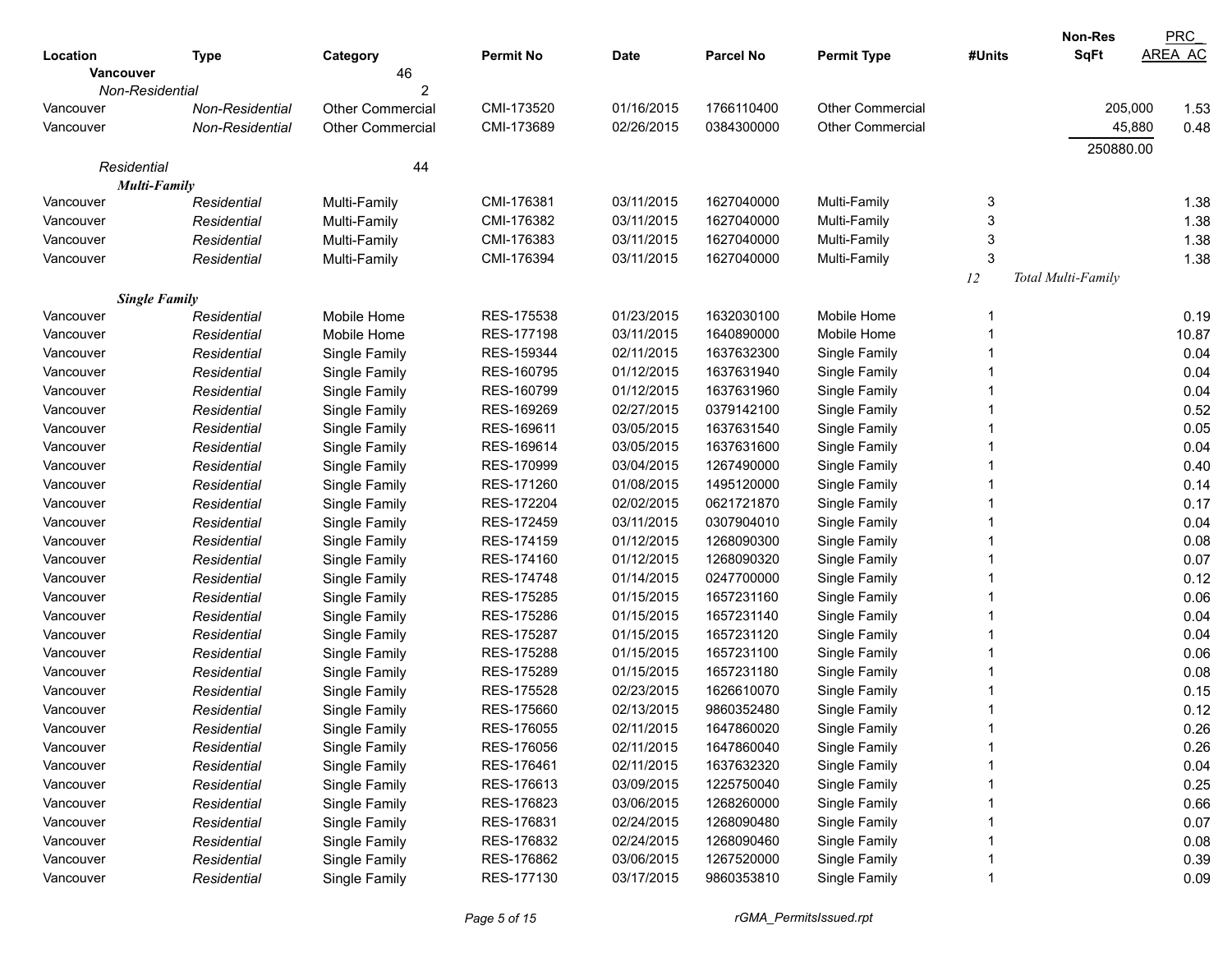|                      |                 |                          |                  |             |                     |                          |           | Non-Res             | <b>PRC</b>     |
|----------------------|-----------------|--------------------------|------------------|-------------|---------------------|--------------------------|-----------|---------------------|----------------|
| Location             | <b>Type</b>     | Category                 | <b>Permit No</b> | <b>Date</b> | <b>Parcel No</b>    | <b>Permit Type</b>       | #Units    | <b>SqFt</b>         | <b>AREA AC</b> |
| <b>Vancouver</b>     |                 | 46                       |                  |             |                     |                          |           |                     |                |
| Residential          |                 | 44                       |                  |             |                     |                          |           |                     |                |
| <b>Single Family</b> |                 |                          |                  |             |                     |                          |           |                     |                |
| Vancouver            | Residential     | Single Family            | RES-177528       | 03/10/2015  | 1637631200          | Single Family            |           |                     | 0.05           |
| Vancouver            | Residential     | Single Family            | RES-177529       | 03/10/2015  | 1637631260          | Single Family            |           |                     | 0.04           |
| Vancouver            | Residential     | Single Family            | RES-177530       | 03/10/2015  | 1637631220          | Single Family            |           |                     | 0.04           |
| Vancouver            | Residential     | Single Family            | RES-177531       | 03/10/2015  | 1637631240          | Single Family            |           |                     | 0.04           |
| Vancouver            | Residential     | Single Family            | RES-177708       | 03/06/2015  | 1028600000          | Single Family            |           |                     | 0.16           |
| Vancouver            | Residential     | Single Family            | RES-177763       | 03/27/2015  | 1637632280          | Single Family            |           |                     | 0.04           |
| Vancouver            | Residential     | Single Family            | RES-178914       | 03/26/2015  | 1637631180          | Single Family            |           |                     | 0.06           |
| Vancouver            | Residential     | Single Family            | RES-178942       | 03/26/2015  | 1637631160          | Single Family            |           |                     | 0.05           |
| Vancouver            | Residential     | Single Family            | RES-179063       | 03/30/2015  | 1221480100          | Single Family            |           |                     | 0.30           |
|                      |                 |                          |                  |             |                     |                          | $4\theta$ | Total Single Family |                |
|                      |                 |                          |                  |             | Vancouver Sub Total |                          | 52        | 250,880             |                |
| <b>Vancouver UGA</b> |                 | 225                      |                  |             |                     |                          |           |                     |                |
| Non-Residential      |                 | 6                        |                  |             |                     |                          |           |                     |                |
| Vancouver UGA        | Non-Residential | <b>Commercial Retail</b> | COM2014-00084    | 01/07/2015  | 0988250100          | <b>Commercial Retail</b> |           |                     | 755<br>0.43    |
| Vancouver UGA        | Non-Residential | <b>Commercial Retail</b> | COM2014-00252    | 01/09/2015  | 1854020000          | <b>Commercial Retail</b> |           |                     | 4,040<br>1.34  |
| Vancouver UGA        | Non-Residential | Industrial               | COM2014-00386    | 02/17/2015  | 1959230000          | Industrial               |           |                     | 30,171<br>9.73 |
| Vancouver UGA        | Non-Residential | Institutional            | COM2014-00420    | 01/15/2015  | 1816771420          | Institutional            |           |                     | 408<br>0.54    |
| Vancouver UGA        | Non-Residential | Office                   | COM2014-00442    | 03/24/2015  | 9860339640          | Office                   |           |                     | 3,172<br>0.84  |
| Vancouver UGA        | Non-Residential | <b>Other Commercial</b>  | COM2014-00151    | 03/31/2015  | 1855620000          | <b>Other Commercial</b>  |           |                     | 4,432<br>5.00  |
|                      |                 |                          |                  |             |                     |                          |           | 42978.00            |                |
| Residential          |                 | 219                      |                  |             |                     |                          |           |                     |                |
| <b>Multi-Family</b>  |                 |                          |                  |             |                     |                          |           |                     |                |
| Vancouver UGA        | Residential     | Multi-Family             | SFR2010-00234    | 01/21/2015  | 1607581840          | Multi-Family             |           |                     | 0.06           |
| Vancouver UGA        | Residential     | Multi-Family             | SFR2010-00236    | 01/21/2015  | 1607581860          | Multi-Family             |           |                     | 0.06           |
| Vancouver UGA        | Residential     | Multi-Family             | SFR2010-00237    | 01/21/2015  | 1607581880          | Multi-Family             |           |                     | 0.06           |
| Vancouver UGA        | Residential     | Multi-Family             | SFR2010-00239    | 01/21/2015  | 1607581900          | Multi-Family             |           |                     | 0.07           |
| Vancouver UGA        | Residential     | Multi-Family             | SFR2014-00693    | 02/23/2015  | 9860267400          | Multi-Family             |           |                     | 0.05           |
| Vancouver UGA        | Residential     | Multi-Family             | SFR2014-00694    | 02/24/2015  | 9860267410          | Multi-Family             |           |                     | 0.03           |
| Vancouver UGA        | Residential     | Multi-Family             | SFR2014-00695    | 02/24/2015  | 9860267420          | Multi-Family             |           |                     | 0.03           |
| Vancouver UGA        | Residential     | Multi-Family             | SFR2014-00696    | 02/24/2015  | 9860267430          | Multi-Family             |           |                     | 0.04           |
| Vancouver UGA        | Residential     | Multi-Family             | SFR2014-00697    | 02/24/2015  | 9860267360          | Multi-Family             |           |                     | 0.04           |
| Vancouver UGA        | Residential     | Multi-Family             | SFR2014-00698    | 02/24/2015  | 9860267370          | Multi-Family             |           |                     | 0.03           |
| Vancouver UGA        | Residential     | Multi-Family             | SFR2014-00699    | 02/24/2015  | 9860267380          | Multi-Family             |           |                     | 0.03           |
| Vancouver UGA        | Residential     | Multi-Family             | SFR2014-00700    | 02/24/2015  | 9860267390          | Multi-Family             |           |                     | 0.05           |
| Vancouver UGA        | Residential     | Multi-Family             | SFR2014-00790    | 03/24/2015  | 1564420660          | Multi-Family             |           |                     | 0.07           |
| Vancouver UGA        | Residential     | Multi-Family             | SFR2014-00800    | 02/10/2015  | 1877670180          | Multi-Family             |           |                     | 0.06           |
| Vancouver UGA        | Residential     | Multi-Family             | SFR2014-00801    | 02/10/2015  | 1877670140          | Multi-Family             |           |                     | 0.06           |
| Vancouver UGA        | Residential     | Multi-Family             | SFR2014-00802    | 02/10/2015  | 1877670160          | Multi-Family             |           |                     | 0.06           |
| Vancouver UGA        | Residential     | Multi-Family             | SFR2014-00959    | 03/04/2015  | 9860302420          | Multi-Family             |           |                     | 0.10           |
|                      |                 |                          |                  |             |                     |                          |           |                     |                |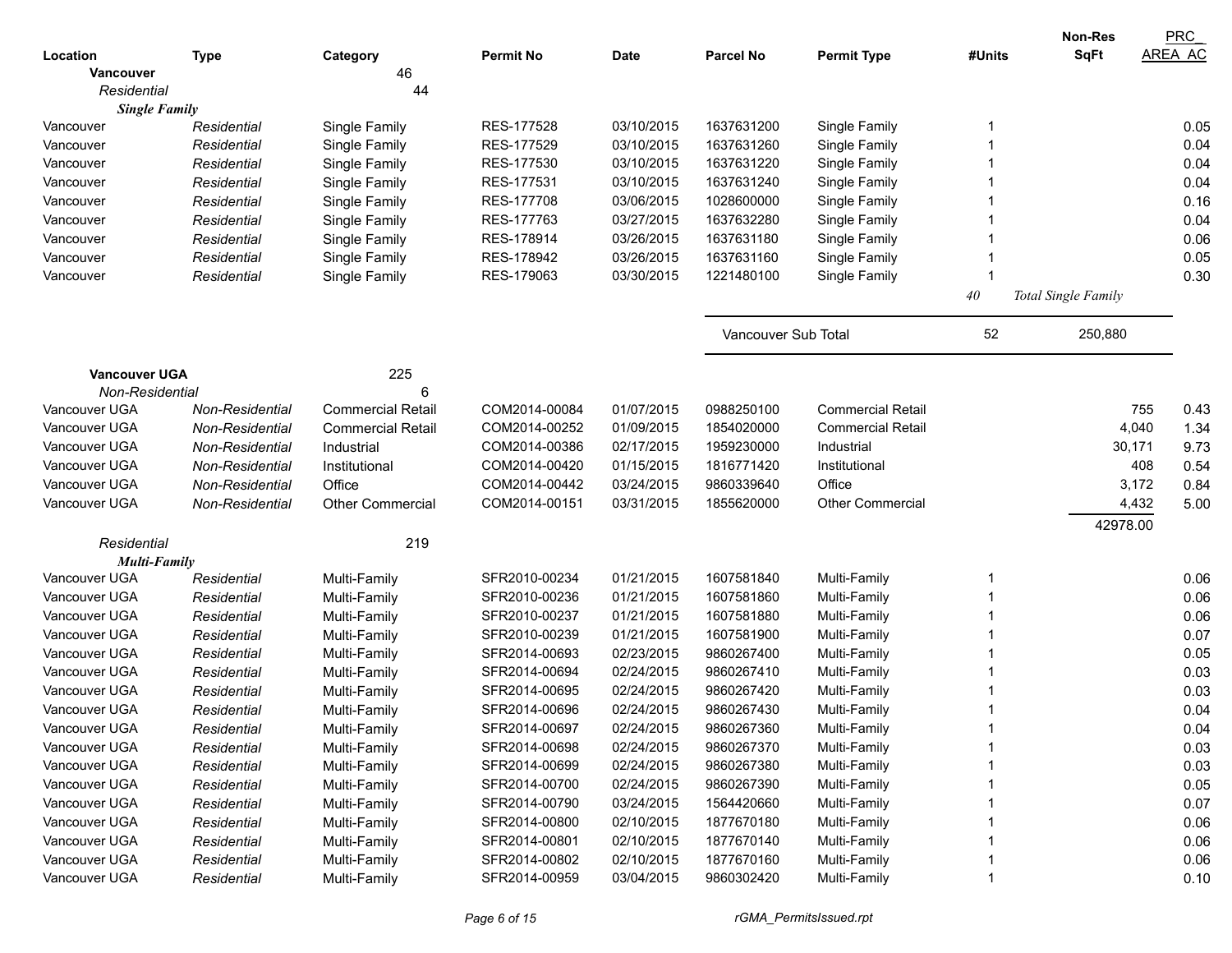|                      |             |               |                  |             |                  |                    |        | <b>Non-Res</b>     | <b>PRC</b>     |
|----------------------|-------------|---------------|------------------|-------------|------------------|--------------------|--------|--------------------|----------------|
| Location             | Type        | Category      | <b>Permit No</b> | <b>Date</b> | <b>Parcel No</b> | <b>Permit Type</b> | #Units | SqFt               | <b>AREA AC</b> |
| <b>Vancouver UGA</b> |             | 225           |                  |             |                  |                    |        |                    |                |
| Residential          |             | 219           |                  |             |                  |                    |        |                    |                |
|                      |             |               |                  |             |                  |                    | 17     | Total Multi-Family |                |
| <b>Single Family</b> |             |               |                  |             |                  |                    |        |                    |                |
| Vancouver UGA        | Residential | Single Family | SFR2013-00688    | 03/31/2015  | 1864300000       | Single Family      |        |                    | 0.84           |
| Vancouver UGA        | Residential | Single Family | SFR2014-00382    | 03/04/2015  | 1882871300       | Single Family      |        |                    | 0.12           |
| Vancouver UGA        | Residential | Single Family | SFR2014-00413    | 02/06/2015  | 9860311900       | Single Family      |        |                    | 0.21           |
| Vancouver UGA        | Residential | Single Family | SFR2014-00490    | 01/16/2015  | 9860301080       | Single Family      |        |                    | 0.05           |
| Vancouver UGA        | Residential | Single Family | SFR2014-00536    | 02/04/2015  | 9860332450       | Single Family      |        |                    | 0.14           |
| Vancouver UGA        | Residential | Single Family | SFR2014-00566    | 03/02/2015  | 9860332550       | Single Family      |        |                    | 0.19           |
| Vancouver UGA        | Residential | Single Family | SFR2014-00624    | 02/13/2015  | 9860316000       | Single Family      |        |                    | 0.13           |
| Vancouver UGA        | Residential | Single Family | SFR2014-00625    | 01/13/2015  | 9860315970       | Single Family      |        |                    | 0.13           |
| Vancouver UGA        | Residential | Single Family | SFR2014-00643    | 01/09/2015  | 9860338160       | Single Family      |        |                    | 0.16           |
| Vancouver UGA        | Residential | Single Family | SFR2014-00669    | 01/13/2015  | 9860315980       | Single Family      |        |                    | 0.13           |
| Vancouver UGA        | Residential | Single Family | SFR2014-00702    | 02/09/2015  | 1060360800       | Single Family      |        |                    | 0.07           |
| Vancouver UGA        | Residential | Single Family | SFR2014-00741    | 02/26/2015  | 1564420620       | Single Family      |        |                    | 0.07           |
| Vancouver UGA        | Residential | Single Family | SFR2014-00807    | 03/24/2015  | 1564420640       | Single Family      |        |                    | 0.07           |
| Vancouver UGA        | Residential | Single Family | SFR2014-00817    | 02/10/2015  | 9860317300       | Single Family      |        |                    | 0.09           |
| Vancouver UGA        | Residential | Single Family | SFR2014-00818    | 02/10/2015  | 9860317310       | Single Family      |        |                    | 0.10           |
| Vancouver UGA        | Residential | Single Family | SFR2014-00844    | 01/05/2015  | 1178920300       | Single Family      |        |                    | 0.96           |
| Vancouver UGA        | Residential | Single Family | SFR2014-00852    | 01/12/2015  | 9860331710       | Single Family      |        |                    | 0.14           |
| Vancouver UGA        | Residential | Single Family | SFR2014-00855    | 01/30/2015  | 9860331690       | Single Family      |        |                    | 0.14           |
| Vancouver UGA        | Residential | Single Family | SFR2014-00856    | 01/30/2015  | 9860331700       | Single Family      |        |                    | 0.15           |
| Vancouver UGA        | Residential | Single Family | SFR2014-00889    | 03/05/2015  | 9860331310       | Single Family      |        |                    | 0.12           |
| Vancouver UGA        | Residential | Single Family | SFR2014-00890    | 03/13/2015  | 9860331270       | Single Family      |        |                    | 0.11           |
| Vancouver UGA        | Residential | Single Family | SFR2014-00891    | 03/13/2015  | 9860331280       | Single Family      |        |                    | 0.11           |
| Vancouver UGA        | Residential | Single Family | SFR2014-00892    | 03/05/2015  | 9860331300       | Single Family      |        |                    | 0.11           |
| Vancouver UGA        | Residential | Single Family | SFR2014-00893    | 03/13/2015  | 9860331290       | Single Family      |        |                    | 0.11           |
| Vancouver UGA        | Residential | Single Family | SFR2014-00907    | 02/05/2015  | 1588850000       | Single Family      |        |                    | 0.49           |
| Vancouver UGA        | Residential | Single Family | SFR2014-00917    | 02/02/2015  | 9860329400       | Single Family      |        |                    | 0.25           |
| Vancouver UGA        | Residential | Single Family | SFR2014-00918    | 03/02/2015  | 1060360380       | Single Family      |        |                    | 0.07           |
| Vancouver UGA        | Residential | Single Family | SFR2014-00919    | 02/17/2015  | 1060360560       | Single Family      |        |                    | 0.07           |
| Vancouver UGA        | Residential | Single Family | SFR2014-00922    | 02/09/2015  | 1060361080       | Single Family      |        |                    | 0.08           |
| Vancouver UGA        | Residential | Single Family | SFR2014-00932    | 01/22/2015  | 1564350660       | Single Family      |        |                    | 0.13           |
| Vancouver UGA        | Residential | Single Family | SFR2014-00936    | 02/13/2015  | 9860315860       | Single Family      |        |                    | 0.12           |
| Vancouver UGA        | Residential | Single Family | SFR2014-00939    | 01/15/2015  | 1568590000       | Single Family      |        |                    | 0.40           |
| Vancouver UGA        | Residential | Single Family | SFR2014-00942    | 01/26/2015  | 9860331800       | Single Family      |        |                    | 0.12           |
| Vancouver UGA        | Residential | Single Family | SFR2014-00943    | 02/23/2015  | 9860342010       | Single Family      |        |                    | 0.19           |
| Vancouver UGA        | Residential | Single Family | SFR2014-00947    | 02/06/2015  | 9860283680       | Single Family      |        |                    | 0.11           |
| Vancouver UGA        | Residential | Single Family | SFR2014-00948    | 01/28/2015  | 9860329200       | Single Family      |        |                    | 0.25           |
| Vancouver UGA        | Residential | Single Family | SFR2014-00949    | 01/02/2015  | 9860329120       | Single Family      |        |                    | 0.23           |
| Vancouver UGA        | Residential | Single Family | SFR2014-00952    | 02/12/2015  | 9860326490       | Single Family      |        |                    | 0.14           |
| Vancouver UGA        | Residential | Single Family | SFR2014-00958    | 01/08/2015  | 1607581820       | Single Family      |        |                    | 0.07           |
| Vancouver UGA        | Residential | Single Family | SFR2014-00960    | 01/07/2015  | 9860302500       | Single Family      |        |                    | 0.08           |
|                      |             |               |                  |             |                  |                    |        |                    |                |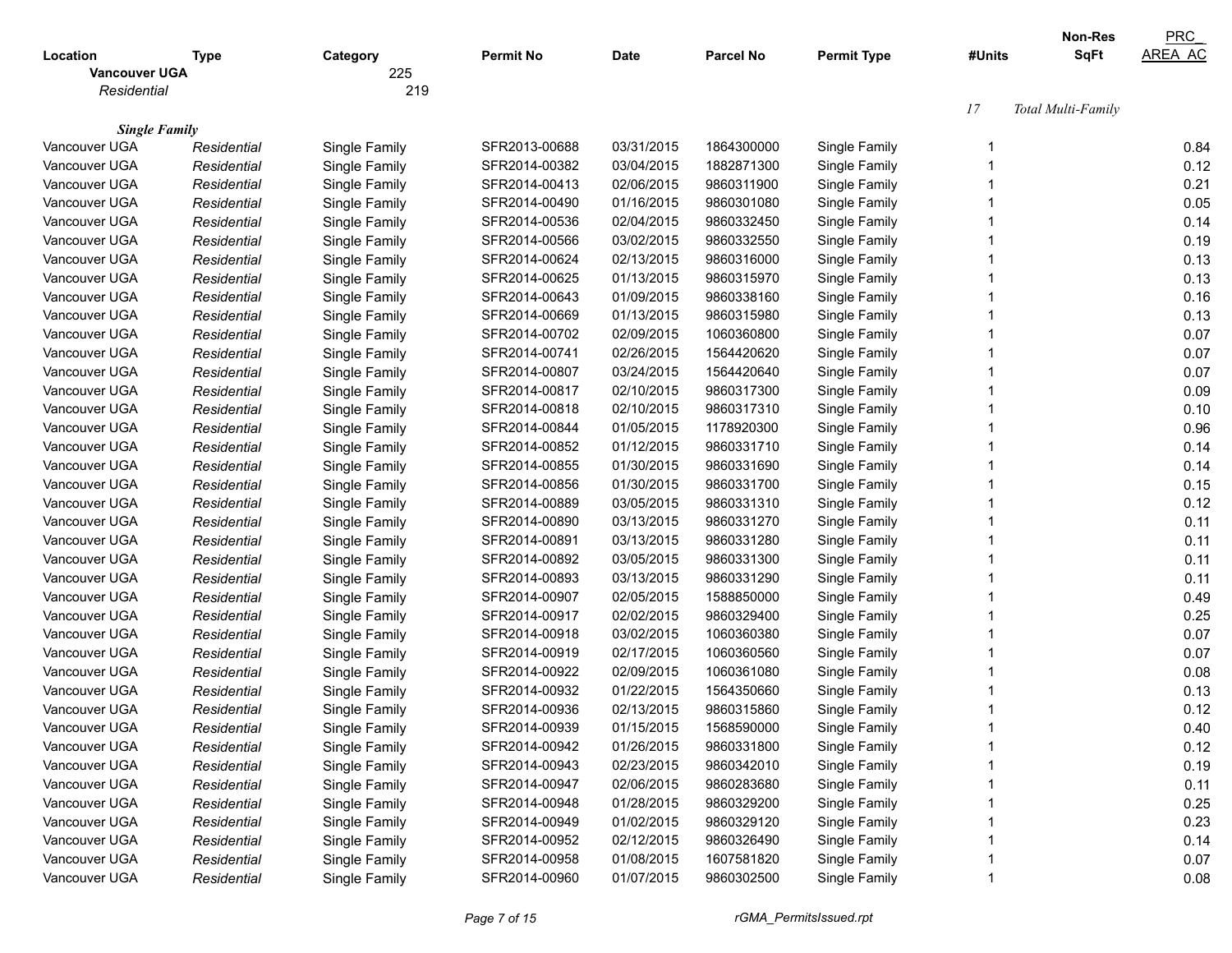| <b>SqFt</b><br><b>AREA AC</b><br><b>Parcel No</b><br>Location<br><b>Permit No</b><br>Date<br><b>Permit Type</b><br>#Units<br><b>Type</b><br>Category<br>225<br><b>Vancouver UGA</b><br>219<br>Residential<br><b>Single Family</b><br>01/02/2015<br>0.16<br>Vancouver UGA<br>Residential<br>Single Family<br>SFR2014-00962<br>9860347310<br>Single Family<br>Vancouver UGA<br>SFR2014-00970<br>01/07/2015<br>9860302290<br>Single Family<br>0.11<br>Residential<br>Single Family<br>0.08<br>Vancouver UGA<br>Residential<br>Single Family<br>SFR2014-00971<br>01/07/2015<br>9860302320<br>Single Family<br>0.10<br>Vancouver UGA<br>Residential<br>Single Family<br>SFR2014-00972<br>01/06/2015<br>9860329940<br>Single Family<br>0.17<br>Vancouver UGA<br>Residential<br>Single Family<br>SFR2014-00973<br>01/15/2015<br>9860344420<br>Single Family<br>0.23<br>Vancouver UGA<br>Residential<br>Single Family<br>SFR2014-00974<br>01/07/2015<br>9860329140<br>Single Family<br>0.28<br>Vancouver UGA<br>Residential<br>Single Family<br>SFR2014-00975<br>01/06/2015<br>9860329460<br>Single Family<br>0.21<br>Vancouver UGA<br>Residential<br>Single Family<br>SFR2014-00978<br>01/05/2015<br>9860320360<br>Single Family<br>0.10<br>Vancouver UGA<br>SFR2014-00979<br>01/07/2015<br>9860302350<br>Single Family<br>Residential<br>Single Family<br>Vancouver UGA<br>SFR2014-00981<br>01/13/2015<br>9860330710<br>Single Family<br>0.24<br>Residential<br>Single Family<br>0.26<br>Vancouver UGA<br>Residential<br>Single Family<br>SFR2014-00982<br>02/06/2015<br>1178990560<br>Single Family<br>0.13<br>01/22/2015<br>Vancouver UGA<br>Residential<br>Single Family<br>SFR2014-00983<br>9860329980<br>Single Family<br>0.12<br>02/24/2015<br>Vancouver UGA<br>Residential<br>Single Family<br>SFR2014-00985<br>9860315870<br>Single Family<br>03/10/2015<br>Vancouver UGA<br>Residential<br>Single Family<br>SFR2014-00986<br>9860315880<br>Single Family<br>01/28/2015<br>0.14<br>Vancouver UGA<br>Residential<br>Single Family<br>SFR2014-00988<br>1564350600<br>Single Family<br>01/16/2015<br>0.05<br>Vancouver UGA<br>Residential<br>Single Family<br>SFR2014-00994<br>9860301110<br>Single Family<br>01/27/2015<br>Vancouver UGA<br>SFR2014-00996<br>9860330840<br>Single Family<br>0.14<br>Residential<br>Single Family<br>02/24/2015<br>0.13<br>Vancouver UGA<br>Residential<br>Single Family<br>SFR2014-00997<br>9860315990<br>Single Family<br>01/13/2015<br>0.08<br>Vancouver UGA<br>Residential<br>Single Family<br>SFR2014-00999<br>9860350410<br>Single Family<br>0.08<br>01/13/2015<br>Vancouver UGA<br>Residential<br>Single Family<br>SFR2014-01000<br>9860350420<br>Single Family<br>0.08<br>01/13/2015<br>Vancouver UGA<br>Residential<br>Single Family<br>SFR2014-01001<br>9860350430<br>Single Family<br>01/27/2015<br>0.14<br>Vancouver UGA<br>Residential<br>Single Family<br>SFR2014-01002<br>9860330880<br>Single Family<br>01/13/2015<br>0.10<br>Vancouver UGA<br>Residential<br>Single Family<br>SFR2014-01004<br>9860350390<br>Single Family<br>01/13/2015<br>Vancouver UGA<br>SFR2014-01005<br>9860350380<br>Single Family<br>0.11<br>Residential<br>Single Family<br>01/22/2015<br>Vancouver UGA<br>SFR2014-01006<br>9860329960<br>Single Family<br>0.13<br>Residential<br>Single Family<br>01/15/2015<br>0.17<br>Vancouver UGA<br>Residential<br>Single Family<br>SFR2014-01007<br>9860347380<br>Single Family<br>01/22/2015<br>0.17<br>Vancouver UGA<br>Residential<br>Single Family<br>SFR2014-01008<br>9860344450<br>Single Family<br>01/20/2015<br>0.07<br>Vancouver UGA<br>Residential<br>Single Family<br>SFR2015-00004<br>1607581440<br>Single Family<br>01/13/2015<br>0.14<br>Vancouver UGA<br>Residential<br>Single Family<br>SFR2015-00006<br>9860326660<br>Single Family<br>01/16/2015<br>0.16<br>Vancouver UGA<br>Residential<br>Single Family<br>SFR2015-00008<br>9860331620<br>Single Family<br>0.17<br>Vancouver UGA<br>Residential<br>Single Family<br>SFR2015-00009<br>01/20/2015<br>9860351040<br>Single Family<br>02/02/2015<br>0.24<br>Vancouver UGA<br>SFR2015-00010<br>9860329440<br>Single Family<br>Residential<br>Single Family<br>0.17<br>Vancouver UGA<br>SFR2015-00011<br>01/16/2015<br>9860347290<br>Single Family<br>Residential<br>Single Family<br>Vancouver UGA<br>Single Family<br>SFR2015-00012<br>01/20/2015<br>9860351020<br>Single Family<br>0.17<br>Residential<br>Vancouver UGA<br>Single Family<br>SFR2015-00013<br>01/30/2015<br>Single Family<br>0.12<br>Residential<br>9860330090<br>Single Family<br>SFR2015-00014<br>01/15/2015<br>Single Family<br>0.14<br>Vancouver UGA<br>Residential<br>9860327250<br>Single Family<br>SFR2015-00017<br>02/06/2015<br>Single Family<br>0.22<br>Vancouver UGA<br>Residential<br>9860318220<br>Single Family<br>SFR2015-00018<br>02/03/2015<br>Single Family<br>0.08<br>Vancouver UGA<br>Residential<br>9860350400<br>SFR2015-00019<br>01/29/2015<br>Single Family<br>Vancouver UGA<br>Single Family<br>9860327480<br>0.14<br>Residential<br>SFR2015-00020<br>02/04/2015<br>Single Family<br>Vancouver UGA<br>Single Family<br>9860340730<br>0.06<br>Residential<br>Vancouver UGA<br>SFR2015-00021<br>02/04/2015<br>9860340620<br>Single Family<br>0.07<br>Residential |  |               |  |  | <b>Non-Res</b> | PRC |
|-----------------------------------------------------------------------------------------------------------------------------------------------------------------------------------------------------------------------------------------------------------------------------------------------------------------------------------------------------------------------------------------------------------------------------------------------------------------------------------------------------------------------------------------------------------------------------------------------------------------------------------------------------------------------------------------------------------------------------------------------------------------------------------------------------------------------------------------------------------------------------------------------------------------------------------------------------------------------------------------------------------------------------------------------------------------------------------------------------------------------------------------------------------------------------------------------------------------------------------------------------------------------------------------------------------------------------------------------------------------------------------------------------------------------------------------------------------------------------------------------------------------------------------------------------------------------------------------------------------------------------------------------------------------------------------------------------------------------------------------------------------------------------------------------------------------------------------------------------------------------------------------------------------------------------------------------------------------------------------------------------------------------------------------------------------------------------------------------------------------------------------------------------------------------------------------------------------------------------------------------------------------------------------------------------------------------------------------------------------------------------------------------------------------------------------------------------------------------------------------------------------------------------------------------------------------------------------------------------------------------------------------------------------------------------------------------------------------------------------------------------------------------------------------------------------------------------------------------------------------------------------------------------------------------------------------------------------------------------------------------------------------------------------------------------------------------------------------------------------------------------------------------------------------------------------------------------------------------------------------------------------------------------------------------------------------------------------------------------------------------------------------------------------------------------------------------------------------------------------------------------------------------------------------------------------------------------------------------------------------------------------------------------------------------------------------------------------------------------------------------------------------------------------------------------------------------------------------------------------------------------------------------------------------------------------------------------------------------------------------------------------------------------------------------------------------------------------------------------------------------------------------------------------------------------------------------------------------------------------------------------------------------------------------------------------------------------------------------------------------------------------------------------------------------------------------------------------------------------------------------------------------------------------------------------------------------------------------------------------------------------------------------------------------------------------------------------------------------------------------------------------------------------------------------------------------------------------------------------------------------------------------------------------------------------------------------------------------------------------------------------------------------------------------------------------------------------------------------------------------------------------------------------------------------------------------------------------------------------------------------------------------------------------------|--|---------------|--|--|----------------|-----|
|                                                                                                                                                                                                                                                                                                                                                                                                                                                                                                                                                                                                                                                                                                                                                                                                                                                                                                                                                                                                                                                                                                                                                                                                                                                                                                                                                                                                                                                                                                                                                                                                                                                                                                                                                                                                                                                                                                                                                                                                                                                                                                                                                                                                                                                                                                                                                                                                                                                                                                                                                                                                                                                                                                                                                                                                                                                                                                                                                                                                                                                                                                                                                                                                                                                                                                                                                                                                                                                                                                                                                                                                                                                                                                                                                                                                                                                                                                                                                                                                                                                                                                                                                                                                                                                                                                                                                                                                                                                                                                                                                                                                                                                                                                                                                                                                                                                                                                                                                                                                                                                                                                                                                                                                                                                                                         |  |               |  |  |                |     |
|                                                                                                                                                                                                                                                                                                                                                                                                                                                                                                                                                                                                                                                                                                                                                                                                                                                                                                                                                                                                                                                                                                                                                                                                                                                                                                                                                                                                                                                                                                                                                                                                                                                                                                                                                                                                                                                                                                                                                                                                                                                                                                                                                                                                                                                                                                                                                                                                                                                                                                                                                                                                                                                                                                                                                                                                                                                                                                                                                                                                                                                                                                                                                                                                                                                                                                                                                                                                                                                                                                                                                                                                                                                                                                                                                                                                                                                                                                                                                                                                                                                                                                                                                                                                                                                                                                                                                                                                                                                                                                                                                                                                                                                                                                                                                                                                                                                                                                                                                                                                                                                                                                                                                                                                                                                                                         |  |               |  |  |                |     |
| 0.12                                                                                                                                                                                                                                                                                                                                                                                                                                                                                                                                                                                                                                                                                                                                                                                                                                                                                                                                                                                                                                                                                                                                                                                                                                                                                                                                                                                                                                                                                                                                                                                                                                                                                                                                                                                                                                                                                                                                                                                                                                                                                                                                                                                                                                                                                                                                                                                                                                                                                                                                                                                                                                                                                                                                                                                                                                                                                                                                                                                                                                                                                                                                                                                                                                                                                                                                                                                                                                                                                                                                                                                                                                                                                                                                                                                                                                                                                                                                                                                                                                                                                                                                                                                                                                                                                                                                                                                                                                                                                                                                                                                                                                                                                                                                                                                                                                                                                                                                                                                                                                                                                                                                                                                                                                                                                    |  |               |  |  |                |     |
|                                                                                                                                                                                                                                                                                                                                                                                                                                                                                                                                                                                                                                                                                                                                                                                                                                                                                                                                                                                                                                                                                                                                                                                                                                                                                                                                                                                                                                                                                                                                                                                                                                                                                                                                                                                                                                                                                                                                                                                                                                                                                                                                                                                                                                                                                                                                                                                                                                                                                                                                                                                                                                                                                                                                                                                                                                                                                                                                                                                                                                                                                                                                                                                                                                                                                                                                                                                                                                                                                                                                                                                                                                                                                                                                                                                                                                                                                                                                                                                                                                                                                                                                                                                                                                                                                                                                                                                                                                                                                                                                                                                                                                                                                                                                                                                                                                                                                                                                                                                                                                                                                                                                                                                                                                                                                         |  |               |  |  |                |     |
|                                                                                                                                                                                                                                                                                                                                                                                                                                                                                                                                                                                                                                                                                                                                                                                                                                                                                                                                                                                                                                                                                                                                                                                                                                                                                                                                                                                                                                                                                                                                                                                                                                                                                                                                                                                                                                                                                                                                                                                                                                                                                                                                                                                                                                                                                                                                                                                                                                                                                                                                                                                                                                                                                                                                                                                                                                                                                                                                                                                                                                                                                                                                                                                                                                                                                                                                                                                                                                                                                                                                                                                                                                                                                                                                                                                                                                                                                                                                                                                                                                                                                                                                                                                                                                                                                                                                                                                                                                                                                                                                                                                                                                                                                                                                                                                                                                                                                                                                                                                                                                                                                                                                                                                                                                                                                         |  |               |  |  |                |     |
|                                                                                                                                                                                                                                                                                                                                                                                                                                                                                                                                                                                                                                                                                                                                                                                                                                                                                                                                                                                                                                                                                                                                                                                                                                                                                                                                                                                                                                                                                                                                                                                                                                                                                                                                                                                                                                                                                                                                                                                                                                                                                                                                                                                                                                                                                                                                                                                                                                                                                                                                                                                                                                                                                                                                                                                                                                                                                                                                                                                                                                                                                                                                                                                                                                                                                                                                                                                                                                                                                                                                                                                                                                                                                                                                                                                                                                                                                                                                                                                                                                                                                                                                                                                                                                                                                                                                                                                                                                                                                                                                                                                                                                                                                                                                                                                                                                                                                                                                                                                                                                                                                                                                                                                                                                                                                         |  |               |  |  |                |     |
|                                                                                                                                                                                                                                                                                                                                                                                                                                                                                                                                                                                                                                                                                                                                                                                                                                                                                                                                                                                                                                                                                                                                                                                                                                                                                                                                                                                                                                                                                                                                                                                                                                                                                                                                                                                                                                                                                                                                                                                                                                                                                                                                                                                                                                                                                                                                                                                                                                                                                                                                                                                                                                                                                                                                                                                                                                                                                                                                                                                                                                                                                                                                                                                                                                                                                                                                                                                                                                                                                                                                                                                                                                                                                                                                                                                                                                                                                                                                                                                                                                                                                                                                                                                                                                                                                                                                                                                                                                                                                                                                                                                                                                                                                                                                                                                                                                                                                                                                                                                                                                                                                                                                                                                                                                                                                         |  |               |  |  |                |     |
|                                                                                                                                                                                                                                                                                                                                                                                                                                                                                                                                                                                                                                                                                                                                                                                                                                                                                                                                                                                                                                                                                                                                                                                                                                                                                                                                                                                                                                                                                                                                                                                                                                                                                                                                                                                                                                                                                                                                                                                                                                                                                                                                                                                                                                                                                                                                                                                                                                                                                                                                                                                                                                                                                                                                                                                                                                                                                                                                                                                                                                                                                                                                                                                                                                                                                                                                                                                                                                                                                                                                                                                                                                                                                                                                                                                                                                                                                                                                                                                                                                                                                                                                                                                                                                                                                                                                                                                                                                                                                                                                                                                                                                                                                                                                                                                                                                                                                                                                                                                                                                                                                                                                                                                                                                                                                         |  |               |  |  |                |     |
|                                                                                                                                                                                                                                                                                                                                                                                                                                                                                                                                                                                                                                                                                                                                                                                                                                                                                                                                                                                                                                                                                                                                                                                                                                                                                                                                                                                                                                                                                                                                                                                                                                                                                                                                                                                                                                                                                                                                                                                                                                                                                                                                                                                                                                                                                                                                                                                                                                                                                                                                                                                                                                                                                                                                                                                                                                                                                                                                                                                                                                                                                                                                                                                                                                                                                                                                                                                                                                                                                                                                                                                                                                                                                                                                                                                                                                                                                                                                                                                                                                                                                                                                                                                                                                                                                                                                                                                                                                                                                                                                                                                                                                                                                                                                                                                                                                                                                                                                                                                                                                                                                                                                                                                                                                                                                         |  |               |  |  |                |     |
|                                                                                                                                                                                                                                                                                                                                                                                                                                                                                                                                                                                                                                                                                                                                                                                                                                                                                                                                                                                                                                                                                                                                                                                                                                                                                                                                                                                                                                                                                                                                                                                                                                                                                                                                                                                                                                                                                                                                                                                                                                                                                                                                                                                                                                                                                                                                                                                                                                                                                                                                                                                                                                                                                                                                                                                                                                                                                                                                                                                                                                                                                                                                                                                                                                                                                                                                                                                                                                                                                                                                                                                                                                                                                                                                                                                                                                                                                                                                                                                                                                                                                                                                                                                                                                                                                                                                                                                                                                                                                                                                                                                                                                                                                                                                                                                                                                                                                                                                                                                                                                                                                                                                                                                                                                                                                         |  |               |  |  |                |     |
|                                                                                                                                                                                                                                                                                                                                                                                                                                                                                                                                                                                                                                                                                                                                                                                                                                                                                                                                                                                                                                                                                                                                                                                                                                                                                                                                                                                                                                                                                                                                                                                                                                                                                                                                                                                                                                                                                                                                                                                                                                                                                                                                                                                                                                                                                                                                                                                                                                                                                                                                                                                                                                                                                                                                                                                                                                                                                                                                                                                                                                                                                                                                                                                                                                                                                                                                                                                                                                                                                                                                                                                                                                                                                                                                                                                                                                                                                                                                                                                                                                                                                                                                                                                                                                                                                                                                                                                                                                                                                                                                                                                                                                                                                                                                                                                                                                                                                                                                                                                                                                                                                                                                                                                                                                                                                         |  |               |  |  |                |     |
|                                                                                                                                                                                                                                                                                                                                                                                                                                                                                                                                                                                                                                                                                                                                                                                                                                                                                                                                                                                                                                                                                                                                                                                                                                                                                                                                                                                                                                                                                                                                                                                                                                                                                                                                                                                                                                                                                                                                                                                                                                                                                                                                                                                                                                                                                                                                                                                                                                                                                                                                                                                                                                                                                                                                                                                                                                                                                                                                                                                                                                                                                                                                                                                                                                                                                                                                                                                                                                                                                                                                                                                                                                                                                                                                                                                                                                                                                                                                                                                                                                                                                                                                                                                                                                                                                                                                                                                                                                                                                                                                                                                                                                                                                                                                                                                                                                                                                                                                                                                                                                                                                                                                                                                                                                                                                         |  |               |  |  |                |     |
|                                                                                                                                                                                                                                                                                                                                                                                                                                                                                                                                                                                                                                                                                                                                                                                                                                                                                                                                                                                                                                                                                                                                                                                                                                                                                                                                                                                                                                                                                                                                                                                                                                                                                                                                                                                                                                                                                                                                                                                                                                                                                                                                                                                                                                                                                                                                                                                                                                                                                                                                                                                                                                                                                                                                                                                                                                                                                                                                                                                                                                                                                                                                                                                                                                                                                                                                                                                                                                                                                                                                                                                                                                                                                                                                                                                                                                                                                                                                                                                                                                                                                                                                                                                                                                                                                                                                                                                                                                                                                                                                                                                                                                                                                                                                                                                                                                                                                                                                                                                                                                                                                                                                                                                                                                                                                         |  |               |  |  |                |     |
|                                                                                                                                                                                                                                                                                                                                                                                                                                                                                                                                                                                                                                                                                                                                                                                                                                                                                                                                                                                                                                                                                                                                                                                                                                                                                                                                                                                                                                                                                                                                                                                                                                                                                                                                                                                                                                                                                                                                                                                                                                                                                                                                                                                                                                                                                                                                                                                                                                                                                                                                                                                                                                                                                                                                                                                                                                                                                                                                                                                                                                                                                                                                                                                                                                                                                                                                                                                                                                                                                                                                                                                                                                                                                                                                                                                                                                                                                                                                                                                                                                                                                                                                                                                                                                                                                                                                                                                                                                                                                                                                                                                                                                                                                                                                                                                                                                                                                                                                                                                                                                                                                                                                                                                                                                                                                         |  |               |  |  |                |     |
|                                                                                                                                                                                                                                                                                                                                                                                                                                                                                                                                                                                                                                                                                                                                                                                                                                                                                                                                                                                                                                                                                                                                                                                                                                                                                                                                                                                                                                                                                                                                                                                                                                                                                                                                                                                                                                                                                                                                                                                                                                                                                                                                                                                                                                                                                                                                                                                                                                                                                                                                                                                                                                                                                                                                                                                                                                                                                                                                                                                                                                                                                                                                                                                                                                                                                                                                                                                                                                                                                                                                                                                                                                                                                                                                                                                                                                                                                                                                                                                                                                                                                                                                                                                                                                                                                                                                                                                                                                                                                                                                                                                                                                                                                                                                                                                                                                                                                                                                                                                                                                                                                                                                                                                                                                                                                         |  |               |  |  |                |     |
|                                                                                                                                                                                                                                                                                                                                                                                                                                                                                                                                                                                                                                                                                                                                                                                                                                                                                                                                                                                                                                                                                                                                                                                                                                                                                                                                                                                                                                                                                                                                                                                                                                                                                                                                                                                                                                                                                                                                                                                                                                                                                                                                                                                                                                                                                                                                                                                                                                                                                                                                                                                                                                                                                                                                                                                                                                                                                                                                                                                                                                                                                                                                                                                                                                                                                                                                                                                                                                                                                                                                                                                                                                                                                                                                                                                                                                                                                                                                                                                                                                                                                                                                                                                                                                                                                                                                                                                                                                                                                                                                                                                                                                                                                                                                                                                                                                                                                                                                                                                                                                                                                                                                                                                                                                                                                         |  |               |  |  |                |     |
|                                                                                                                                                                                                                                                                                                                                                                                                                                                                                                                                                                                                                                                                                                                                                                                                                                                                                                                                                                                                                                                                                                                                                                                                                                                                                                                                                                                                                                                                                                                                                                                                                                                                                                                                                                                                                                                                                                                                                                                                                                                                                                                                                                                                                                                                                                                                                                                                                                                                                                                                                                                                                                                                                                                                                                                                                                                                                                                                                                                                                                                                                                                                                                                                                                                                                                                                                                                                                                                                                                                                                                                                                                                                                                                                                                                                                                                                                                                                                                                                                                                                                                                                                                                                                                                                                                                                                                                                                                                                                                                                                                                                                                                                                                                                                                                                                                                                                                                                                                                                                                                                                                                                                                                                                                                                                         |  |               |  |  |                |     |
|                                                                                                                                                                                                                                                                                                                                                                                                                                                                                                                                                                                                                                                                                                                                                                                                                                                                                                                                                                                                                                                                                                                                                                                                                                                                                                                                                                                                                                                                                                                                                                                                                                                                                                                                                                                                                                                                                                                                                                                                                                                                                                                                                                                                                                                                                                                                                                                                                                                                                                                                                                                                                                                                                                                                                                                                                                                                                                                                                                                                                                                                                                                                                                                                                                                                                                                                                                                                                                                                                                                                                                                                                                                                                                                                                                                                                                                                                                                                                                                                                                                                                                                                                                                                                                                                                                                                                                                                                                                                                                                                                                                                                                                                                                                                                                                                                                                                                                                                                                                                                                                                                                                                                                                                                                                                                         |  |               |  |  |                |     |
|                                                                                                                                                                                                                                                                                                                                                                                                                                                                                                                                                                                                                                                                                                                                                                                                                                                                                                                                                                                                                                                                                                                                                                                                                                                                                                                                                                                                                                                                                                                                                                                                                                                                                                                                                                                                                                                                                                                                                                                                                                                                                                                                                                                                                                                                                                                                                                                                                                                                                                                                                                                                                                                                                                                                                                                                                                                                                                                                                                                                                                                                                                                                                                                                                                                                                                                                                                                                                                                                                                                                                                                                                                                                                                                                                                                                                                                                                                                                                                                                                                                                                                                                                                                                                                                                                                                                                                                                                                                                                                                                                                                                                                                                                                                                                                                                                                                                                                                                                                                                                                                                                                                                                                                                                                                                                         |  |               |  |  |                |     |
|                                                                                                                                                                                                                                                                                                                                                                                                                                                                                                                                                                                                                                                                                                                                                                                                                                                                                                                                                                                                                                                                                                                                                                                                                                                                                                                                                                                                                                                                                                                                                                                                                                                                                                                                                                                                                                                                                                                                                                                                                                                                                                                                                                                                                                                                                                                                                                                                                                                                                                                                                                                                                                                                                                                                                                                                                                                                                                                                                                                                                                                                                                                                                                                                                                                                                                                                                                                                                                                                                                                                                                                                                                                                                                                                                                                                                                                                                                                                                                                                                                                                                                                                                                                                                                                                                                                                                                                                                                                                                                                                                                                                                                                                                                                                                                                                                                                                                                                                                                                                                                                                                                                                                                                                                                                                                         |  |               |  |  |                |     |
|                                                                                                                                                                                                                                                                                                                                                                                                                                                                                                                                                                                                                                                                                                                                                                                                                                                                                                                                                                                                                                                                                                                                                                                                                                                                                                                                                                                                                                                                                                                                                                                                                                                                                                                                                                                                                                                                                                                                                                                                                                                                                                                                                                                                                                                                                                                                                                                                                                                                                                                                                                                                                                                                                                                                                                                                                                                                                                                                                                                                                                                                                                                                                                                                                                                                                                                                                                                                                                                                                                                                                                                                                                                                                                                                                                                                                                                                                                                                                                                                                                                                                                                                                                                                                                                                                                                                                                                                                                                                                                                                                                                                                                                                                                                                                                                                                                                                                                                                                                                                                                                                                                                                                                                                                                                                                         |  |               |  |  |                |     |
|                                                                                                                                                                                                                                                                                                                                                                                                                                                                                                                                                                                                                                                                                                                                                                                                                                                                                                                                                                                                                                                                                                                                                                                                                                                                                                                                                                                                                                                                                                                                                                                                                                                                                                                                                                                                                                                                                                                                                                                                                                                                                                                                                                                                                                                                                                                                                                                                                                                                                                                                                                                                                                                                                                                                                                                                                                                                                                                                                                                                                                                                                                                                                                                                                                                                                                                                                                                                                                                                                                                                                                                                                                                                                                                                                                                                                                                                                                                                                                                                                                                                                                                                                                                                                                                                                                                                                                                                                                                                                                                                                                                                                                                                                                                                                                                                                                                                                                                                                                                                                                                                                                                                                                                                                                                                                         |  |               |  |  |                |     |
|                                                                                                                                                                                                                                                                                                                                                                                                                                                                                                                                                                                                                                                                                                                                                                                                                                                                                                                                                                                                                                                                                                                                                                                                                                                                                                                                                                                                                                                                                                                                                                                                                                                                                                                                                                                                                                                                                                                                                                                                                                                                                                                                                                                                                                                                                                                                                                                                                                                                                                                                                                                                                                                                                                                                                                                                                                                                                                                                                                                                                                                                                                                                                                                                                                                                                                                                                                                                                                                                                                                                                                                                                                                                                                                                                                                                                                                                                                                                                                                                                                                                                                                                                                                                                                                                                                                                                                                                                                                                                                                                                                                                                                                                                                                                                                                                                                                                                                                                                                                                                                                                                                                                                                                                                                                                                         |  |               |  |  |                |     |
|                                                                                                                                                                                                                                                                                                                                                                                                                                                                                                                                                                                                                                                                                                                                                                                                                                                                                                                                                                                                                                                                                                                                                                                                                                                                                                                                                                                                                                                                                                                                                                                                                                                                                                                                                                                                                                                                                                                                                                                                                                                                                                                                                                                                                                                                                                                                                                                                                                                                                                                                                                                                                                                                                                                                                                                                                                                                                                                                                                                                                                                                                                                                                                                                                                                                                                                                                                                                                                                                                                                                                                                                                                                                                                                                                                                                                                                                                                                                                                                                                                                                                                                                                                                                                                                                                                                                                                                                                                                                                                                                                                                                                                                                                                                                                                                                                                                                                                                                                                                                                                                                                                                                                                                                                                                                                         |  |               |  |  |                |     |
|                                                                                                                                                                                                                                                                                                                                                                                                                                                                                                                                                                                                                                                                                                                                                                                                                                                                                                                                                                                                                                                                                                                                                                                                                                                                                                                                                                                                                                                                                                                                                                                                                                                                                                                                                                                                                                                                                                                                                                                                                                                                                                                                                                                                                                                                                                                                                                                                                                                                                                                                                                                                                                                                                                                                                                                                                                                                                                                                                                                                                                                                                                                                                                                                                                                                                                                                                                                                                                                                                                                                                                                                                                                                                                                                                                                                                                                                                                                                                                                                                                                                                                                                                                                                                                                                                                                                                                                                                                                                                                                                                                                                                                                                                                                                                                                                                                                                                                                                                                                                                                                                                                                                                                                                                                                                                         |  |               |  |  |                |     |
|                                                                                                                                                                                                                                                                                                                                                                                                                                                                                                                                                                                                                                                                                                                                                                                                                                                                                                                                                                                                                                                                                                                                                                                                                                                                                                                                                                                                                                                                                                                                                                                                                                                                                                                                                                                                                                                                                                                                                                                                                                                                                                                                                                                                                                                                                                                                                                                                                                                                                                                                                                                                                                                                                                                                                                                                                                                                                                                                                                                                                                                                                                                                                                                                                                                                                                                                                                                                                                                                                                                                                                                                                                                                                                                                                                                                                                                                                                                                                                                                                                                                                                                                                                                                                                                                                                                                                                                                                                                                                                                                                                                                                                                                                                                                                                                                                                                                                                                                                                                                                                                                                                                                                                                                                                                                                         |  |               |  |  |                |     |
|                                                                                                                                                                                                                                                                                                                                                                                                                                                                                                                                                                                                                                                                                                                                                                                                                                                                                                                                                                                                                                                                                                                                                                                                                                                                                                                                                                                                                                                                                                                                                                                                                                                                                                                                                                                                                                                                                                                                                                                                                                                                                                                                                                                                                                                                                                                                                                                                                                                                                                                                                                                                                                                                                                                                                                                                                                                                                                                                                                                                                                                                                                                                                                                                                                                                                                                                                                                                                                                                                                                                                                                                                                                                                                                                                                                                                                                                                                                                                                                                                                                                                                                                                                                                                                                                                                                                                                                                                                                                                                                                                                                                                                                                                                                                                                                                                                                                                                                                                                                                                                                                                                                                                                                                                                                                                         |  |               |  |  |                |     |
|                                                                                                                                                                                                                                                                                                                                                                                                                                                                                                                                                                                                                                                                                                                                                                                                                                                                                                                                                                                                                                                                                                                                                                                                                                                                                                                                                                                                                                                                                                                                                                                                                                                                                                                                                                                                                                                                                                                                                                                                                                                                                                                                                                                                                                                                                                                                                                                                                                                                                                                                                                                                                                                                                                                                                                                                                                                                                                                                                                                                                                                                                                                                                                                                                                                                                                                                                                                                                                                                                                                                                                                                                                                                                                                                                                                                                                                                                                                                                                                                                                                                                                                                                                                                                                                                                                                                                                                                                                                                                                                                                                                                                                                                                                                                                                                                                                                                                                                                                                                                                                                                                                                                                                                                                                                                                         |  |               |  |  |                |     |
|                                                                                                                                                                                                                                                                                                                                                                                                                                                                                                                                                                                                                                                                                                                                                                                                                                                                                                                                                                                                                                                                                                                                                                                                                                                                                                                                                                                                                                                                                                                                                                                                                                                                                                                                                                                                                                                                                                                                                                                                                                                                                                                                                                                                                                                                                                                                                                                                                                                                                                                                                                                                                                                                                                                                                                                                                                                                                                                                                                                                                                                                                                                                                                                                                                                                                                                                                                                                                                                                                                                                                                                                                                                                                                                                                                                                                                                                                                                                                                                                                                                                                                                                                                                                                                                                                                                                                                                                                                                                                                                                                                                                                                                                                                                                                                                                                                                                                                                                                                                                                                                                                                                                                                                                                                                                                         |  |               |  |  |                |     |
|                                                                                                                                                                                                                                                                                                                                                                                                                                                                                                                                                                                                                                                                                                                                                                                                                                                                                                                                                                                                                                                                                                                                                                                                                                                                                                                                                                                                                                                                                                                                                                                                                                                                                                                                                                                                                                                                                                                                                                                                                                                                                                                                                                                                                                                                                                                                                                                                                                                                                                                                                                                                                                                                                                                                                                                                                                                                                                                                                                                                                                                                                                                                                                                                                                                                                                                                                                                                                                                                                                                                                                                                                                                                                                                                                                                                                                                                                                                                                                                                                                                                                                                                                                                                                                                                                                                                                                                                                                                                                                                                                                                                                                                                                                                                                                                                                                                                                                                                                                                                                                                                                                                                                                                                                                                                                         |  |               |  |  |                |     |
|                                                                                                                                                                                                                                                                                                                                                                                                                                                                                                                                                                                                                                                                                                                                                                                                                                                                                                                                                                                                                                                                                                                                                                                                                                                                                                                                                                                                                                                                                                                                                                                                                                                                                                                                                                                                                                                                                                                                                                                                                                                                                                                                                                                                                                                                                                                                                                                                                                                                                                                                                                                                                                                                                                                                                                                                                                                                                                                                                                                                                                                                                                                                                                                                                                                                                                                                                                                                                                                                                                                                                                                                                                                                                                                                                                                                                                                                                                                                                                                                                                                                                                                                                                                                                                                                                                                                                                                                                                                                                                                                                                                                                                                                                                                                                                                                                                                                                                                                                                                                                                                                                                                                                                                                                                                                                         |  |               |  |  |                |     |
|                                                                                                                                                                                                                                                                                                                                                                                                                                                                                                                                                                                                                                                                                                                                                                                                                                                                                                                                                                                                                                                                                                                                                                                                                                                                                                                                                                                                                                                                                                                                                                                                                                                                                                                                                                                                                                                                                                                                                                                                                                                                                                                                                                                                                                                                                                                                                                                                                                                                                                                                                                                                                                                                                                                                                                                                                                                                                                                                                                                                                                                                                                                                                                                                                                                                                                                                                                                                                                                                                                                                                                                                                                                                                                                                                                                                                                                                                                                                                                                                                                                                                                                                                                                                                                                                                                                                                                                                                                                                                                                                                                                                                                                                                                                                                                                                                                                                                                                                                                                                                                                                                                                                                                                                                                                                                         |  |               |  |  |                |     |
|                                                                                                                                                                                                                                                                                                                                                                                                                                                                                                                                                                                                                                                                                                                                                                                                                                                                                                                                                                                                                                                                                                                                                                                                                                                                                                                                                                                                                                                                                                                                                                                                                                                                                                                                                                                                                                                                                                                                                                                                                                                                                                                                                                                                                                                                                                                                                                                                                                                                                                                                                                                                                                                                                                                                                                                                                                                                                                                                                                                                                                                                                                                                                                                                                                                                                                                                                                                                                                                                                                                                                                                                                                                                                                                                                                                                                                                                                                                                                                                                                                                                                                                                                                                                                                                                                                                                                                                                                                                                                                                                                                                                                                                                                                                                                                                                                                                                                                                                                                                                                                                                                                                                                                                                                                                                                         |  |               |  |  |                |     |
|                                                                                                                                                                                                                                                                                                                                                                                                                                                                                                                                                                                                                                                                                                                                                                                                                                                                                                                                                                                                                                                                                                                                                                                                                                                                                                                                                                                                                                                                                                                                                                                                                                                                                                                                                                                                                                                                                                                                                                                                                                                                                                                                                                                                                                                                                                                                                                                                                                                                                                                                                                                                                                                                                                                                                                                                                                                                                                                                                                                                                                                                                                                                                                                                                                                                                                                                                                                                                                                                                                                                                                                                                                                                                                                                                                                                                                                                                                                                                                                                                                                                                                                                                                                                                                                                                                                                                                                                                                                                                                                                                                                                                                                                                                                                                                                                                                                                                                                                                                                                                                                                                                                                                                                                                                                                                         |  |               |  |  |                |     |
|                                                                                                                                                                                                                                                                                                                                                                                                                                                                                                                                                                                                                                                                                                                                                                                                                                                                                                                                                                                                                                                                                                                                                                                                                                                                                                                                                                                                                                                                                                                                                                                                                                                                                                                                                                                                                                                                                                                                                                                                                                                                                                                                                                                                                                                                                                                                                                                                                                                                                                                                                                                                                                                                                                                                                                                                                                                                                                                                                                                                                                                                                                                                                                                                                                                                                                                                                                                                                                                                                                                                                                                                                                                                                                                                                                                                                                                                                                                                                                                                                                                                                                                                                                                                                                                                                                                                                                                                                                                                                                                                                                                                                                                                                                                                                                                                                                                                                                                                                                                                                                                                                                                                                                                                                                                                                         |  |               |  |  |                |     |
|                                                                                                                                                                                                                                                                                                                                                                                                                                                                                                                                                                                                                                                                                                                                                                                                                                                                                                                                                                                                                                                                                                                                                                                                                                                                                                                                                                                                                                                                                                                                                                                                                                                                                                                                                                                                                                                                                                                                                                                                                                                                                                                                                                                                                                                                                                                                                                                                                                                                                                                                                                                                                                                                                                                                                                                                                                                                                                                                                                                                                                                                                                                                                                                                                                                                                                                                                                                                                                                                                                                                                                                                                                                                                                                                                                                                                                                                                                                                                                                                                                                                                                                                                                                                                                                                                                                                                                                                                                                                                                                                                                                                                                                                                                                                                                                                                                                                                                                                                                                                                                                                                                                                                                                                                                                                                         |  |               |  |  |                |     |
|                                                                                                                                                                                                                                                                                                                                                                                                                                                                                                                                                                                                                                                                                                                                                                                                                                                                                                                                                                                                                                                                                                                                                                                                                                                                                                                                                                                                                                                                                                                                                                                                                                                                                                                                                                                                                                                                                                                                                                                                                                                                                                                                                                                                                                                                                                                                                                                                                                                                                                                                                                                                                                                                                                                                                                                                                                                                                                                                                                                                                                                                                                                                                                                                                                                                                                                                                                                                                                                                                                                                                                                                                                                                                                                                                                                                                                                                                                                                                                                                                                                                                                                                                                                                                                                                                                                                                                                                                                                                                                                                                                                                                                                                                                                                                                                                                                                                                                                                                                                                                                                                                                                                                                                                                                                                                         |  |               |  |  |                |     |
|                                                                                                                                                                                                                                                                                                                                                                                                                                                                                                                                                                                                                                                                                                                                                                                                                                                                                                                                                                                                                                                                                                                                                                                                                                                                                                                                                                                                                                                                                                                                                                                                                                                                                                                                                                                                                                                                                                                                                                                                                                                                                                                                                                                                                                                                                                                                                                                                                                                                                                                                                                                                                                                                                                                                                                                                                                                                                                                                                                                                                                                                                                                                                                                                                                                                                                                                                                                                                                                                                                                                                                                                                                                                                                                                                                                                                                                                                                                                                                                                                                                                                                                                                                                                                                                                                                                                                                                                                                                                                                                                                                                                                                                                                                                                                                                                                                                                                                                                                                                                                                                                                                                                                                                                                                                                                         |  |               |  |  |                |     |
|                                                                                                                                                                                                                                                                                                                                                                                                                                                                                                                                                                                                                                                                                                                                                                                                                                                                                                                                                                                                                                                                                                                                                                                                                                                                                                                                                                                                                                                                                                                                                                                                                                                                                                                                                                                                                                                                                                                                                                                                                                                                                                                                                                                                                                                                                                                                                                                                                                                                                                                                                                                                                                                                                                                                                                                                                                                                                                                                                                                                                                                                                                                                                                                                                                                                                                                                                                                                                                                                                                                                                                                                                                                                                                                                                                                                                                                                                                                                                                                                                                                                                                                                                                                                                                                                                                                                                                                                                                                                                                                                                                                                                                                                                                                                                                                                                                                                                                                                                                                                                                                                                                                                                                                                                                                                                         |  |               |  |  |                |     |
|                                                                                                                                                                                                                                                                                                                                                                                                                                                                                                                                                                                                                                                                                                                                                                                                                                                                                                                                                                                                                                                                                                                                                                                                                                                                                                                                                                                                                                                                                                                                                                                                                                                                                                                                                                                                                                                                                                                                                                                                                                                                                                                                                                                                                                                                                                                                                                                                                                                                                                                                                                                                                                                                                                                                                                                                                                                                                                                                                                                                                                                                                                                                                                                                                                                                                                                                                                                                                                                                                                                                                                                                                                                                                                                                                                                                                                                                                                                                                                                                                                                                                                                                                                                                                                                                                                                                                                                                                                                                                                                                                                                                                                                                                                                                                                                                                                                                                                                                                                                                                                                                                                                                                                                                                                                                                         |  |               |  |  |                |     |
|                                                                                                                                                                                                                                                                                                                                                                                                                                                                                                                                                                                                                                                                                                                                                                                                                                                                                                                                                                                                                                                                                                                                                                                                                                                                                                                                                                                                                                                                                                                                                                                                                                                                                                                                                                                                                                                                                                                                                                                                                                                                                                                                                                                                                                                                                                                                                                                                                                                                                                                                                                                                                                                                                                                                                                                                                                                                                                                                                                                                                                                                                                                                                                                                                                                                                                                                                                                                                                                                                                                                                                                                                                                                                                                                                                                                                                                                                                                                                                                                                                                                                                                                                                                                                                                                                                                                                                                                                                                                                                                                                                                                                                                                                                                                                                                                                                                                                                                                                                                                                                                                                                                                                                                                                                                                                         |  |               |  |  |                |     |
|                                                                                                                                                                                                                                                                                                                                                                                                                                                                                                                                                                                                                                                                                                                                                                                                                                                                                                                                                                                                                                                                                                                                                                                                                                                                                                                                                                                                                                                                                                                                                                                                                                                                                                                                                                                                                                                                                                                                                                                                                                                                                                                                                                                                                                                                                                                                                                                                                                                                                                                                                                                                                                                                                                                                                                                                                                                                                                                                                                                                                                                                                                                                                                                                                                                                                                                                                                                                                                                                                                                                                                                                                                                                                                                                                                                                                                                                                                                                                                                                                                                                                                                                                                                                                                                                                                                                                                                                                                                                                                                                                                                                                                                                                                                                                                                                                                                                                                                                                                                                                                                                                                                                                                                                                                                                                         |  |               |  |  |                |     |
|                                                                                                                                                                                                                                                                                                                                                                                                                                                                                                                                                                                                                                                                                                                                                                                                                                                                                                                                                                                                                                                                                                                                                                                                                                                                                                                                                                                                                                                                                                                                                                                                                                                                                                                                                                                                                                                                                                                                                                                                                                                                                                                                                                                                                                                                                                                                                                                                                                                                                                                                                                                                                                                                                                                                                                                                                                                                                                                                                                                                                                                                                                                                                                                                                                                                                                                                                                                                                                                                                                                                                                                                                                                                                                                                                                                                                                                                                                                                                                                                                                                                                                                                                                                                                                                                                                                                                                                                                                                                                                                                                                                                                                                                                                                                                                                                                                                                                                                                                                                                                                                                                                                                                                                                                                                                                         |  |               |  |  |                |     |
|                                                                                                                                                                                                                                                                                                                                                                                                                                                                                                                                                                                                                                                                                                                                                                                                                                                                                                                                                                                                                                                                                                                                                                                                                                                                                                                                                                                                                                                                                                                                                                                                                                                                                                                                                                                                                                                                                                                                                                                                                                                                                                                                                                                                                                                                                                                                                                                                                                                                                                                                                                                                                                                                                                                                                                                                                                                                                                                                                                                                                                                                                                                                                                                                                                                                                                                                                                                                                                                                                                                                                                                                                                                                                                                                                                                                                                                                                                                                                                                                                                                                                                                                                                                                                                                                                                                                                                                                                                                                                                                                                                                                                                                                                                                                                                                                                                                                                                                                                                                                                                                                                                                                                                                                                                                                                         |  |               |  |  |                |     |
|                                                                                                                                                                                                                                                                                                                                                                                                                                                                                                                                                                                                                                                                                                                                                                                                                                                                                                                                                                                                                                                                                                                                                                                                                                                                                                                                                                                                                                                                                                                                                                                                                                                                                                                                                                                                                                                                                                                                                                                                                                                                                                                                                                                                                                                                                                                                                                                                                                                                                                                                                                                                                                                                                                                                                                                                                                                                                                                                                                                                                                                                                                                                                                                                                                                                                                                                                                                                                                                                                                                                                                                                                                                                                                                                                                                                                                                                                                                                                                                                                                                                                                                                                                                                                                                                                                                                                                                                                                                                                                                                                                                                                                                                                                                                                                                                                                                                                                                                                                                                                                                                                                                                                                                                                                                                                         |  | Single Family |  |  |                |     |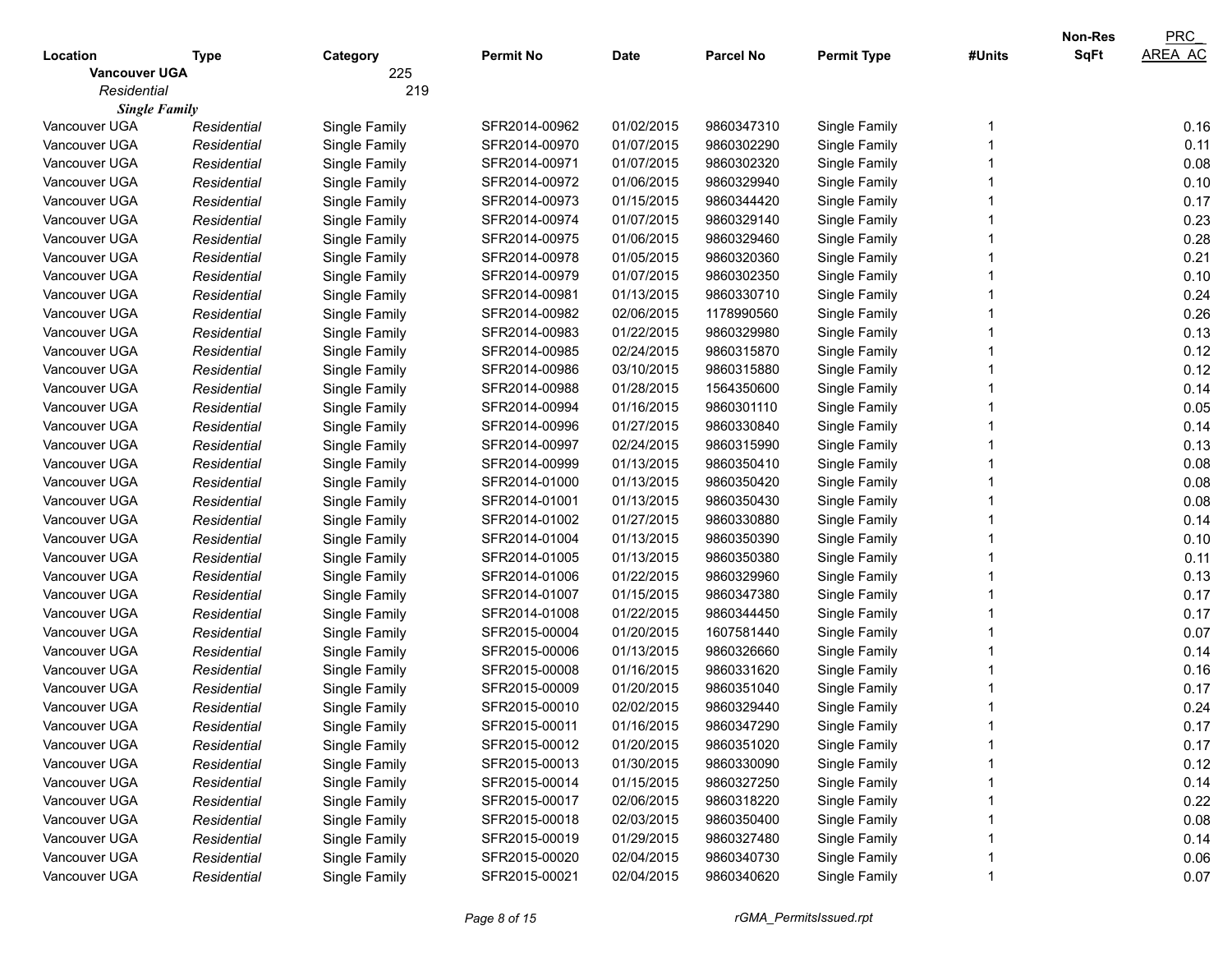|                      |             |               |                  |             |                  |                    |        | <b>Non-Res</b> | PRC            |
|----------------------|-------------|---------------|------------------|-------------|------------------|--------------------|--------|----------------|----------------|
| Location             | Type        | Category      | <b>Permit No</b> | <b>Date</b> | <b>Parcel No</b> | <b>Permit Type</b> | #Units | <b>SqFt</b>    | <b>AREA AC</b> |
| <b>Vancouver UGA</b> |             | 225           |                  |             |                  |                    |        |                |                |
| Residential          |             | 219           |                  |             |                  |                    |        |                |                |
| <b>Single Family</b> |             |               |                  |             |                  |                    |        |                |                |
| Vancouver UGA        | Residential | Single Family | SFR2015-00022    | 02/13/2015  | 1814930000       | Single Family      |        |                | 2.00           |
| Vancouver UGA        | Residential | Single Family | SFR2015-00023    | 02/04/2015  | 9860340750       | Single Family      |        |                | 0.06           |
| Vancouver UGA        | Residential | Single Family | SFR2015-00024    | 02/04/2015  | 9860340710       | Single Family      |        |                | 0.07           |
| Vancouver UGA        | Residential | Single Family | SFR2015-00025    | 02/04/2015  | 2005810000       | Single Family      |        |                | 1.08           |
| Vancouver UGA        | Residential | Single Family | SFR2015-00026    | 01/23/2015  | 9860351010       | Single Family      |        |                | 0.17           |
| Vancouver UGA        | Residential | Single Family | SFR2015-00027    | 02/11/2015  | 9860320240       | Single Family      |        |                | 0.16           |
| Vancouver UGA        | Residential | Single Family | SFR2015-00028    | 02/04/2015  | 9860340790       | Single Family      |        |                | 0.06           |
| Vancouver UGA        | Residential | Single Family | SFR2015-00029    | 01/27/2015  | 9860351030       | Single Family      |        |                | 0.13           |
| Vancouver UGA        | Residential | Single Family | SFR2015-00030    | 02/04/2015  | 9860344220       | Single Family      |        |                | 0.17           |
| Vancouver UGA        | Residential | Single Family | SFR2015-00031    | 02/19/2015  | 9860344190       | Single Family      |        |                | 0.17           |
| Vancouver UGA        | Residential | Single Family | SFR2015-00033    | 02/02/2015  | 9860327400       | Single Family      |        |                | 0.14           |
| Vancouver UGA        | Residential | Single Family | SFR2015-00034    | 01/27/2015  | 9860325820       | Single Family      |        |                | 0.18           |
| Vancouver UGA        | Residential | Single Family | SFR2015-00035    | 01/20/2015  | 9860325460       | Single Family      |        |                | 0.18           |
| Vancouver UGA        | Residential | Single Family | SFR2015-00036    | 01/30/2015  | 9860349210       | Single Family      |        |                | 0.13           |
| Vancouver UGA        | Residential | Single Family | SFR2015-00037    | 01/30/2015  | 9860349500       | Single Family      |        |                | 0.13           |
| Vancouver UGA        | Residential | Single Family | SFR2015-00038    | 02/04/2015  | 9860340670       | Single Family      |        |                | 0.07           |
| Vancouver UGA        | Residential | Single Family | SFR2015-00039    | 02/04/2015  | 9860330700       | Single Family      |        |                | 0.16           |
| Vancouver UGA        | Residential | Single Family | SFR2015-00040    | 02/04/2015  | 9860340680       | Single Family      |        |                | 0.09           |
| Vancouver UGA        | Residential | Single Family | SFR2015-00041    | 02/03/2015  | 1468150180       | Single Family      |        |                | 0.24           |
| Vancouver UGA        | Residential | Single Family | SFR2015-00042    | 02/04/2015  | 9860326580       | Single Family      |        |                | 0.16           |
| Vancouver UGA        | Residential | Single Family | SFR2015-00043    | 02/10/2015  | 1895120030       | Single Family      |        |                | 0.16           |
| Vancouver UGA        | Residential | Single Family | SFR2015-00044    | 02/13/2015  | 1895120040       | Single Family      |        |                | 0.15           |
| Vancouver UGA        | Residential | Single Family | SFR2015-00046    | 02/05/2015  | 9860310730       | Single Family      |        |                | 0.23           |
| Vancouver UGA        | Residential | Single Family | SFR2015-00049    | 03/25/2015  | 1542310000       | Single Family      |        |                | 0.88           |
| Vancouver UGA        | Residential | Single Family | SFR2015-00050    | 02/17/2015  | 1049670340       | Single Family      |        |                | 0.06           |
| Vancouver UGA        | Residential | Single Family | SFR2015-00051    | 02/18/2015  | 9860336780       | Single Family      |        |                | 0.10           |
| Vancouver UGA        | Residential | Single Family | SFR2015-00052    | 03/31/2015  | 9860336520       | Single Family      |        |                | 0.14           |
| Vancouver UGA        | Residential | Single Family | SFR2015-00053    | 03/31/2015  | 9860336530       | Single Family      |        |                | 0.12           |
| Vancouver UGA        | Residential | Single Family | SFR2015-00055    | 03/31/2015  | 9860336600       | Single Family      |        |                | 0.12           |
| Vancouver UGA        | Residential | Single Family | SFR2015-00056    | 02/18/2015  | 9860336660       | Single Family      |        |                | 0.16           |
| Vancouver UGA        | Residential | Single Family | SFR2015-00057    | 02/18/2015  | 9860336670       | Single Family      |        |                | 0.16           |
| Vancouver UGA        | Residential | Single Family | SFR2015-00060    | 02/11/2015  | 9860336790       | Single Family      |        |                | 0.11           |
| Vancouver UGA        | Residential | Single Family | SFR2015-00062    | 02/27/2015  | 9860350490       | Single Family      |        |                | 0.09           |
| Vancouver UGA        | Residential | Single Family | SFR2015-00063    | 02/27/2015  | 9860350860       | Single Family      |        |                | 0.11           |
| Vancouver UGA        | Residential | Single Family | SFR2015-00064    | 02/17/2015  | 9860310820       | Single Family      |        |                | 0.20           |
| Vancouver UGA        | Residential | Single Family | SFR2015-00065    | 02/06/2015  | 9860310770       | Single Family      |        |                | 0.24           |
| Vancouver UGA        | Residential | Single Family | SFR2015-00066    | 02/17/2015  | 9860332540       | Single Family      |        |                | 0.19           |
| Vancouver UGA        | Residential | Single Family | SFR2015-00067    | 02/17/2015  | 9860337840       | Single Family      |        |                | 0.18           |
| Vancouver UGA        | Residential | Single Family | SFR2015-00069    | 02/13/2015  | 9860341300       | Single Family      |        |                | 0.06           |
| Vancouver UGA        | Residential | Single Family | SFR2015-00070    | 02/19/2015  | 9860340910       | Single Family      |        |                | 0.06           |
| Vancouver UGA        | Residential | Single Family | SFR2015-00072    | 01/26/2015  | 1873830000       | Single Family      |        |                | 1.97           |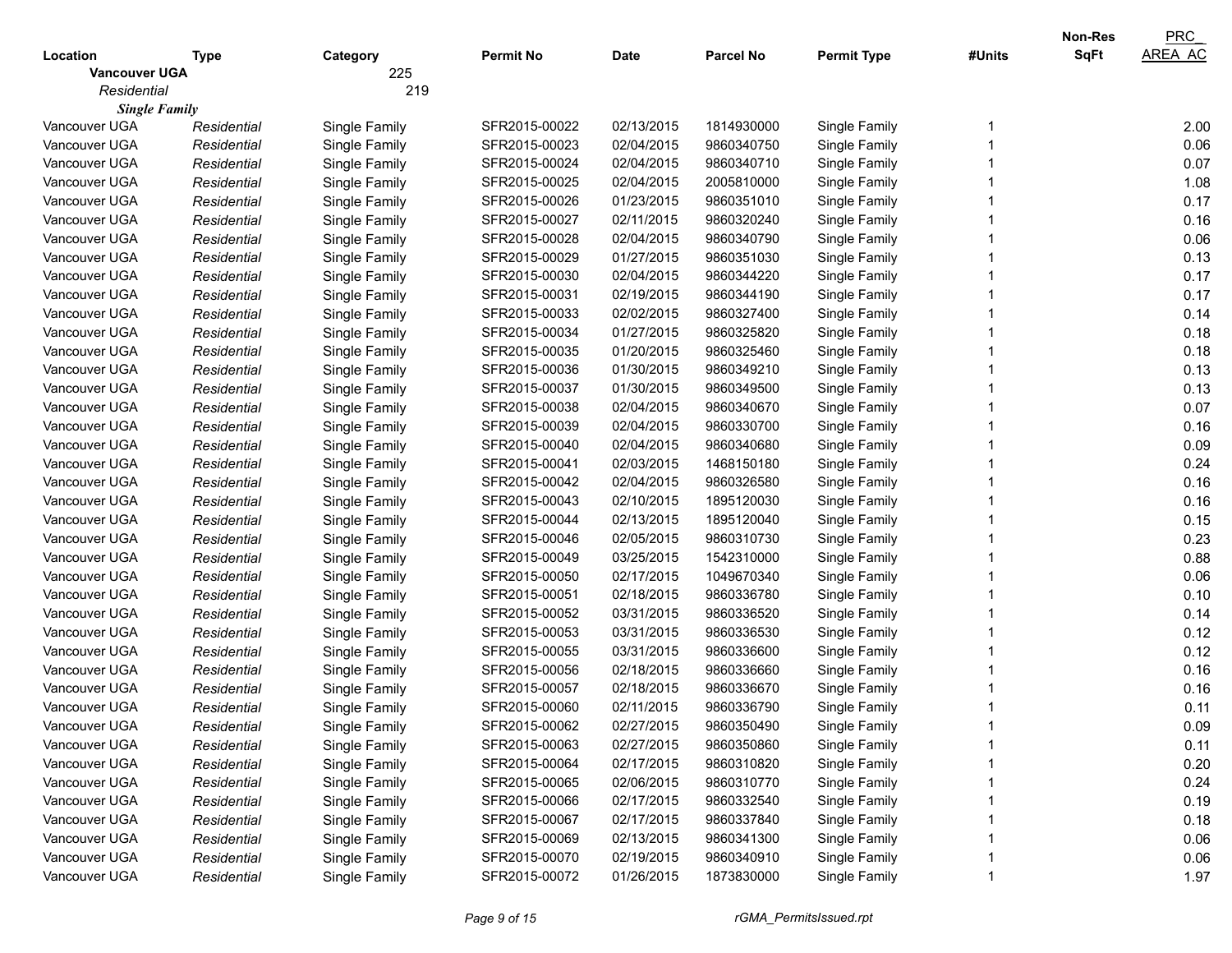| <b>SqFt</b><br><b>AREA AC</b><br><b>Parcel No</b><br>Location<br><b>Permit No</b><br>Date<br><b>Permit Type</b><br>#Units<br><b>Type</b><br>Category<br>225<br><b>Vancouver UGA</b><br>219<br>Residential<br><b>Single Family</b><br>0.12<br>02/11/2015<br>Vancouver UGA<br>Residential<br>Single Family<br>SFR2015-00074<br>9860353990<br>Single Family<br>0.30<br>Vancouver UGA<br>SFR2015-00075<br>02/18/2015<br>1468150160<br>Single Family<br>Residential<br>Single Family<br>0.30<br>Vancouver UGA<br>Residential<br>Single Family<br>SFR2015-00076<br>02/17/2015<br>9860329490<br>Single Family<br>0.20<br>Vancouver UGA<br>Residential<br>Single Family<br>SFR2015-00077<br>03/18/2015<br>9860351060<br>Single Family<br>0.27<br>Vancouver UGA<br>Residential<br>Single Family<br>SFR2015-00078<br>02/24/2015<br>1861930100<br>Single Family<br>0.13<br>Vancouver UGA<br>Residential<br>Single Family<br>SFR2015-00081<br>03/31/2015<br>9860336610<br>Single Family<br>0.13<br>03/17/2015<br>Vancouver UGA<br>Residential<br>Single Family<br>SFR2015-00086<br>9860326760<br>Single Family<br>0.06<br>Vancouver UGA<br>Residential<br>Single Family<br>SFR2015-00087<br>02/19/2015<br>9860340920<br>Single Family<br>0.08<br>Vancouver UGA<br>SFR2015-00088<br>02/19/2015<br>9860340930<br>Single Family<br>Residential<br>Single Family<br>0.07<br>Vancouver UGA<br>SFR2015-00089<br>03/10/2015<br>9860340940<br>Single Family<br>Residential<br>Single Family<br>0.10<br>Vancouver UGA<br>Residential<br>Single Family<br>SFR2015-00090<br>02/11/2015<br>9860336800<br>Single Family<br>0.13<br>Vancouver UGA<br>Residential<br>Single Family<br>SFR2015-00091<br>02/18/2015<br>9860336680<br>Single Family<br>03/06/2015<br>0.16<br>Vancouver UGA<br>Residential<br>Single Family<br>SFR2015-00092<br>9860330890<br>Single Family<br>0.18<br>03/06/2015<br>Vancouver UGA<br>Residential<br>Single Family<br>SFR2015-00094<br>9860330690<br>Single Family<br>02/25/2015<br>0.17<br>Vancouver UGA<br>Residential<br>Single Family<br>SFR2015-00095<br>9860325390<br>Single Family<br>0.09<br>02/27/2015<br>Vancouver UGA<br>Residential<br>Single Family<br>SFR2015-00097<br>9860351100<br>Single Family<br>02/27/2015<br>0.09<br>Vancouver UGA<br>SFR2015-00098<br>9860351090<br>Single Family<br>Residential<br>Single Family<br>02/23/2015<br>0.26<br>Vancouver UGA<br>Residential<br>Single Family<br>SFR2015-00099<br>9860325860<br>Single Family<br>0.30<br>02/25/2015<br>Vancouver UGA<br>Residential<br>Single Family<br>SFR2015-00101<br>9860329410<br>Single Family<br>02/23/2015<br>0.14<br>Vancouver UGA<br>Residential<br>Single Family<br>SFR2015-00102<br>9860325360<br>Single Family<br>02/24/2015<br>0.21<br>Vancouver UGA<br>Residential<br>Single Family<br>SFR2015-00103<br>9860320340<br>Single Family<br>02/25/2015<br>0.22<br>Vancouver UGA<br>Residential<br>Single Family<br>SFR2015-00106<br>9860347230<br>Single Family<br>0.06<br>03/10/2015<br>Vancouver UGA<br>Residential<br>Single Family<br>SFR2015-00107<br>9860341310<br>Single Family<br>03/10/2015<br>0.06<br>Vancouver UGA<br>SFR2015-00108<br>9860341320<br>Single Family<br>Residential<br>Single Family<br>Vancouver UGA<br>SFR2015-00109<br>02/26/2015<br>9860312840<br>Single Family<br>0.23<br>Residential<br>Single Family<br>02/26/2015<br>0.13<br>Vancouver UGA<br>Residential<br>Single Family<br>SFR2015-00114<br>9860330100<br>Single Family<br>02/26/2015<br>0.07<br>Vancouver UGA<br>Residential<br>Single Family<br>SFR2015-00115<br>9860339080<br>Single Family<br>02/26/2015<br>0.07<br>Vancouver UGA<br>Residential<br>Single Family<br>SFR2015-00116<br>9860339040<br>Single Family<br>03/10/2015<br>0.06<br>Vancouver UGA<br>Residential<br>Single Family<br>SFR2015-00119<br>9860341330<br>Single Family<br>02/13/2015<br>0.21<br>Vancouver UGA<br>Residential<br>Single Family<br>SFR2015-00121<br>9860320270<br>Single Family<br>02/27/2015<br>0.15<br>Vancouver UGA<br>Residential<br>Single Family<br>SFR2015-00123<br>9860326590<br>Single Family<br>03/06/2015<br>Vancouver UGA<br>SFR2015-00124<br>9860325510<br>Single Family<br>0.22<br>Residential<br>Single Family<br>Vancouver UGA<br>SFR2015-00126<br>03/03/2015<br>9860326640<br>Single Family<br>0.14<br>Residential<br>Single Family<br>Vancouver UGA<br>Single Family<br>SFR2015-00133<br>03/11/2015<br>9860350870<br>Single Family<br>0.11<br>Residential<br>Vancouver UGA<br>Single Family<br>SFR2015-00135<br>03/26/2015<br>Single Family<br>0.12<br>Residential<br>9860315900<br>Single Family<br>03/04/2015<br>Single Family<br>0.10<br>Vancouver UGA<br>Residential<br>SFR2015-00137<br>9860317280<br>Single Family<br>SFR2015-00138<br>03/04/2015<br>Single Family<br>Vancouver UGA<br>Residential<br>9860317170<br>0.11<br>Single Family<br>SFR2015-00139<br>03/10/2015<br>Single Family<br>0.11<br>Vancouver UGA<br>Residential<br>1195750180<br>03/02/2015<br>Single Family<br>Vancouver UGA<br>Single Family<br>SFR2015-00140<br>9860331040<br>0.15<br>Residential<br>SFR2015-00141<br>03/26/2015<br>Single Family<br>Vancouver UGA<br>Single Family<br>9860315890<br>0.12<br>Residential<br>Vancouver UGA<br>Single Family<br>SFR2015-00147<br>03/05/2015<br>9860344130<br>Single Family<br>0.17<br>Residential |  |  |  |  | <b>Non-Res</b> | PRC |
|------------------------------------------------------------------------------------------------------------------------------------------------------------------------------------------------------------------------------------------------------------------------------------------------------------------------------------------------------------------------------------------------------------------------------------------------------------------------------------------------------------------------------------------------------------------------------------------------------------------------------------------------------------------------------------------------------------------------------------------------------------------------------------------------------------------------------------------------------------------------------------------------------------------------------------------------------------------------------------------------------------------------------------------------------------------------------------------------------------------------------------------------------------------------------------------------------------------------------------------------------------------------------------------------------------------------------------------------------------------------------------------------------------------------------------------------------------------------------------------------------------------------------------------------------------------------------------------------------------------------------------------------------------------------------------------------------------------------------------------------------------------------------------------------------------------------------------------------------------------------------------------------------------------------------------------------------------------------------------------------------------------------------------------------------------------------------------------------------------------------------------------------------------------------------------------------------------------------------------------------------------------------------------------------------------------------------------------------------------------------------------------------------------------------------------------------------------------------------------------------------------------------------------------------------------------------------------------------------------------------------------------------------------------------------------------------------------------------------------------------------------------------------------------------------------------------------------------------------------------------------------------------------------------------------------------------------------------------------------------------------------------------------------------------------------------------------------------------------------------------------------------------------------------------------------------------------------------------------------------------------------------------------------------------------------------------------------------------------------------------------------------------------------------------------------------------------------------------------------------------------------------------------------------------------------------------------------------------------------------------------------------------------------------------------------------------------------------------------------------------------------------------------------------------------------------------------------------------------------------------------------------------------------------------------------------------------------------------------------------------------------------------------------------------------------------------------------------------------------------------------------------------------------------------------------------------------------------------------------------------------------------------------------------------------------------------------------------------------------------------------------------------------------------------------------------------------------------------------------------------------------------------------------------------------------------------------------------------------------------------------------------------------------------------------------------------------------------------------------------------------------------------------------------------------------------------------------------------------------------------------------------------------------------------------------------------------------------------------------------------------------------------------------------------------------------------------------------------------------------------------------------------------------------------------------------------------------------------------------------------------------------------------------------------------------------|--|--|--|--|----------------|-----|
|                                                                                                                                                                                                                                                                                                                                                                                                                                                                                                                                                                                                                                                                                                                                                                                                                                                                                                                                                                                                                                                                                                                                                                                                                                                                                                                                                                                                                                                                                                                                                                                                                                                                                                                                                                                                                                                                                                                                                                                                                                                                                                                                                                                                                                                                                                                                                                                                                                                                                                                                                                                                                                                                                                                                                                                                                                                                                                                                                                                                                                                                                                                                                                                                                                                                                                                                                                                                                                                                                                                                                                                                                                                                                                                                                                                                                                                                                                                                                                                                                                                                                                                                                                                                                                                                                                                                                                                                                                                                                                                                                                                                                                                                                                                                                                                                                                                                                                                                                                                                                                                                                                                                                                                                                                                                                                                  |  |  |  |  |                |     |
|                                                                                                                                                                                                                                                                                                                                                                                                                                                                                                                                                                                                                                                                                                                                                                                                                                                                                                                                                                                                                                                                                                                                                                                                                                                                                                                                                                                                                                                                                                                                                                                                                                                                                                                                                                                                                                                                                                                                                                                                                                                                                                                                                                                                                                                                                                                                                                                                                                                                                                                                                                                                                                                                                                                                                                                                                                                                                                                                                                                                                                                                                                                                                                                                                                                                                                                                                                                                                                                                                                                                                                                                                                                                                                                                                                                                                                                                                                                                                                                                                                                                                                                                                                                                                                                                                                                                                                                                                                                                                                                                                                                                                                                                                                                                                                                                                                                                                                                                                                                                                                                                                                                                                                                                                                                                                                                  |  |  |  |  |                |     |
|                                                                                                                                                                                                                                                                                                                                                                                                                                                                                                                                                                                                                                                                                                                                                                                                                                                                                                                                                                                                                                                                                                                                                                                                                                                                                                                                                                                                                                                                                                                                                                                                                                                                                                                                                                                                                                                                                                                                                                                                                                                                                                                                                                                                                                                                                                                                                                                                                                                                                                                                                                                                                                                                                                                                                                                                                                                                                                                                                                                                                                                                                                                                                                                                                                                                                                                                                                                                                                                                                                                                                                                                                                                                                                                                                                                                                                                                                                                                                                                                                                                                                                                                                                                                                                                                                                                                                                                                                                                                                                                                                                                                                                                                                                                                                                                                                                                                                                                                                                                                                                                                                                                                                                                                                                                                                                                  |  |  |  |  |                |     |
|                                                                                                                                                                                                                                                                                                                                                                                                                                                                                                                                                                                                                                                                                                                                                                                                                                                                                                                                                                                                                                                                                                                                                                                                                                                                                                                                                                                                                                                                                                                                                                                                                                                                                                                                                                                                                                                                                                                                                                                                                                                                                                                                                                                                                                                                                                                                                                                                                                                                                                                                                                                                                                                                                                                                                                                                                                                                                                                                                                                                                                                                                                                                                                                                                                                                                                                                                                                                                                                                                                                                                                                                                                                                                                                                                                                                                                                                                                                                                                                                                                                                                                                                                                                                                                                                                                                                                                                                                                                                                                                                                                                                                                                                                                                                                                                                                                                                                                                                                                                                                                                                                                                                                                                                                                                                                                                  |  |  |  |  |                |     |
|                                                                                                                                                                                                                                                                                                                                                                                                                                                                                                                                                                                                                                                                                                                                                                                                                                                                                                                                                                                                                                                                                                                                                                                                                                                                                                                                                                                                                                                                                                                                                                                                                                                                                                                                                                                                                                                                                                                                                                                                                                                                                                                                                                                                                                                                                                                                                                                                                                                                                                                                                                                                                                                                                                                                                                                                                                                                                                                                                                                                                                                                                                                                                                                                                                                                                                                                                                                                                                                                                                                                                                                                                                                                                                                                                                                                                                                                                                                                                                                                                                                                                                                                                                                                                                                                                                                                                                                                                                                                                                                                                                                                                                                                                                                                                                                                                                                                                                                                                                                                                                                                                                                                                                                                                                                                                                                  |  |  |  |  |                |     |
|                                                                                                                                                                                                                                                                                                                                                                                                                                                                                                                                                                                                                                                                                                                                                                                                                                                                                                                                                                                                                                                                                                                                                                                                                                                                                                                                                                                                                                                                                                                                                                                                                                                                                                                                                                                                                                                                                                                                                                                                                                                                                                                                                                                                                                                                                                                                                                                                                                                                                                                                                                                                                                                                                                                                                                                                                                                                                                                                                                                                                                                                                                                                                                                                                                                                                                                                                                                                                                                                                                                                                                                                                                                                                                                                                                                                                                                                                                                                                                                                                                                                                                                                                                                                                                                                                                                                                                                                                                                                                                                                                                                                                                                                                                                                                                                                                                                                                                                                                                                                                                                                                                                                                                                                                                                                                                                  |  |  |  |  |                |     |
|                                                                                                                                                                                                                                                                                                                                                                                                                                                                                                                                                                                                                                                                                                                                                                                                                                                                                                                                                                                                                                                                                                                                                                                                                                                                                                                                                                                                                                                                                                                                                                                                                                                                                                                                                                                                                                                                                                                                                                                                                                                                                                                                                                                                                                                                                                                                                                                                                                                                                                                                                                                                                                                                                                                                                                                                                                                                                                                                                                                                                                                                                                                                                                                                                                                                                                                                                                                                                                                                                                                                                                                                                                                                                                                                                                                                                                                                                                                                                                                                                                                                                                                                                                                                                                                                                                                                                                                                                                                                                                                                                                                                                                                                                                                                                                                                                                                                                                                                                                                                                                                                                                                                                                                                                                                                                                                  |  |  |  |  |                |     |
|                                                                                                                                                                                                                                                                                                                                                                                                                                                                                                                                                                                                                                                                                                                                                                                                                                                                                                                                                                                                                                                                                                                                                                                                                                                                                                                                                                                                                                                                                                                                                                                                                                                                                                                                                                                                                                                                                                                                                                                                                                                                                                                                                                                                                                                                                                                                                                                                                                                                                                                                                                                                                                                                                                                                                                                                                                                                                                                                                                                                                                                                                                                                                                                                                                                                                                                                                                                                                                                                                                                                                                                                                                                                                                                                                                                                                                                                                                                                                                                                                                                                                                                                                                                                                                                                                                                                                                                                                                                                                                                                                                                                                                                                                                                                                                                                                                                                                                                                                                                                                                                                                                                                                                                                                                                                                                                  |  |  |  |  |                |     |
|                                                                                                                                                                                                                                                                                                                                                                                                                                                                                                                                                                                                                                                                                                                                                                                                                                                                                                                                                                                                                                                                                                                                                                                                                                                                                                                                                                                                                                                                                                                                                                                                                                                                                                                                                                                                                                                                                                                                                                                                                                                                                                                                                                                                                                                                                                                                                                                                                                                                                                                                                                                                                                                                                                                                                                                                                                                                                                                                                                                                                                                                                                                                                                                                                                                                                                                                                                                                                                                                                                                                                                                                                                                                                                                                                                                                                                                                                                                                                                                                                                                                                                                                                                                                                                                                                                                                                                                                                                                                                                                                                                                                                                                                                                                                                                                                                                                                                                                                                                                                                                                                                                                                                                                                                                                                                                                  |  |  |  |  |                |     |
|                                                                                                                                                                                                                                                                                                                                                                                                                                                                                                                                                                                                                                                                                                                                                                                                                                                                                                                                                                                                                                                                                                                                                                                                                                                                                                                                                                                                                                                                                                                                                                                                                                                                                                                                                                                                                                                                                                                                                                                                                                                                                                                                                                                                                                                                                                                                                                                                                                                                                                                                                                                                                                                                                                                                                                                                                                                                                                                                                                                                                                                                                                                                                                                                                                                                                                                                                                                                                                                                                                                                                                                                                                                                                                                                                                                                                                                                                                                                                                                                                                                                                                                                                                                                                                                                                                                                                                                                                                                                                                                                                                                                                                                                                                                                                                                                                                                                                                                                                                                                                                                                                                                                                                                                                                                                                                                  |  |  |  |  |                |     |
|                                                                                                                                                                                                                                                                                                                                                                                                                                                                                                                                                                                                                                                                                                                                                                                                                                                                                                                                                                                                                                                                                                                                                                                                                                                                                                                                                                                                                                                                                                                                                                                                                                                                                                                                                                                                                                                                                                                                                                                                                                                                                                                                                                                                                                                                                                                                                                                                                                                                                                                                                                                                                                                                                                                                                                                                                                                                                                                                                                                                                                                                                                                                                                                                                                                                                                                                                                                                                                                                                                                                                                                                                                                                                                                                                                                                                                                                                                                                                                                                                                                                                                                                                                                                                                                                                                                                                                                                                                                                                                                                                                                                                                                                                                                                                                                                                                                                                                                                                                                                                                                                                                                                                                                                                                                                                                                  |  |  |  |  |                |     |
|                                                                                                                                                                                                                                                                                                                                                                                                                                                                                                                                                                                                                                                                                                                                                                                                                                                                                                                                                                                                                                                                                                                                                                                                                                                                                                                                                                                                                                                                                                                                                                                                                                                                                                                                                                                                                                                                                                                                                                                                                                                                                                                                                                                                                                                                                                                                                                                                                                                                                                                                                                                                                                                                                                                                                                                                                                                                                                                                                                                                                                                                                                                                                                                                                                                                                                                                                                                                                                                                                                                                                                                                                                                                                                                                                                                                                                                                                                                                                                                                                                                                                                                                                                                                                                                                                                                                                                                                                                                                                                                                                                                                                                                                                                                                                                                                                                                                                                                                                                                                                                                                                                                                                                                                                                                                                                                  |  |  |  |  |                |     |
|                                                                                                                                                                                                                                                                                                                                                                                                                                                                                                                                                                                                                                                                                                                                                                                                                                                                                                                                                                                                                                                                                                                                                                                                                                                                                                                                                                                                                                                                                                                                                                                                                                                                                                                                                                                                                                                                                                                                                                                                                                                                                                                                                                                                                                                                                                                                                                                                                                                                                                                                                                                                                                                                                                                                                                                                                                                                                                                                                                                                                                                                                                                                                                                                                                                                                                                                                                                                                                                                                                                                                                                                                                                                                                                                                                                                                                                                                                                                                                                                                                                                                                                                                                                                                                                                                                                                                                                                                                                                                                                                                                                                                                                                                                                                                                                                                                                                                                                                                                                                                                                                                                                                                                                                                                                                                                                  |  |  |  |  |                |     |
|                                                                                                                                                                                                                                                                                                                                                                                                                                                                                                                                                                                                                                                                                                                                                                                                                                                                                                                                                                                                                                                                                                                                                                                                                                                                                                                                                                                                                                                                                                                                                                                                                                                                                                                                                                                                                                                                                                                                                                                                                                                                                                                                                                                                                                                                                                                                                                                                                                                                                                                                                                                                                                                                                                                                                                                                                                                                                                                                                                                                                                                                                                                                                                                                                                                                                                                                                                                                                                                                                                                                                                                                                                                                                                                                                                                                                                                                                                                                                                                                                                                                                                                                                                                                                                                                                                                                                                                                                                                                                                                                                                                                                                                                                                                                                                                                                                                                                                                                                                                                                                                                                                                                                                                                                                                                                                                  |  |  |  |  |                |     |
|                                                                                                                                                                                                                                                                                                                                                                                                                                                                                                                                                                                                                                                                                                                                                                                                                                                                                                                                                                                                                                                                                                                                                                                                                                                                                                                                                                                                                                                                                                                                                                                                                                                                                                                                                                                                                                                                                                                                                                                                                                                                                                                                                                                                                                                                                                                                                                                                                                                                                                                                                                                                                                                                                                                                                                                                                                                                                                                                                                                                                                                                                                                                                                                                                                                                                                                                                                                                                                                                                                                                                                                                                                                                                                                                                                                                                                                                                                                                                                                                                                                                                                                                                                                                                                                                                                                                                                                                                                                                                                                                                                                                                                                                                                                                                                                                                                                                                                                                                                                                                                                                                                                                                                                                                                                                                                                  |  |  |  |  |                |     |
|                                                                                                                                                                                                                                                                                                                                                                                                                                                                                                                                                                                                                                                                                                                                                                                                                                                                                                                                                                                                                                                                                                                                                                                                                                                                                                                                                                                                                                                                                                                                                                                                                                                                                                                                                                                                                                                                                                                                                                                                                                                                                                                                                                                                                                                                                                                                                                                                                                                                                                                                                                                                                                                                                                                                                                                                                                                                                                                                                                                                                                                                                                                                                                                                                                                                                                                                                                                                                                                                                                                                                                                                                                                                                                                                                                                                                                                                                                                                                                                                                                                                                                                                                                                                                                                                                                                                                                                                                                                                                                                                                                                                                                                                                                                                                                                                                                                                                                                                                                                                                                                                                                                                                                                                                                                                                                                  |  |  |  |  |                |     |
|                                                                                                                                                                                                                                                                                                                                                                                                                                                                                                                                                                                                                                                                                                                                                                                                                                                                                                                                                                                                                                                                                                                                                                                                                                                                                                                                                                                                                                                                                                                                                                                                                                                                                                                                                                                                                                                                                                                                                                                                                                                                                                                                                                                                                                                                                                                                                                                                                                                                                                                                                                                                                                                                                                                                                                                                                                                                                                                                                                                                                                                                                                                                                                                                                                                                                                                                                                                                                                                                                                                                                                                                                                                                                                                                                                                                                                                                                                                                                                                                                                                                                                                                                                                                                                                                                                                                                                                                                                                                                                                                                                                                                                                                                                                                                                                                                                                                                                                                                                                                                                                                                                                                                                                                                                                                                                                  |  |  |  |  |                |     |
|                                                                                                                                                                                                                                                                                                                                                                                                                                                                                                                                                                                                                                                                                                                                                                                                                                                                                                                                                                                                                                                                                                                                                                                                                                                                                                                                                                                                                                                                                                                                                                                                                                                                                                                                                                                                                                                                                                                                                                                                                                                                                                                                                                                                                                                                                                                                                                                                                                                                                                                                                                                                                                                                                                                                                                                                                                                                                                                                                                                                                                                                                                                                                                                                                                                                                                                                                                                                                                                                                                                                                                                                                                                                                                                                                                                                                                                                                                                                                                                                                                                                                                                                                                                                                                                                                                                                                                                                                                                                                                                                                                                                                                                                                                                                                                                                                                                                                                                                                                                                                                                                                                                                                                                                                                                                                                                  |  |  |  |  |                |     |
|                                                                                                                                                                                                                                                                                                                                                                                                                                                                                                                                                                                                                                                                                                                                                                                                                                                                                                                                                                                                                                                                                                                                                                                                                                                                                                                                                                                                                                                                                                                                                                                                                                                                                                                                                                                                                                                                                                                                                                                                                                                                                                                                                                                                                                                                                                                                                                                                                                                                                                                                                                                                                                                                                                                                                                                                                                                                                                                                                                                                                                                                                                                                                                                                                                                                                                                                                                                                                                                                                                                                                                                                                                                                                                                                                                                                                                                                                                                                                                                                                                                                                                                                                                                                                                                                                                                                                                                                                                                                                                                                                                                                                                                                                                                                                                                                                                                                                                                                                                                                                                                                                                                                                                                                                                                                                                                  |  |  |  |  |                |     |
|                                                                                                                                                                                                                                                                                                                                                                                                                                                                                                                                                                                                                                                                                                                                                                                                                                                                                                                                                                                                                                                                                                                                                                                                                                                                                                                                                                                                                                                                                                                                                                                                                                                                                                                                                                                                                                                                                                                                                                                                                                                                                                                                                                                                                                                                                                                                                                                                                                                                                                                                                                                                                                                                                                                                                                                                                                                                                                                                                                                                                                                                                                                                                                                                                                                                                                                                                                                                                                                                                                                                                                                                                                                                                                                                                                                                                                                                                                                                                                                                                                                                                                                                                                                                                                                                                                                                                                                                                                                                                                                                                                                                                                                                                                                                                                                                                                                                                                                                                                                                                                                                                                                                                                                                                                                                                                                  |  |  |  |  |                |     |
|                                                                                                                                                                                                                                                                                                                                                                                                                                                                                                                                                                                                                                                                                                                                                                                                                                                                                                                                                                                                                                                                                                                                                                                                                                                                                                                                                                                                                                                                                                                                                                                                                                                                                                                                                                                                                                                                                                                                                                                                                                                                                                                                                                                                                                                                                                                                                                                                                                                                                                                                                                                                                                                                                                                                                                                                                                                                                                                                                                                                                                                                                                                                                                                                                                                                                                                                                                                                                                                                                                                                                                                                                                                                                                                                                                                                                                                                                                                                                                                                                                                                                                                                                                                                                                                                                                                                                                                                                                                                                                                                                                                                                                                                                                                                                                                                                                                                                                                                                                                                                                                                                                                                                                                                                                                                                                                  |  |  |  |  |                |     |
|                                                                                                                                                                                                                                                                                                                                                                                                                                                                                                                                                                                                                                                                                                                                                                                                                                                                                                                                                                                                                                                                                                                                                                                                                                                                                                                                                                                                                                                                                                                                                                                                                                                                                                                                                                                                                                                                                                                                                                                                                                                                                                                                                                                                                                                                                                                                                                                                                                                                                                                                                                                                                                                                                                                                                                                                                                                                                                                                                                                                                                                                                                                                                                                                                                                                                                                                                                                                                                                                                                                                                                                                                                                                                                                                                                                                                                                                                                                                                                                                                                                                                                                                                                                                                                                                                                                                                                                                                                                                                                                                                                                                                                                                                                                                                                                                                                                                                                                                                                                                                                                                                                                                                                                                                                                                                                                  |  |  |  |  |                |     |
|                                                                                                                                                                                                                                                                                                                                                                                                                                                                                                                                                                                                                                                                                                                                                                                                                                                                                                                                                                                                                                                                                                                                                                                                                                                                                                                                                                                                                                                                                                                                                                                                                                                                                                                                                                                                                                                                                                                                                                                                                                                                                                                                                                                                                                                                                                                                                                                                                                                                                                                                                                                                                                                                                                                                                                                                                                                                                                                                                                                                                                                                                                                                                                                                                                                                                                                                                                                                                                                                                                                                                                                                                                                                                                                                                                                                                                                                                                                                                                                                                                                                                                                                                                                                                                                                                                                                                                                                                                                                                                                                                                                                                                                                                                                                                                                                                                                                                                                                                                                                                                                                                                                                                                                                                                                                                                                  |  |  |  |  |                |     |
|                                                                                                                                                                                                                                                                                                                                                                                                                                                                                                                                                                                                                                                                                                                                                                                                                                                                                                                                                                                                                                                                                                                                                                                                                                                                                                                                                                                                                                                                                                                                                                                                                                                                                                                                                                                                                                                                                                                                                                                                                                                                                                                                                                                                                                                                                                                                                                                                                                                                                                                                                                                                                                                                                                                                                                                                                                                                                                                                                                                                                                                                                                                                                                                                                                                                                                                                                                                                                                                                                                                                                                                                                                                                                                                                                                                                                                                                                                                                                                                                                                                                                                                                                                                                                                                                                                                                                                                                                                                                                                                                                                                                                                                                                                                                                                                                                                                                                                                                                                                                                                                                                                                                                                                                                                                                                                                  |  |  |  |  |                |     |
|                                                                                                                                                                                                                                                                                                                                                                                                                                                                                                                                                                                                                                                                                                                                                                                                                                                                                                                                                                                                                                                                                                                                                                                                                                                                                                                                                                                                                                                                                                                                                                                                                                                                                                                                                                                                                                                                                                                                                                                                                                                                                                                                                                                                                                                                                                                                                                                                                                                                                                                                                                                                                                                                                                                                                                                                                                                                                                                                                                                                                                                                                                                                                                                                                                                                                                                                                                                                                                                                                                                                                                                                                                                                                                                                                                                                                                                                                                                                                                                                                                                                                                                                                                                                                                                                                                                                                                                                                                                                                                                                                                                                                                                                                                                                                                                                                                                                                                                                                                                                                                                                                                                                                                                                                                                                                                                  |  |  |  |  |                |     |
|                                                                                                                                                                                                                                                                                                                                                                                                                                                                                                                                                                                                                                                                                                                                                                                                                                                                                                                                                                                                                                                                                                                                                                                                                                                                                                                                                                                                                                                                                                                                                                                                                                                                                                                                                                                                                                                                                                                                                                                                                                                                                                                                                                                                                                                                                                                                                                                                                                                                                                                                                                                                                                                                                                                                                                                                                                                                                                                                                                                                                                                                                                                                                                                                                                                                                                                                                                                                                                                                                                                                                                                                                                                                                                                                                                                                                                                                                                                                                                                                                                                                                                                                                                                                                                                                                                                                                                                                                                                                                                                                                                                                                                                                                                                                                                                                                                                                                                                                                                                                                                                                                                                                                                                                                                                                                                                  |  |  |  |  |                |     |
|                                                                                                                                                                                                                                                                                                                                                                                                                                                                                                                                                                                                                                                                                                                                                                                                                                                                                                                                                                                                                                                                                                                                                                                                                                                                                                                                                                                                                                                                                                                                                                                                                                                                                                                                                                                                                                                                                                                                                                                                                                                                                                                                                                                                                                                                                                                                                                                                                                                                                                                                                                                                                                                                                                                                                                                                                                                                                                                                                                                                                                                                                                                                                                                                                                                                                                                                                                                                                                                                                                                                                                                                                                                                                                                                                                                                                                                                                                                                                                                                                                                                                                                                                                                                                                                                                                                                                                                                                                                                                                                                                                                                                                                                                                                                                                                                                                                                                                                                                                                                                                                                                                                                                                                                                                                                                                                  |  |  |  |  |                |     |
|                                                                                                                                                                                                                                                                                                                                                                                                                                                                                                                                                                                                                                                                                                                                                                                                                                                                                                                                                                                                                                                                                                                                                                                                                                                                                                                                                                                                                                                                                                                                                                                                                                                                                                                                                                                                                                                                                                                                                                                                                                                                                                                                                                                                                                                                                                                                                                                                                                                                                                                                                                                                                                                                                                                                                                                                                                                                                                                                                                                                                                                                                                                                                                                                                                                                                                                                                                                                                                                                                                                                                                                                                                                                                                                                                                                                                                                                                                                                                                                                                                                                                                                                                                                                                                                                                                                                                                                                                                                                                                                                                                                                                                                                                                                                                                                                                                                                                                                                                                                                                                                                                                                                                                                                                                                                                                                  |  |  |  |  |                |     |
|                                                                                                                                                                                                                                                                                                                                                                                                                                                                                                                                                                                                                                                                                                                                                                                                                                                                                                                                                                                                                                                                                                                                                                                                                                                                                                                                                                                                                                                                                                                                                                                                                                                                                                                                                                                                                                                                                                                                                                                                                                                                                                                                                                                                                                                                                                                                                                                                                                                                                                                                                                                                                                                                                                                                                                                                                                                                                                                                                                                                                                                                                                                                                                                                                                                                                                                                                                                                                                                                                                                                                                                                                                                                                                                                                                                                                                                                                                                                                                                                                                                                                                                                                                                                                                                                                                                                                                                                                                                                                                                                                                                                                                                                                                                                                                                                                                                                                                                                                                                                                                                                                                                                                                                                                                                                                                                  |  |  |  |  |                |     |
|                                                                                                                                                                                                                                                                                                                                                                                                                                                                                                                                                                                                                                                                                                                                                                                                                                                                                                                                                                                                                                                                                                                                                                                                                                                                                                                                                                                                                                                                                                                                                                                                                                                                                                                                                                                                                                                                                                                                                                                                                                                                                                                                                                                                                                                                                                                                                                                                                                                                                                                                                                                                                                                                                                                                                                                                                                                                                                                                                                                                                                                                                                                                                                                                                                                                                                                                                                                                                                                                                                                                                                                                                                                                                                                                                                                                                                                                                                                                                                                                                                                                                                                                                                                                                                                                                                                                                                                                                                                                                                                                                                                                                                                                                                                                                                                                                                                                                                                                                                                                                                                                                                                                                                                                                                                                                                                  |  |  |  |  |                |     |
|                                                                                                                                                                                                                                                                                                                                                                                                                                                                                                                                                                                                                                                                                                                                                                                                                                                                                                                                                                                                                                                                                                                                                                                                                                                                                                                                                                                                                                                                                                                                                                                                                                                                                                                                                                                                                                                                                                                                                                                                                                                                                                                                                                                                                                                                                                                                                                                                                                                                                                                                                                                                                                                                                                                                                                                                                                                                                                                                                                                                                                                                                                                                                                                                                                                                                                                                                                                                                                                                                                                                                                                                                                                                                                                                                                                                                                                                                                                                                                                                                                                                                                                                                                                                                                                                                                                                                                                                                                                                                                                                                                                                                                                                                                                                                                                                                                                                                                                                                                                                                                                                                                                                                                                                                                                                                                                  |  |  |  |  |                |     |
|                                                                                                                                                                                                                                                                                                                                                                                                                                                                                                                                                                                                                                                                                                                                                                                                                                                                                                                                                                                                                                                                                                                                                                                                                                                                                                                                                                                                                                                                                                                                                                                                                                                                                                                                                                                                                                                                                                                                                                                                                                                                                                                                                                                                                                                                                                                                                                                                                                                                                                                                                                                                                                                                                                                                                                                                                                                                                                                                                                                                                                                                                                                                                                                                                                                                                                                                                                                                                                                                                                                                                                                                                                                                                                                                                                                                                                                                                                                                                                                                                                                                                                                                                                                                                                                                                                                                                                                                                                                                                                                                                                                                                                                                                                                                                                                                                                                                                                                                                                                                                                                                                                                                                                                                                                                                                                                  |  |  |  |  |                |     |
|                                                                                                                                                                                                                                                                                                                                                                                                                                                                                                                                                                                                                                                                                                                                                                                                                                                                                                                                                                                                                                                                                                                                                                                                                                                                                                                                                                                                                                                                                                                                                                                                                                                                                                                                                                                                                                                                                                                                                                                                                                                                                                                                                                                                                                                                                                                                                                                                                                                                                                                                                                                                                                                                                                                                                                                                                                                                                                                                                                                                                                                                                                                                                                                                                                                                                                                                                                                                                                                                                                                                                                                                                                                                                                                                                                                                                                                                                                                                                                                                                                                                                                                                                                                                                                                                                                                                                                                                                                                                                                                                                                                                                                                                                                                                                                                                                                                                                                                                                                                                                                                                                                                                                                                                                                                                                                                  |  |  |  |  |                |     |
|                                                                                                                                                                                                                                                                                                                                                                                                                                                                                                                                                                                                                                                                                                                                                                                                                                                                                                                                                                                                                                                                                                                                                                                                                                                                                                                                                                                                                                                                                                                                                                                                                                                                                                                                                                                                                                                                                                                                                                                                                                                                                                                                                                                                                                                                                                                                                                                                                                                                                                                                                                                                                                                                                                                                                                                                                                                                                                                                                                                                                                                                                                                                                                                                                                                                                                                                                                                                                                                                                                                                                                                                                                                                                                                                                                                                                                                                                                                                                                                                                                                                                                                                                                                                                                                                                                                                                                                                                                                                                                                                                                                                                                                                                                                                                                                                                                                                                                                                                                                                                                                                                                                                                                                                                                                                                                                  |  |  |  |  |                |     |
|                                                                                                                                                                                                                                                                                                                                                                                                                                                                                                                                                                                                                                                                                                                                                                                                                                                                                                                                                                                                                                                                                                                                                                                                                                                                                                                                                                                                                                                                                                                                                                                                                                                                                                                                                                                                                                                                                                                                                                                                                                                                                                                                                                                                                                                                                                                                                                                                                                                                                                                                                                                                                                                                                                                                                                                                                                                                                                                                                                                                                                                                                                                                                                                                                                                                                                                                                                                                                                                                                                                                                                                                                                                                                                                                                                                                                                                                                                                                                                                                                                                                                                                                                                                                                                                                                                                                                                                                                                                                                                                                                                                                                                                                                                                                                                                                                                                                                                                                                                                                                                                                                                                                                                                                                                                                                                                  |  |  |  |  |                |     |
|                                                                                                                                                                                                                                                                                                                                                                                                                                                                                                                                                                                                                                                                                                                                                                                                                                                                                                                                                                                                                                                                                                                                                                                                                                                                                                                                                                                                                                                                                                                                                                                                                                                                                                                                                                                                                                                                                                                                                                                                                                                                                                                                                                                                                                                                                                                                                                                                                                                                                                                                                                                                                                                                                                                                                                                                                                                                                                                                                                                                                                                                                                                                                                                                                                                                                                                                                                                                                                                                                                                                                                                                                                                                                                                                                                                                                                                                                                                                                                                                                                                                                                                                                                                                                                                                                                                                                                                                                                                                                                                                                                                                                                                                                                                                                                                                                                                                                                                                                                                                                                                                                                                                                                                                                                                                                                                  |  |  |  |  |                |     |
|                                                                                                                                                                                                                                                                                                                                                                                                                                                                                                                                                                                                                                                                                                                                                                                                                                                                                                                                                                                                                                                                                                                                                                                                                                                                                                                                                                                                                                                                                                                                                                                                                                                                                                                                                                                                                                                                                                                                                                                                                                                                                                                                                                                                                                                                                                                                                                                                                                                                                                                                                                                                                                                                                                                                                                                                                                                                                                                                                                                                                                                                                                                                                                                                                                                                                                                                                                                                                                                                                                                                                                                                                                                                                                                                                                                                                                                                                                                                                                                                                                                                                                                                                                                                                                                                                                                                                                                                                                                                                                                                                                                                                                                                                                                                                                                                                                                                                                                                                                                                                                                                                                                                                                                                                                                                                                                  |  |  |  |  |                |     |
|                                                                                                                                                                                                                                                                                                                                                                                                                                                                                                                                                                                                                                                                                                                                                                                                                                                                                                                                                                                                                                                                                                                                                                                                                                                                                                                                                                                                                                                                                                                                                                                                                                                                                                                                                                                                                                                                                                                                                                                                                                                                                                                                                                                                                                                                                                                                                                                                                                                                                                                                                                                                                                                                                                                                                                                                                                                                                                                                                                                                                                                                                                                                                                                                                                                                                                                                                                                                                                                                                                                                                                                                                                                                                                                                                                                                                                                                                                                                                                                                                                                                                                                                                                                                                                                                                                                                                                                                                                                                                                                                                                                                                                                                                                                                                                                                                                                                                                                                                                                                                                                                                                                                                                                                                                                                                                                  |  |  |  |  |                |     |
|                                                                                                                                                                                                                                                                                                                                                                                                                                                                                                                                                                                                                                                                                                                                                                                                                                                                                                                                                                                                                                                                                                                                                                                                                                                                                                                                                                                                                                                                                                                                                                                                                                                                                                                                                                                                                                                                                                                                                                                                                                                                                                                                                                                                                                                                                                                                                                                                                                                                                                                                                                                                                                                                                                                                                                                                                                                                                                                                                                                                                                                                                                                                                                                                                                                                                                                                                                                                                                                                                                                                                                                                                                                                                                                                                                                                                                                                                                                                                                                                                                                                                                                                                                                                                                                                                                                                                                                                                                                                                                                                                                                                                                                                                                                                                                                                                                                                                                                                                                                                                                                                                                                                                                                                                                                                                                                  |  |  |  |  |                |     |
|                                                                                                                                                                                                                                                                                                                                                                                                                                                                                                                                                                                                                                                                                                                                                                                                                                                                                                                                                                                                                                                                                                                                                                                                                                                                                                                                                                                                                                                                                                                                                                                                                                                                                                                                                                                                                                                                                                                                                                                                                                                                                                                                                                                                                                                                                                                                                                                                                                                                                                                                                                                                                                                                                                                                                                                                                                                                                                                                                                                                                                                                                                                                                                                                                                                                                                                                                                                                                                                                                                                                                                                                                                                                                                                                                                                                                                                                                                                                                                                                                                                                                                                                                                                                                                                                                                                                                                                                                                                                                                                                                                                                                                                                                                                                                                                                                                                                                                                                                                                                                                                                                                                                                                                                                                                                                                                  |  |  |  |  |                |     |
|                                                                                                                                                                                                                                                                                                                                                                                                                                                                                                                                                                                                                                                                                                                                                                                                                                                                                                                                                                                                                                                                                                                                                                                                                                                                                                                                                                                                                                                                                                                                                                                                                                                                                                                                                                                                                                                                                                                                                                                                                                                                                                                                                                                                                                                                                                                                                                                                                                                                                                                                                                                                                                                                                                                                                                                                                                                                                                                                                                                                                                                                                                                                                                                                                                                                                                                                                                                                                                                                                                                                                                                                                                                                                                                                                                                                                                                                                                                                                                                                                                                                                                                                                                                                                                                                                                                                                                                                                                                                                                                                                                                                                                                                                                                                                                                                                                                                                                                                                                                                                                                                                                                                                                                                                                                                                                                  |  |  |  |  |                |     |
|                                                                                                                                                                                                                                                                                                                                                                                                                                                                                                                                                                                                                                                                                                                                                                                                                                                                                                                                                                                                                                                                                                                                                                                                                                                                                                                                                                                                                                                                                                                                                                                                                                                                                                                                                                                                                                                                                                                                                                                                                                                                                                                                                                                                                                                                                                                                                                                                                                                                                                                                                                                                                                                                                                                                                                                                                                                                                                                                                                                                                                                                                                                                                                                                                                                                                                                                                                                                                                                                                                                                                                                                                                                                                                                                                                                                                                                                                                                                                                                                                                                                                                                                                                                                                                                                                                                                                                                                                                                                                                                                                                                                                                                                                                                                                                                                                                                                                                                                                                                                                                                                                                                                                                                                                                                                                                                  |  |  |  |  |                |     |
|                                                                                                                                                                                                                                                                                                                                                                                                                                                                                                                                                                                                                                                                                                                                                                                                                                                                                                                                                                                                                                                                                                                                                                                                                                                                                                                                                                                                                                                                                                                                                                                                                                                                                                                                                                                                                                                                                                                                                                                                                                                                                                                                                                                                                                                                                                                                                                                                                                                                                                                                                                                                                                                                                                                                                                                                                                                                                                                                                                                                                                                                                                                                                                                                                                                                                                                                                                                                                                                                                                                                                                                                                                                                                                                                                                                                                                                                                                                                                                                                                                                                                                                                                                                                                                                                                                                                                                                                                                                                                                                                                                                                                                                                                                                                                                                                                                                                                                                                                                                                                                                                                                                                                                                                                                                                                                                  |  |  |  |  |                |     |
|                                                                                                                                                                                                                                                                                                                                                                                                                                                                                                                                                                                                                                                                                                                                                                                                                                                                                                                                                                                                                                                                                                                                                                                                                                                                                                                                                                                                                                                                                                                                                                                                                                                                                                                                                                                                                                                                                                                                                                                                                                                                                                                                                                                                                                                                                                                                                                                                                                                                                                                                                                                                                                                                                                                                                                                                                                                                                                                                                                                                                                                                                                                                                                                                                                                                                                                                                                                                                                                                                                                                                                                                                                                                                                                                                                                                                                                                                                                                                                                                                                                                                                                                                                                                                                                                                                                                                                                                                                                                                                                                                                                                                                                                                                                                                                                                                                                                                                                                                                                                                                                                                                                                                                                                                                                                                                                  |  |  |  |  |                |     |
|                                                                                                                                                                                                                                                                                                                                                                                                                                                                                                                                                                                                                                                                                                                                                                                                                                                                                                                                                                                                                                                                                                                                                                                                                                                                                                                                                                                                                                                                                                                                                                                                                                                                                                                                                                                                                                                                                                                                                                                                                                                                                                                                                                                                                                                                                                                                                                                                                                                                                                                                                                                                                                                                                                                                                                                                                                                                                                                                                                                                                                                                                                                                                                                                                                                                                                                                                                                                                                                                                                                                                                                                                                                                                                                                                                                                                                                                                                                                                                                                                                                                                                                                                                                                                                                                                                                                                                                                                                                                                                                                                                                                                                                                                                                                                                                                                                                                                                                                                                                                                                                                                                                                                                                                                                                                                                                  |  |  |  |  |                |     |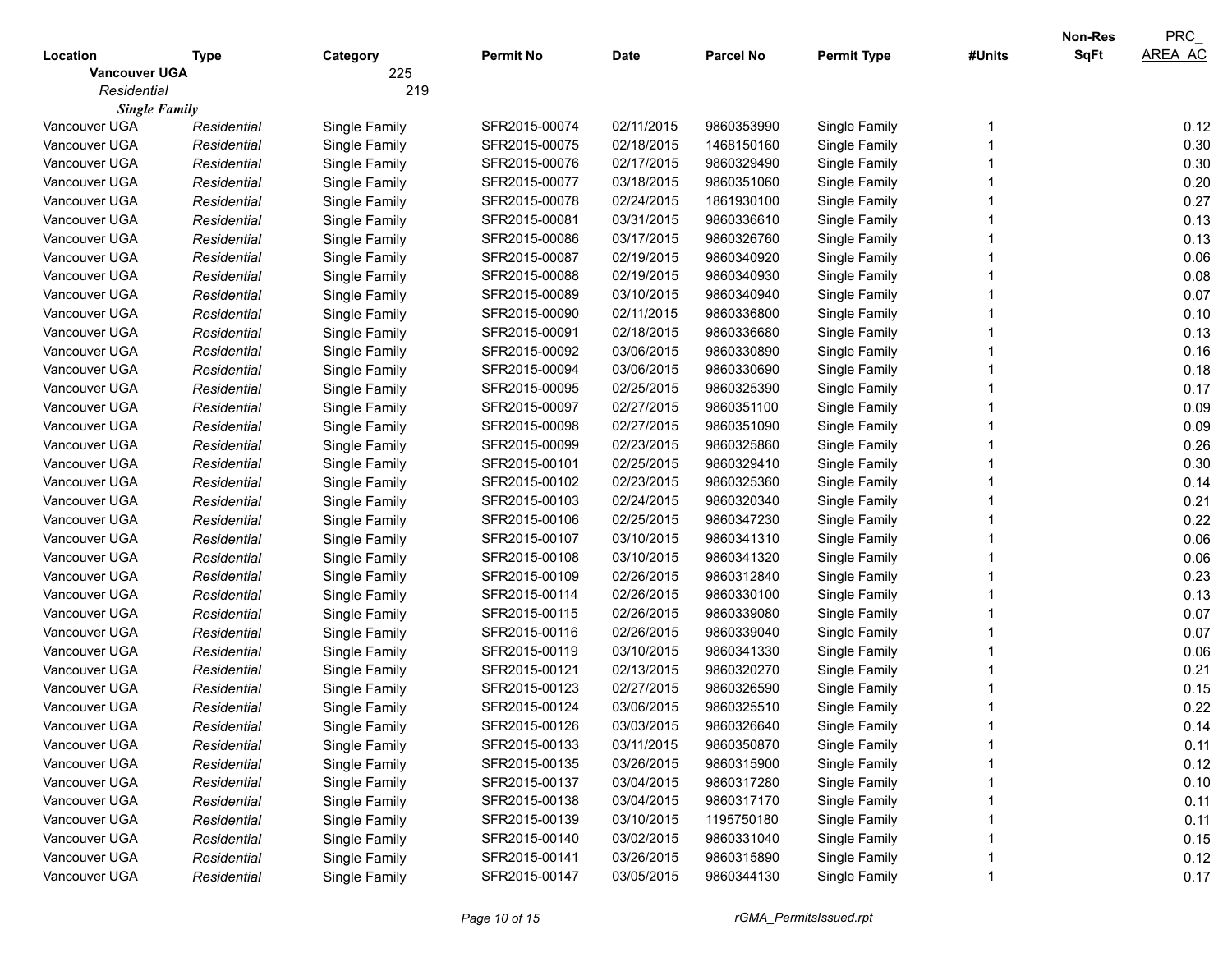| 225<br><b>Vancouver UGA</b><br>219<br>Residential<br><b>Single Family</b><br>0.22<br>03/10/2015<br>9860347660<br>Vancouver UGA<br>Residential<br>SFR2015-00149<br>Single Family<br>Single Family<br>1<br>03/23/2015<br>Vancouver UGA<br>SFR2015-00153<br>9860331840<br>Single Family<br>0.09<br>Residential<br>Single Family<br>03/13/2015<br>0.08<br>Vancouver UGA<br>Residential<br>Single Family<br>SFR2015-00154<br>1607582480<br>Single Family<br>0.08<br>03/13/2015<br>Vancouver UGA<br>Residential<br>Single Family<br>SFR2015-00155<br>1607582420<br>Single Family<br>0.13<br>03/06/2015<br>Vancouver UGA<br>Residential<br>Single Family<br>SFR2015-00159<br>9860349510<br>Single Family<br>0.18<br>03/10/2015<br>Vancouver UGA<br>Residential<br>Single Family<br>SFR2015-00162<br>9860344050<br>Single Family<br>0.16<br>03/10/2015<br>Vancouver UGA<br>Residential<br>Single Family<br>SFR2015-00164<br>9860331680<br>Single Family<br>0.22<br>03/24/2015<br>Vancouver UGA<br>Residential<br>Single Family<br>SFR2015-00165<br>9860347650<br>Single Family<br>03/12/2015<br>0.23<br>Vancouver UGA<br>SFR2015-00166<br>9860329000<br>Single Family<br>Residential<br>Single Family<br>0.17<br>Vancouver UGA<br>SFR2015-00170<br>03/19/2015<br>9860326240<br>Single Family<br>Residential<br>Single Family<br>0.18<br>Vancouver UGA<br>Residential<br>Single Family<br>SFR2015-00171<br>03/19/2015<br>9860326220<br>Single Family<br>0.11<br>Vancouver UGA<br>Residential<br>Single Family<br>SFR2015-00172<br>03/06/2015<br>1540360130<br>Single Family<br>0.17<br>Vancouver UGA<br>Residential<br>Single Family<br>SFR2015-00173<br>03/17/2015<br>9860344480<br>Single Family<br>0.16<br>Vancouver UGA<br>Residential<br>Single Family<br>SFR2015-00175<br>03/17/2015<br>9860326820<br>Single Family<br>0.13<br>Vancouver UGA<br>Residential<br>Single Family<br>SFR2015-00176<br>03/25/2015<br>9860349230<br>Single Family<br>0.09<br>Vancouver UGA<br>Residential<br>Single Family<br>SFR2015-00177<br>03/12/2015<br>9860350370<br>Single Family<br>0.09<br>Vancouver UGA<br>SFR2015-00178<br>03/20/2015<br>9860350480<br>Single Family<br>Residential<br>Single Family<br>0.09<br>Vancouver UGA<br>Residential<br>Single Family<br>SFR2015-00179<br>03/20/2015<br>9860350300<br>Single Family<br>0.15<br>Vancouver UGA<br>Residential<br>Single Family<br>SFR2015-00181<br>03/18/2015<br>9860331990<br>Single Family<br>0.22<br>Vancouver UGA<br>Residential<br>Single Family<br>SFR2015-00182<br>03/24/2015<br>9860347610<br>Single Family<br>0.15<br>Vancouver UGA<br>Residential<br>Single Family<br>SFR2015-00183<br>03/27/2015<br>9860326400<br>Single Family<br>0.25<br>Vancouver UGA<br>Residential<br>Single Family<br>SFR2015-00184<br>03/17/2015<br>1847300160<br>Single Family<br>0.16<br>Vancouver UGA<br>Residential<br>Single Family<br>SFR2015-00186<br>03/12/2015<br>9860329950<br>Single Family<br>0.13<br>Vancouver UGA<br>SFR2015-00187<br>03/12/2015<br>9860329930<br>Single Family<br>Residential<br>Single Family<br>0.20<br>Vancouver UGA<br>SFR2015-00188<br>03/24/2015<br>9860310810<br>Single Family<br>Residential<br>Single Family<br>0.17<br>Vancouver UGA<br>Residential<br>Single Family<br>SFR2015-00189<br>03/31/2015<br>9860344170<br>Single Family<br>0.14<br>Vancouver UGA<br>Residential<br>Single Family<br>SFR2015-00190<br>03/18/2015<br>9860283600<br>Single Family<br>0.14<br>Vancouver UGA<br>Residential<br>Single Family<br>SFR2015-00191<br>03/18/2015<br>9860283620<br>Single Family<br>0.25<br>Vancouver UGA<br>Residential<br>Single Family<br>SFR2015-00192<br>03/20/2015<br>9860336090<br>Single Family<br>0.09<br>Vancouver UGA<br>Residential<br>Single Family<br>SFR2015-00193<br>03/23/2015<br>9860317290<br>Single Family<br>Vancouver UGA<br>0.19<br>Residential<br>Single Family<br>SFR2015-00194<br>03/18/2015<br>9860341950<br>Single Family<br>Vancouver UGA<br>SFR2015-00202<br>03/26/2015<br>9860320170<br>Single Family<br>0.22<br>Single Family<br>Residential<br>Vancouver UGA<br>Single Family<br>SFR2015-00203<br>03/23/2015<br>1898780100<br>Single Family<br>0.10<br>Residential<br>SFR2015-00204<br>03/23/2015<br>Single Family<br>0.29<br>Vancouver UGA<br>Residential<br>Single Family<br>9860341990<br>Vancouver UGA<br>Single Family<br>03/24/2015<br>Single Family<br>0.15<br>Residential<br>SFR2015-00205<br>9860341870<br>0.14<br>Vancouver UGA<br>Single Family<br>03/24/2015<br>Single Family<br>Residential<br>SFR2015-00215<br>9860341930<br>1.02<br>Vancouver UGA<br>Single Family<br>SFR2015-00218<br>03/26/2015<br>Single Family<br>Residential<br>9860310330<br>0.12<br>Vancouver UGA<br>Single Family<br>SFR2015-00224<br>03/25/2015<br>Single Family<br>Residential<br>9860336500 |               |             |               |                  |             |                  |                    |        | Non-Res     | <b>PRC</b>     |
|------------------------------------------------------------------------------------------------------------------------------------------------------------------------------------------------------------------------------------------------------------------------------------------------------------------------------------------------------------------------------------------------------------------------------------------------------------------------------------------------------------------------------------------------------------------------------------------------------------------------------------------------------------------------------------------------------------------------------------------------------------------------------------------------------------------------------------------------------------------------------------------------------------------------------------------------------------------------------------------------------------------------------------------------------------------------------------------------------------------------------------------------------------------------------------------------------------------------------------------------------------------------------------------------------------------------------------------------------------------------------------------------------------------------------------------------------------------------------------------------------------------------------------------------------------------------------------------------------------------------------------------------------------------------------------------------------------------------------------------------------------------------------------------------------------------------------------------------------------------------------------------------------------------------------------------------------------------------------------------------------------------------------------------------------------------------------------------------------------------------------------------------------------------------------------------------------------------------------------------------------------------------------------------------------------------------------------------------------------------------------------------------------------------------------------------------------------------------------------------------------------------------------------------------------------------------------------------------------------------------------------------------------------------------------------------------------------------------------------------------------------------------------------------------------------------------------------------------------------------------------------------------------------------------------------------------------------------------------------------------------------------------------------------------------------------------------------------------------------------------------------------------------------------------------------------------------------------------------------------------------------------------------------------------------------------------------------------------------------------------------------------------------------------------------------------------------------------------------------------------------------------------------------------------------------------------------------------------------------------------------------------------------------------------------------------------------------------------------------------------------------------------------------------------------------------------------------------------------------------------------------------------------------------------------------------------------------------------------------------------------------------------------------------------------------------------------------------------------------------------------------------------------------------------------------------------------------------------------------------------------------------------------------------------------------------------------------------------------------------------------------------------------------------------------------------------------------------------------------------------------------------------------------------------------------------------------------------------------------------------------------------------------------------------------------------------------------------------------------------------------------------------------------------|---------------|-------------|---------------|------------------|-------------|------------------|--------------------|--------|-------------|----------------|
|                                                                                                                                                                                                                                                                                                                                                                                                                                                                                                                                                                                                                                                                                                                                                                                                                                                                                                                                                                                                                                                                                                                                                                                                                                                                                                                                                                                                                                                                                                                                                                                                                                                                                                                                                                                                                                                                                                                                                                                                                                                                                                                                                                                                                                                                                                                                                                                                                                                                                                                                                                                                                                                                                                                                                                                                                                                                                                                                                                                                                                                                                                                                                                                                                                                                                                                                                                                                                                                                                                                                                                                                                                                                                                                                                                                                                                                                                                                                                                                                                                                                                                                                                                                                                                                                                                                                                                                                                                                                                                                                                                                                                                                                                                                                                                                          | Location      | Type        | Category      | <b>Permit No</b> | <b>Date</b> | <b>Parcel No</b> | <b>Permit Type</b> | #Units | <b>SqFt</b> | <b>AREA AC</b> |
|                                                                                                                                                                                                                                                                                                                                                                                                                                                                                                                                                                                                                                                                                                                                                                                                                                                                                                                                                                                                                                                                                                                                                                                                                                                                                                                                                                                                                                                                                                                                                                                                                                                                                                                                                                                                                                                                                                                                                                                                                                                                                                                                                                                                                                                                                                                                                                                                                                                                                                                                                                                                                                                                                                                                                                                                                                                                                                                                                                                                                                                                                                                                                                                                                                                                                                                                                                                                                                                                                                                                                                                                                                                                                                                                                                                                                                                                                                                                                                                                                                                                                                                                                                                                                                                                                                                                                                                                                                                                                                                                                                                                                                                                                                                                                                                          |               |             |               |                  |             |                  |                    |        |             |                |
|                                                                                                                                                                                                                                                                                                                                                                                                                                                                                                                                                                                                                                                                                                                                                                                                                                                                                                                                                                                                                                                                                                                                                                                                                                                                                                                                                                                                                                                                                                                                                                                                                                                                                                                                                                                                                                                                                                                                                                                                                                                                                                                                                                                                                                                                                                                                                                                                                                                                                                                                                                                                                                                                                                                                                                                                                                                                                                                                                                                                                                                                                                                                                                                                                                                                                                                                                                                                                                                                                                                                                                                                                                                                                                                                                                                                                                                                                                                                                                                                                                                                                                                                                                                                                                                                                                                                                                                                                                                                                                                                                                                                                                                                                                                                                                                          |               |             |               |                  |             |                  |                    |        |             |                |
|                                                                                                                                                                                                                                                                                                                                                                                                                                                                                                                                                                                                                                                                                                                                                                                                                                                                                                                                                                                                                                                                                                                                                                                                                                                                                                                                                                                                                                                                                                                                                                                                                                                                                                                                                                                                                                                                                                                                                                                                                                                                                                                                                                                                                                                                                                                                                                                                                                                                                                                                                                                                                                                                                                                                                                                                                                                                                                                                                                                                                                                                                                                                                                                                                                                                                                                                                                                                                                                                                                                                                                                                                                                                                                                                                                                                                                                                                                                                                                                                                                                                                                                                                                                                                                                                                                                                                                                                                                                                                                                                                                                                                                                                                                                                                                                          |               |             |               |                  |             |                  |                    |        |             |                |
|                                                                                                                                                                                                                                                                                                                                                                                                                                                                                                                                                                                                                                                                                                                                                                                                                                                                                                                                                                                                                                                                                                                                                                                                                                                                                                                                                                                                                                                                                                                                                                                                                                                                                                                                                                                                                                                                                                                                                                                                                                                                                                                                                                                                                                                                                                                                                                                                                                                                                                                                                                                                                                                                                                                                                                                                                                                                                                                                                                                                                                                                                                                                                                                                                                                                                                                                                                                                                                                                                                                                                                                                                                                                                                                                                                                                                                                                                                                                                                                                                                                                                                                                                                                                                                                                                                                                                                                                                                                                                                                                                                                                                                                                                                                                                                                          |               |             |               |                  |             |                  |                    |        |             |                |
|                                                                                                                                                                                                                                                                                                                                                                                                                                                                                                                                                                                                                                                                                                                                                                                                                                                                                                                                                                                                                                                                                                                                                                                                                                                                                                                                                                                                                                                                                                                                                                                                                                                                                                                                                                                                                                                                                                                                                                                                                                                                                                                                                                                                                                                                                                                                                                                                                                                                                                                                                                                                                                                                                                                                                                                                                                                                                                                                                                                                                                                                                                                                                                                                                                                                                                                                                                                                                                                                                                                                                                                                                                                                                                                                                                                                                                                                                                                                                                                                                                                                                                                                                                                                                                                                                                                                                                                                                                                                                                                                                                                                                                                                                                                                                                                          |               |             |               |                  |             |                  |                    |        |             |                |
|                                                                                                                                                                                                                                                                                                                                                                                                                                                                                                                                                                                                                                                                                                                                                                                                                                                                                                                                                                                                                                                                                                                                                                                                                                                                                                                                                                                                                                                                                                                                                                                                                                                                                                                                                                                                                                                                                                                                                                                                                                                                                                                                                                                                                                                                                                                                                                                                                                                                                                                                                                                                                                                                                                                                                                                                                                                                                                                                                                                                                                                                                                                                                                                                                                                                                                                                                                                                                                                                                                                                                                                                                                                                                                                                                                                                                                                                                                                                                                                                                                                                                                                                                                                                                                                                                                                                                                                                                                                                                                                                                                                                                                                                                                                                                                                          |               |             |               |                  |             |                  |                    |        |             |                |
|                                                                                                                                                                                                                                                                                                                                                                                                                                                                                                                                                                                                                                                                                                                                                                                                                                                                                                                                                                                                                                                                                                                                                                                                                                                                                                                                                                                                                                                                                                                                                                                                                                                                                                                                                                                                                                                                                                                                                                                                                                                                                                                                                                                                                                                                                                                                                                                                                                                                                                                                                                                                                                                                                                                                                                                                                                                                                                                                                                                                                                                                                                                                                                                                                                                                                                                                                                                                                                                                                                                                                                                                                                                                                                                                                                                                                                                                                                                                                                                                                                                                                                                                                                                                                                                                                                                                                                                                                                                                                                                                                                                                                                                                                                                                                                                          |               |             |               |                  |             |                  |                    |        |             |                |
|                                                                                                                                                                                                                                                                                                                                                                                                                                                                                                                                                                                                                                                                                                                                                                                                                                                                                                                                                                                                                                                                                                                                                                                                                                                                                                                                                                                                                                                                                                                                                                                                                                                                                                                                                                                                                                                                                                                                                                                                                                                                                                                                                                                                                                                                                                                                                                                                                                                                                                                                                                                                                                                                                                                                                                                                                                                                                                                                                                                                                                                                                                                                                                                                                                                                                                                                                                                                                                                                                                                                                                                                                                                                                                                                                                                                                                                                                                                                                                                                                                                                                                                                                                                                                                                                                                                                                                                                                                                                                                                                                                                                                                                                                                                                                                                          |               |             |               |                  |             |                  |                    |        |             |                |
|                                                                                                                                                                                                                                                                                                                                                                                                                                                                                                                                                                                                                                                                                                                                                                                                                                                                                                                                                                                                                                                                                                                                                                                                                                                                                                                                                                                                                                                                                                                                                                                                                                                                                                                                                                                                                                                                                                                                                                                                                                                                                                                                                                                                                                                                                                                                                                                                                                                                                                                                                                                                                                                                                                                                                                                                                                                                                                                                                                                                                                                                                                                                                                                                                                                                                                                                                                                                                                                                                                                                                                                                                                                                                                                                                                                                                                                                                                                                                                                                                                                                                                                                                                                                                                                                                                                                                                                                                                                                                                                                                                                                                                                                                                                                                                                          |               |             |               |                  |             |                  |                    |        |             |                |
|                                                                                                                                                                                                                                                                                                                                                                                                                                                                                                                                                                                                                                                                                                                                                                                                                                                                                                                                                                                                                                                                                                                                                                                                                                                                                                                                                                                                                                                                                                                                                                                                                                                                                                                                                                                                                                                                                                                                                                                                                                                                                                                                                                                                                                                                                                                                                                                                                                                                                                                                                                                                                                                                                                                                                                                                                                                                                                                                                                                                                                                                                                                                                                                                                                                                                                                                                                                                                                                                                                                                                                                                                                                                                                                                                                                                                                                                                                                                                                                                                                                                                                                                                                                                                                                                                                                                                                                                                                                                                                                                                                                                                                                                                                                                                                                          |               |             |               |                  |             |                  |                    |        |             |                |
|                                                                                                                                                                                                                                                                                                                                                                                                                                                                                                                                                                                                                                                                                                                                                                                                                                                                                                                                                                                                                                                                                                                                                                                                                                                                                                                                                                                                                                                                                                                                                                                                                                                                                                                                                                                                                                                                                                                                                                                                                                                                                                                                                                                                                                                                                                                                                                                                                                                                                                                                                                                                                                                                                                                                                                                                                                                                                                                                                                                                                                                                                                                                                                                                                                                                                                                                                                                                                                                                                                                                                                                                                                                                                                                                                                                                                                                                                                                                                                                                                                                                                                                                                                                                                                                                                                                                                                                                                                                                                                                                                                                                                                                                                                                                                                                          |               |             |               |                  |             |                  |                    |        |             |                |
|                                                                                                                                                                                                                                                                                                                                                                                                                                                                                                                                                                                                                                                                                                                                                                                                                                                                                                                                                                                                                                                                                                                                                                                                                                                                                                                                                                                                                                                                                                                                                                                                                                                                                                                                                                                                                                                                                                                                                                                                                                                                                                                                                                                                                                                                                                                                                                                                                                                                                                                                                                                                                                                                                                                                                                                                                                                                                                                                                                                                                                                                                                                                                                                                                                                                                                                                                                                                                                                                                                                                                                                                                                                                                                                                                                                                                                                                                                                                                                                                                                                                                                                                                                                                                                                                                                                                                                                                                                                                                                                                                                                                                                                                                                                                                                                          |               |             |               |                  |             |                  |                    |        |             |                |
|                                                                                                                                                                                                                                                                                                                                                                                                                                                                                                                                                                                                                                                                                                                                                                                                                                                                                                                                                                                                                                                                                                                                                                                                                                                                                                                                                                                                                                                                                                                                                                                                                                                                                                                                                                                                                                                                                                                                                                                                                                                                                                                                                                                                                                                                                                                                                                                                                                                                                                                                                                                                                                                                                                                                                                                                                                                                                                                                                                                                                                                                                                                                                                                                                                                                                                                                                                                                                                                                                                                                                                                                                                                                                                                                                                                                                                                                                                                                                                                                                                                                                                                                                                                                                                                                                                                                                                                                                                                                                                                                                                                                                                                                                                                                                                                          |               |             |               |                  |             |                  |                    |        |             |                |
|                                                                                                                                                                                                                                                                                                                                                                                                                                                                                                                                                                                                                                                                                                                                                                                                                                                                                                                                                                                                                                                                                                                                                                                                                                                                                                                                                                                                                                                                                                                                                                                                                                                                                                                                                                                                                                                                                                                                                                                                                                                                                                                                                                                                                                                                                                                                                                                                                                                                                                                                                                                                                                                                                                                                                                                                                                                                                                                                                                                                                                                                                                                                                                                                                                                                                                                                                                                                                                                                                                                                                                                                                                                                                                                                                                                                                                                                                                                                                                                                                                                                                                                                                                                                                                                                                                                                                                                                                                                                                                                                                                                                                                                                                                                                                                                          |               |             |               |                  |             |                  |                    |        |             |                |
|                                                                                                                                                                                                                                                                                                                                                                                                                                                                                                                                                                                                                                                                                                                                                                                                                                                                                                                                                                                                                                                                                                                                                                                                                                                                                                                                                                                                                                                                                                                                                                                                                                                                                                                                                                                                                                                                                                                                                                                                                                                                                                                                                                                                                                                                                                                                                                                                                                                                                                                                                                                                                                                                                                                                                                                                                                                                                                                                                                                                                                                                                                                                                                                                                                                                                                                                                                                                                                                                                                                                                                                                                                                                                                                                                                                                                                                                                                                                                                                                                                                                                                                                                                                                                                                                                                                                                                                                                                                                                                                                                                                                                                                                                                                                                                                          |               |             |               |                  |             |                  |                    |        |             |                |
|                                                                                                                                                                                                                                                                                                                                                                                                                                                                                                                                                                                                                                                                                                                                                                                                                                                                                                                                                                                                                                                                                                                                                                                                                                                                                                                                                                                                                                                                                                                                                                                                                                                                                                                                                                                                                                                                                                                                                                                                                                                                                                                                                                                                                                                                                                                                                                                                                                                                                                                                                                                                                                                                                                                                                                                                                                                                                                                                                                                                                                                                                                                                                                                                                                                                                                                                                                                                                                                                                                                                                                                                                                                                                                                                                                                                                                                                                                                                                                                                                                                                                                                                                                                                                                                                                                                                                                                                                                                                                                                                                                                                                                                                                                                                                                                          |               |             |               |                  |             |                  |                    |        |             |                |
|                                                                                                                                                                                                                                                                                                                                                                                                                                                                                                                                                                                                                                                                                                                                                                                                                                                                                                                                                                                                                                                                                                                                                                                                                                                                                                                                                                                                                                                                                                                                                                                                                                                                                                                                                                                                                                                                                                                                                                                                                                                                                                                                                                                                                                                                                                                                                                                                                                                                                                                                                                                                                                                                                                                                                                                                                                                                                                                                                                                                                                                                                                                                                                                                                                                                                                                                                                                                                                                                                                                                                                                                                                                                                                                                                                                                                                                                                                                                                                                                                                                                                                                                                                                                                                                                                                                                                                                                                                                                                                                                                                                                                                                                                                                                                                                          |               |             |               |                  |             |                  |                    |        |             |                |
|                                                                                                                                                                                                                                                                                                                                                                                                                                                                                                                                                                                                                                                                                                                                                                                                                                                                                                                                                                                                                                                                                                                                                                                                                                                                                                                                                                                                                                                                                                                                                                                                                                                                                                                                                                                                                                                                                                                                                                                                                                                                                                                                                                                                                                                                                                                                                                                                                                                                                                                                                                                                                                                                                                                                                                                                                                                                                                                                                                                                                                                                                                                                                                                                                                                                                                                                                                                                                                                                                                                                                                                                                                                                                                                                                                                                                                                                                                                                                                                                                                                                                                                                                                                                                                                                                                                                                                                                                                                                                                                                                                                                                                                                                                                                                                                          |               |             |               |                  |             |                  |                    |        |             |                |
|                                                                                                                                                                                                                                                                                                                                                                                                                                                                                                                                                                                                                                                                                                                                                                                                                                                                                                                                                                                                                                                                                                                                                                                                                                                                                                                                                                                                                                                                                                                                                                                                                                                                                                                                                                                                                                                                                                                                                                                                                                                                                                                                                                                                                                                                                                                                                                                                                                                                                                                                                                                                                                                                                                                                                                                                                                                                                                                                                                                                                                                                                                                                                                                                                                                                                                                                                                                                                                                                                                                                                                                                                                                                                                                                                                                                                                                                                                                                                                                                                                                                                                                                                                                                                                                                                                                                                                                                                                                                                                                                                                                                                                                                                                                                                                                          |               |             |               |                  |             |                  |                    |        |             |                |
|                                                                                                                                                                                                                                                                                                                                                                                                                                                                                                                                                                                                                                                                                                                                                                                                                                                                                                                                                                                                                                                                                                                                                                                                                                                                                                                                                                                                                                                                                                                                                                                                                                                                                                                                                                                                                                                                                                                                                                                                                                                                                                                                                                                                                                                                                                                                                                                                                                                                                                                                                                                                                                                                                                                                                                                                                                                                                                                                                                                                                                                                                                                                                                                                                                                                                                                                                                                                                                                                                                                                                                                                                                                                                                                                                                                                                                                                                                                                                                                                                                                                                                                                                                                                                                                                                                                                                                                                                                                                                                                                                                                                                                                                                                                                                                                          |               |             |               |                  |             |                  |                    |        |             |                |
|                                                                                                                                                                                                                                                                                                                                                                                                                                                                                                                                                                                                                                                                                                                                                                                                                                                                                                                                                                                                                                                                                                                                                                                                                                                                                                                                                                                                                                                                                                                                                                                                                                                                                                                                                                                                                                                                                                                                                                                                                                                                                                                                                                                                                                                                                                                                                                                                                                                                                                                                                                                                                                                                                                                                                                                                                                                                                                                                                                                                                                                                                                                                                                                                                                                                                                                                                                                                                                                                                                                                                                                                                                                                                                                                                                                                                                                                                                                                                                                                                                                                                                                                                                                                                                                                                                                                                                                                                                                                                                                                                                                                                                                                                                                                                                                          |               |             |               |                  |             |                  |                    |        |             |                |
|                                                                                                                                                                                                                                                                                                                                                                                                                                                                                                                                                                                                                                                                                                                                                                                                                                                                                                                                                                                                                                                                                                                                                                                                                                                                                                                                                                                                                                                                                                                                                                                                                                                                                                                                                                                                                                                                                                                                                                                                                                                                                                                                                                                                                                                                                                                                                                                                                                                                                                                                                                                                                                                                                                                                                                                                                                                                                                                                                                                                                                                                                                                                                                                                                                                                                                                                                                                                                                                                                                                                                                                                                                                                                                                                                                                                                                                                                                                                                                                                                                                                                                                                                                                                                                                                                                                                                                                                                                                                                                                                                                                                                                                                                                                                                                                          |               |             |               |                  |             |                  |                    |        |             |                |
|                                                                                                                                                                                                                                                                                                                                                                                                                                                                                                                                                                                                                                                                                                                                                                                                                                                                                                                                                                                                                                                                                                                                                                                                                                                                                                                                                                                                                                                                                                                                                                                                                                                                                                                                                                                                                                                                                                                                                                                                                                                                                                                                                                                                                                                                                                                                                                                                                                                                                                                                                                                                                                                                                                                                                                                                                                                                                                                                                                                                                                                                                                                                                                                                                                                                                                                                                                                                                                                                                                                                                                                                                                                                                                                                                                                                                                                                                                                                                                                                                                                                                                                                                                                                                                                                                                                                                                                                                                                                                                                                                                                                                                                                                                                                                                                          |               |             |               |                  |             |                  |                    |        |             |                |
|                                                                                                                                                                                                                                                                                                                                                                                                                                                                                                                                                                                                                                                                                                                                                                                                                                                                                                                                                                                                                                                                                                                                                                                                                                                                                                                                                                                                                                                                                                                                                                                                                                                                                                                                                                                                                                                                                                                                                                                                                                                                                                                                                                                                                                                                                                                                                                                                                                                                                                                                                                                                                                                                                                                                                                                                                                                                                                                                                                                                                                                                                                                                                                                                                                                                                                                                                                                                                                                                                                                                                                                                                                                                                                                                                                                                                                                                                                                                                                                                                                                                                                                                                                                                                                                                                                                                                                                                                                                                                                                                                                                                                                                                                                                                                                                          |               |             |               |                  |             |                  |                    |        |             |                |
|                                                                                                                                                                                                                                                                                                                                                                                                                                                                                                                                                                                                                                                                                                                                                                                                                                                                                                                                                                                                                                                                                                                                                                                                                                                                                                                                                                                                                                                                                                                                                                                                                                                                                                                                                                                                                                                                                                                                                                                                                                                                                                                                                                                                                                                                                                                                                                                                                                                                                                                                                                                                                                                                                                                                                                                                                                                                                                                                                                                                                                                                                                                                                                                                                                                                                                                                                                                                                                                                                                                                                                                                                                                                                                                                                                                                                                                                                                                                                                                                                                                                                                                                                                                                                                                                                                                                                                                                                                                                                                                                                                                                                                                                                                                                                                                          |               |             |               |                  |             |                  |                    |        |             |                |
|                                                                                                                                                                                                                                                                                                                                                                                                                                                                                                                                                                                                                                                                                                                                                                                                                                                                                                                                                                                                                                                                                                                                                                                                                                                                                                                                                                                                                                                                                                                                                                                                                                                                                                                                                                                                                                                                                                                                                                                                                                                                                                                                                                                                                                                                                                                                                                                                                                                                                                                                                                                                                                                                                                                                                                                                                                                                                                                                                                                                                                                                                                                                                                                                                                                                                                                                                                                                                                                                                                                                                                                                                                                                                                                                                                                                                                                                                                                                                                                                                                                                                                                                                                                                                                                                                                                                                                                                                                                                                                                                                                                                                                                                                                                                                                                          |               |             |               |                  |             |                  |                    |        |             |                |
|                                                                                                                                                                                                                                                                                                                                                                                                                                                                                                                                                                                                                                                                                                                                                                                                                                                                                                                                                                                                                                                                                                                                                                                                                                                                                                                                                                                                                                                                                                                                                                                                                                                                                                                                                                                                                                                                                                                                                                                                                                                                                                                                                                                                                                                                                                                                                                                                                                                                                                                                                                                                                                                                                                                                                                                                                                                                                                                                                                                                                                                                                                                                                                                                                                                                                                                                                                                                                                                                                                                                                                                                                                                                                                                                                                                                                                                                                                                                                                                                                                                                                                                                                                                                                                                                                                                                                                                                                                                                                                                                                                                                                                                                                                                                                                                          |               |             |               |                  |             |                  |                    |        |             |                |
|                                                                                                                                                                                                                                                                                                                                                                                                                                                                                                                                                                                                                                                                                                                                                                                                                                                                                                                                                                                                                                                                                                                                                                                                                                                                                                                                                                                                                                                                                                                                                                                                                                                                                                                                                                                                                                                                                                                                                                                                                                                                                                                                                                                                                                                                                                                                                                                                                                                                                                                                                                                                                                                                                                                                                                                                                                                                                                                                                                                                                                                                                                                                                                                                                                                                                                                                                                                                                                                                                                                                                                                                                                                                                                                                                                                                                                                                                                                                                                                                                                                                                                                                                                                                                                                                                                                                                                                                                                                                                                                                                                                                                                                                                                                                                                                          |               |             |               |                  |             |                  |                    |        |             |                |
|                                                                                                                                                                                                                                                                                                                                                                                                                                                                                                                                                                                                                                                                                                                                                                                                                                                                                                                                                                                                                                                                                                                                                                                                                                                                                                                                                                                                                                                                                                                                                                                                                                                                                                                                                                                                                                                                                                                                                                                                                                                                                                                                                                                                                                                                                                                                                                                                                                                                                                                                                                                                                                                                                                                                                                                                                                                                                                                                                                                                                                                                                                                                                                                                                                                                                                                                                                                                                                                                                                                                                                                                                                                                                                                                                                                                                                                                                                                                                                                                                                                                                                                                                                                                                                                                                                                                                                                                                                                                                                                                                                                                                                                                                                                                                                                          |               |             |               |                  |             |                  |                    |        |             |                |
|                                                                                                                                                                                                                                                                                                                                                                                                                                                                                                                                                                                                                                                                                                                                                                                                                                                                                                                                                                                                                                                                                                                                                                                                                                                                                                                                                                                                                                                                                                                                                                                                                                                                                                                                                                                                                                                                                                                                                                                                                                                                                                                                                                                                                                                                                                                                                                                                                                                                                                                                                                                                                                                                                                                                                                                                                                                                                                                                                                                                                                                                                                                                                                                                                                                                                                                                                                                                                                                                                                                                                                                                                                                                                                                                                                                                                                                                                                                                                                                                                                                                                                                                                                                                                                                                                                                                                                                                                                                                                                                                                                                                                                                                                                                                                                                          |               |             |               |                  |             |                  |                    |        |             |                |
|                                                                                                                                                                                                                                                                                                                                                                                                                                                                                                                                                                                                                                                                                                                                                                                                                                                                                                                                                                                                                                                                                                                                                                                                                                                                                                                                                                                                                                                                                                                                                                                                                                                                                                                                                                                                                                                                                                                                                                                                                                                                                                                                                                                                                                                                                                                                                                                                                                                                                                                                                                                                                                                                                                                                                                                                                                                                                                                                                                                                                                                                                                                                                                                                                                                                                                                                                                                                                                                                                                                                                                                                                                                                                                                                                                                                                                                                                                                                                                                                                                                                                                                                                                                                                                                                                                                                                                                                                                                                                                                                                                                                                                                                                                                                                                                          |               |             |               |                  |             |                  |                    |        |             |                |
|                                                                                                                                                                                                                                                                                                                                                                                                                                                                                                                                                                                                                                                                                                                                                                                                                                                                                                                                                                                                                                                                                                                                                                                                                                                                                                                                                                                                                                                                                                                                                                                                                                                                                                                                                                                                                                                                                                                                                                                                                                                                                                                                                                                                                                                                                                                                                                                                                                                                                                                                                                                                                                                                                                                                                                                                                                                                                                                                                                                                                                                                                                                                                                                                                                                                                                                                                                                                                                                                                                                                                                                                                                                                                                                                                                                                                                                                                                                                                                                                                                                                                                                                                                                                                                                                                                                                                                                                                                                                                                                                                                                                                                                                                                                                                                                          |               |             |               |                  |             |                  |                    |        |             |                |
|                                                                                                                                                                                                                                                                                                                                                                                                                                                                                                                                                                                                                                                                                                                                                                                                                                                                                                                                                                                                                                                                                                                                                                                                                                                                                                                                                                                                                                                                                                                                                                                                                                                                                                                                                                                                                                                                                                                                                                                                                                                                                                                                                                                                                                                                                                                                                                                                                                                                                                                                                                                                                                                                                                                                                                                                                                                                                                                                                                                                                                                                                                                                                                                                                                                                                                                                                                                                                                                                                                                                                                                                                                                                                                                                                                                                                                                                                                                                                                                                                                                                                                                                                                                                                                                                                                                                                                                                                                                                                                                                                                                                                                                                                                                                                                                          |               |             |               |                  |             |                  |                    |        |             |                |
|                                                                                                                                                                                                                                                                                                                                                                                                                                                                                                                                                                                                                                                                                                                                                                                                                                                                                                                                                                                                                                                                                                                                                                                                                                                                                                                                                                                                                                                                                                                                                                                                                                                                                                                                                                                                                                                                                                                                                                                                                                                                                                                                                                                                                                                                                                                                                                                                                                                                                                                                                                                                                                                                                                                                                                                                                                                                                                                                                                                                                                                                                                                                                                                                                                                                                                                                                                                                                                                                                                                                                                                                                                                                                                                                                                                                                                                                                                                                                                                                                                                                                                                                                                                                                                                                                                                                                                                                                                                                                                                                                                                                                                                                                                                                                                                          |               |             |               |                  |             |                  |                    |        |             |                |
|                                                                                                                                                                                                                                                                                                                                                                                                                                                                                                                                                                                                                                                                                                                                                                                                                                                                                                                                                                                                                                                                                                                                                                                                                                                                                                                                                                                                                                                                                                                                                                                                                                                                                                                                                                                                                                                                                                                                                                                                                                                                                                                                                                                                                                                                                                                                                                                                                                                                                                                                                                                                                                                                                                                                                                                                                                                                                                                                                                                                                                                                                                                                                                                                                                                                                                                                                                                                                                                                                                                                                                                                                                                                                                                                                                                                                                                                                                                                                                                                                                                                                                                                                                                                                                                                                                                                                                                                                                                                                                                                                                                                                                                                                                                                                                                          |               |             |               |                  |             |                  |                    |        |             |                |
|                                                                                                                                                                                                                                                                                                                                                                                                                                                                                                                                                                                                                                                                                                                                                                                                                                                                                                                                                                                                                                                                                                                                                                                                                                                                                                                                                                                                                                                                                                                                                                                                                                                                                                                                                                                                                                                                                                                                                                                                                                                                                                                                                                                                                                                                                                                                                                                                                                                                                                                                                                                                                                                                                                                                                                                                                                                                                                                                                                                                                                                                                                                                                                                                                                                                                                                                                                                                                                                                                                                                                                                                                                                                                                                                                                                                                                                                                                                                                                                                                                                                                                                                                                                                                                                                                                                                                                                                                                                                                                                                                                                                                                                                                                                                                                                          |               |             |               |                  |             |                  |                    |        |             |                |
|                                                                                                                                                                                                                                                                                                                                                                                                                                                                                                                                                                                                                                                                                                                                                                                                                                                                                                                                                                                                                                                                                                                                                                                                                                                                                                                                                                                                                                                                                                                                                                                                                                                                                                                                                                                                                                                                                                                                                                                                                                                                                                                                                                                                                                                                                                                                                                                                                                                                                                                                                                                                                                                                                                                                                                                                                                                                                                                                                                                                                                                                                                                                                                                                                                                                                                                                                                                                                                                                                                                                                                                                                                                                                                                                                                                                                                                                                                                                                                                                                                                                                                                                                                                                                                                                                                                                                                                                                                                                                                                                                                                                                                                                                                                                                                                          |               |             |               |                  |             |                  |                    |        |             |                |
|                                                                                                                                                                                                                                                                                                                                                                                                                                                                                                                                                                                                                                                                                                                                                                                                                                                                                                                                                                                                                                                                                                                                                                                                                                                                                                                                                                                                                                                                                                                                                                                                                                                                                                                                                                                                                                                                                                                                                                                                                                                                                                                                                                                                                                                                                                                                                                                                                                                                                                                                                                                                                                                                                                                                                                                                                                                                                                                                                                                                                                                                                                                                                                                                                                                                                                                                                                                                                                                                                                                                                                                                                                                                                                                                                                                                                                                                                                                                                                                                                                                                                                                                                                                                                                                                                                                                                                                                                                                                                                                                                                                                                                                                                                                                                                                          |               |             |               |                  |             |                  |                    |        |             |                |
|                                                                                                                                                                                                                                                                                                                                                                                                                                                                                                                                                                                                                                                                                                                                                                                                                                                                                                                                                                                                                                                                                                                                                                                                                                                                                                                                                                                                                                                                                                                                                                                                                                                                                                                                                                                                                                                                                                                                                                                                                                                                                                                                                                                                                                                                                                                                                                                                                                                                                                                                                                                                                                                                                                                                                                                                                                                                                                                                                                                                                                                                                                                                                                                                                                                                                                                                                                                                                                                                                                                                                                                                                                                                                                                                                                                                                                                                                                                                                                                                                                                                                                                                                                                                                                                                                                                                                                                                                                                                                                                                                                                                                                                                                                                                                                                          |               |             |               |                  |             |                  |                    |        |             |                |
|                                                                                                                                                                                                                                                                                                                                                                                                                                                                                                                                                                                                                                                                                                                                                                                                                                                                                                                                                                                                                                                                                                                                                                                                                                                                                                                                                                                                                                                                                                                                                                                                                                                                                                                                                                                                                                                                                                                                                                                                                                                                                                                                                                                                                                                                                                                                                                                                                                                                                                                                                                                                                                                                                                                                                                                                                                                                                                                                                                                                                                                                                                                                                                                                                                                                                                                                                                                                                                                                                                                                                                                                                                                                                                                                                                                                                                                                                                                                                                                                                                                                                                                                                                                                                                                                                                                                                                                                                                                                                                                                                                                                                                                                                                                                                                                          |               |             |               |                  |             |                  |                    |        |             |                |
|                                                                                                                                                                                                                                                                                                                                                                                                                                                                                                                                                                                                                                                                                                                                                                                                                                                                                                                                                                                                                                                                                                                                                                                                                                                                                                                                                                                                                                                                                                                                                                                                                                                                                                                                                                                                                                                                                                                                                                                                                                                                                                                                                                                                                                                                                                                                                                                                                                                                                                                                                                                                                                                                                                                                                                                                                                                                                                                                                                                                                                                                                                                                                                                                                                                                                                                                                                                                                                                                                                                                                                                                                                                                                                                                                                                                                                                                                                                                                                                                                                                                                                                                                                                                                                                                                                                                                                                                                                                                                                                                                                                                                                                                                                                                                                                          | Vancouver UGA | Residential | Single Family | SFR2015-00228    | 03/26/2015  | 1721780100       | Single Family      |        |             | 0.15           |

 *202 Total Single Family*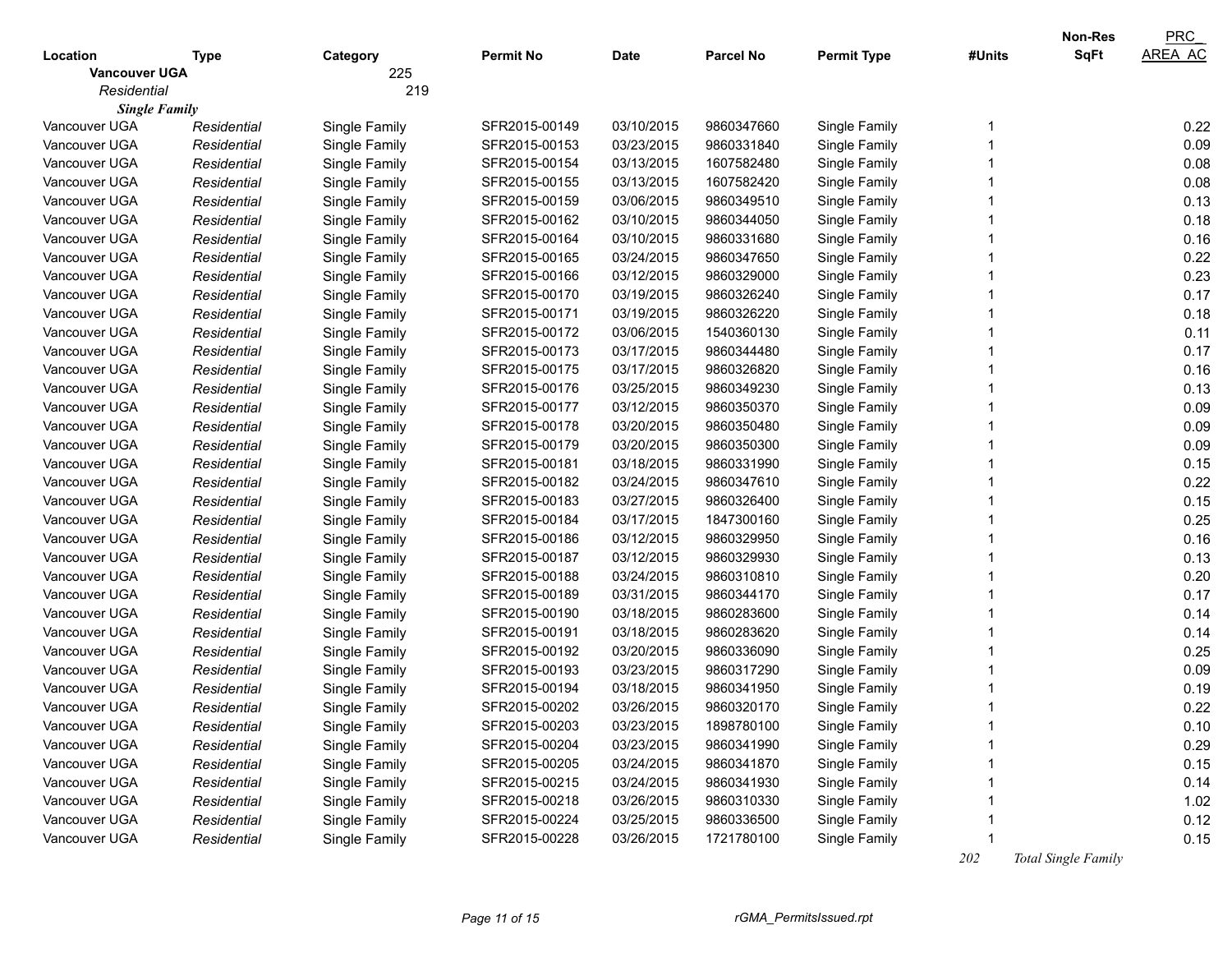| Location | <b>Type</b> | Category | <b>Permit No</b> | Date | <b>Parcel No</b> | <b>Permit Type</b>      | #Units | <b>Non-Res</b><br><b>SqFt</b> | <b>PRC</b><br>AREA AC |
|----------|-------------|----------|------------------|------|------------------|-------------------------|--------|-------------------------------|-----------------------|
|          |             |          |                  |      |                  | Vancouver UGA Sub Total | 219    | 42,978                        |                       |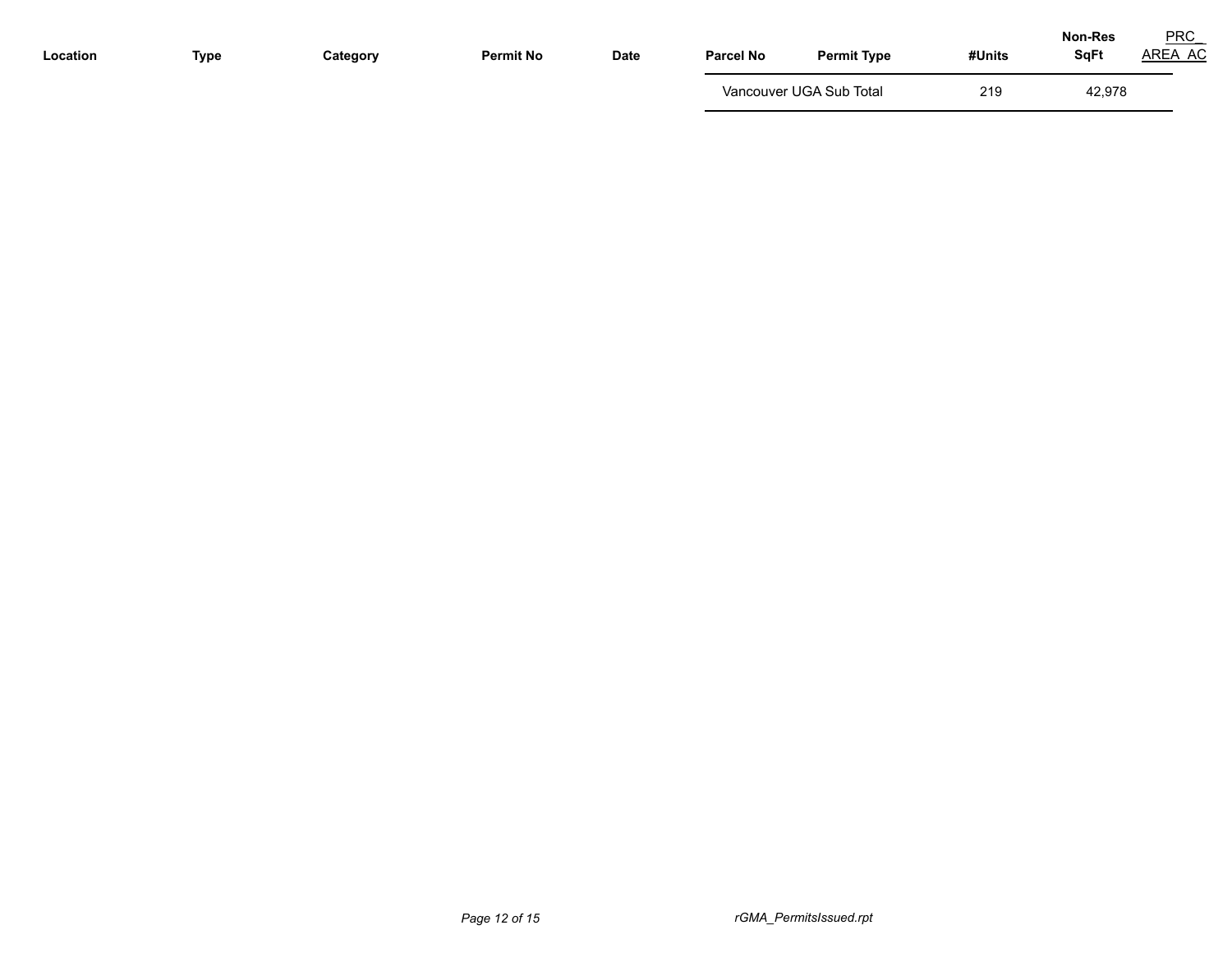|                      |                        |                         |                  |             |                     |                         |                  | <b>Non-Res</b>      | PRC            |
|----------------------|------------------------|-------------------------|------------------|-------------|---------------------|-------------------------|------------------|---------------------|----------------|
| Location             | <b>Type</b>            | Category                | <b>Permit No</b> | <b>Date</b> | <b>Parcel No</b>    | <b>Permit Type</b>      | #Units           | <b>SqFt</b>         | <b>AREA AC</b> |
| Washougal            |                        | 22                      |                  |             |                     |                         |                  |                     |                |
| Non-Residential      |                        |                         |                  |             |                     |                         |                  |                     |                |
| Washougal            | <b>Non-Residential</b> | <b>Other Commercial</b> | 14060035         | 01/07/2015  | 0710780710          | <b>Other Commercial</b> |                  | 28,220              | 8.24           |
|                      |                        |                         |                  |             |                     |                         |                  | 28220.00            |                |
| Residential          |                        | 21                      |                  |             |                     |                         |                  |                     |                |
| <b>Single Family</b> |                        |                         |                  |             |                     |                         |                  |                     |                |
| Washougal            | Residential            | Single Family           | 14120040         | 01/05/2015  | 1305620040          | Single Family           | $\overline{1}$   |                     | 0.17           |
| Washougal            | Residential            | Single Family           | 14120045         | 01/15/2015  | 0712811130          | Single Family           | 1                |                     | 0.34           |
| Washougal            | Residential            | Single Family           | 15010016         | 02/06/2015  | 1311730800          | Single Family           | 1                |                     | 0.33           |
| Washougal            | Residential            | Single Family           | 15010022         | 01/27/2015  | 1305620220          | Single Family           | 1                |                     | 0.22           |
| Washougal            | Residential            | Single Family           | 15010029         | 02/02/2015  | 1283581920          | Single Family           | 1                |                     | 0.07           |
| Washougal            | Residential            | Single Family           | 15010040         | 02/06/2015  | 1229960560          | Single Family           | 1                |                     | 0.13           |
| Washougal            | Residential            | Single Family           | 15010042         | 02/03/2015  | 1229960580          | Single Family           | $\overline{1}$   |                     | 0.14           |
| Washougal            | Residential            | Single Family           | 15010057         | 02/26/2015  | 1325760360          | Single Family           | 1                |                     | 0.16           |
| Washougal            | Residential            | Single Family           | 15010069         | 02/17/2015  | 1230110140          | Single Family           | 1                |                     | 0.16           |
| Washougal            | Residential            | Single Family           | 15020002         | 02/09/2015  | 1229960620          | Single Family           | 1                |                     | 0.14           |
| Washougal            | Residential            | Single Family           | 15020014         | 03/26/2015  | 1305620240          | Single Family           |                  |                     | 0.22           |
| Washougal            | Residential            | Single Family           | 15020017         | 03/30/2015  | 1305620140          | Single Family           | 1                |                     | 0.22           |
| Washougal            | Residential            | Single Family           | 1502004          | 03/26/2015  | 1300480180          | Single Family           | 1                |                     | 0.20           |
| Washougal            | Residential            | Single Family           | 15020041         | 02/25/2015  | 1302740040          | Single Family           | 1                |                     | 0.33           |
| Washougal            | Residential            | Single Family           | 15020060         | 03/12/2015  | 1300360800          | Single Family           |                  |                     | 0.25           |
| Washougal            | Residential            | Single Family           | 15020071         | 03/04/2015  | 1311860240          | Single Family           |                  |                     | 0.30           |
| Washougal            | Residential            | Single Family           | 15030004         | 03/17/2015  | 1341650280          | Single Family           |                  |                     | 0.15           |
| Washougal            | Residential            | Single Family           | 15030007         | 03/16/2015  | 1300460600          | Single Family           | $\overline{1}$   |                     | 0.15           |
| Washougal            | Residential            | Single Family           | 15030018         | 03/17/2015  | 9860355750          | Single Family           | 1                |                     | 0.11           |
| Washougal            | Residential            | Single Family           | 15030025         | 03/27/2015  | 1229960260          | Single Family           | 1                |                     | 0.14           |
| Washougal            | Residential            | Single Family           | 15030037         | 03/12/2015  | 0757000000          | Single Family           | 1                |                     | 0.11           |
|                      |                        |                         |                  |             |                     |                         | 21               | Total Single Family |                |
|                      |                        |                         |                  |             | Washougal Sub Total |                         | 21               | 28,220              |                |
| <b>Washougal UGA</b> |                        | $\overline{c}$          |                  |             |                     |                         |                  |                     |                |
| Residential          |                        | $\overline{2}$          |                  |             |                     |                         |                  |                     |                |
| <b>Single Family</b> |                        |                         |                  |             |                     |                         |                  |                     |                |
| Washougal UGA        | Residential            | Single Family           | SFR2014-00940    | 01/07/2015  | 1303360100          | Single Family           | -1               |                     | 1.35           |
| Washougal UGA        | Residential            | Single Family           | SFR2014-00995    | 03/09/2015  | 1236200000          | Single Family           | $\overline{1}$   |                     | 5.50           |
|                      |                        |                         |                  |             |                     |                         | $\overline{2}$   | Total Single Family |                |
|                      |                        |                         |                  |             |                     | Washougal UGA Sub Total | $\boldsymbol{2}$ | 0                   |                |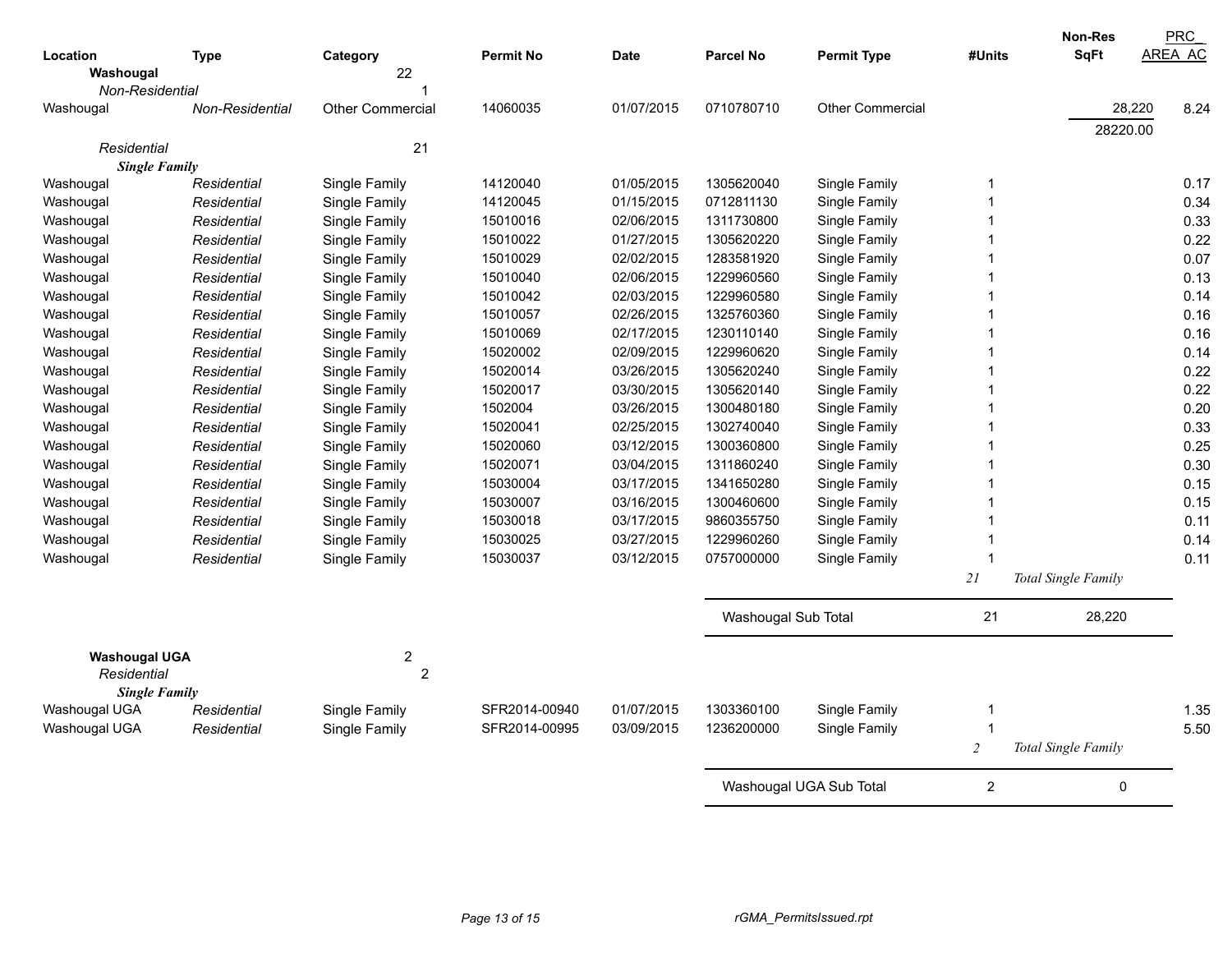| Location                                       | <b>Type</b>     | Category                | <b>Permit No</b> | <b>Date</b> | <b>Parcel No</b> | <b>Permit Type</b>      | #Units | Non-Res<br><b>SqFt</b> | <b>PRC</b><br><b>AREA AC</b> |
|------------------------------------------------|-----------------|-------------------------|------------------|-------------|------------------|-------------------------|--------|------------------------|------------------------------|
| <b>Clark County (Rural)</b><br>Non-Residential |                 | 43                      |                  |             |                  |                         |        |                        |                              |
| Clark County (Rural)                           | Non-Residential | <b>Other Commercial</b> | CMI-165641       | 01/29/2015  | 1588060000       | <b>Other Commercial</b> |        |                        | 740<br>22.52                 |
|                                                |                 |                         |                  |             |                  |                         |        |                        | 740.00                       |
| Residential<br><b>Single Family</b>            |                 | 42                      |                  |             |                  |                         |        |                        |                              |
| Clark County (Rural)                           | Residential     | Single Family           | 15-037           | 02/06/2015  | 1940720660       | Single Family           |        |                        | 2.50                         |
| Clark County (Rural)                           | Residential     | Single Family           | SFR2014-00601    | 01/16/2015  | 1430440000       | Single Family           |        |                        | 5.00                         |
| Clark County (Rural)                           | Residential     | Single Family           | SFR2014-00652    | 01/08/2015  | 2313880000       | Single Family           |        |                        | 2.00                         |
| Clark County (Rural)                           | Residential     | Single Family           | SFR2014-00827    | 01/20/2015  | 2635270000       | Single Family           |        |                        | 5.00                         |
| Clark County (Rural)                           | Residential     | Single Family           | SFR2014-00869    | 01/06/2015  | 9860281260       | Single Family           |        |                        | 5.00                         |
| Clark County (Rural)                           | Residential     | Single Family           | SFR2014-00881    | 02/19/2015  | 2480970000       | Single Family           |        |                        | 5.03                         |
| Clark County (Rural)                           | Residential     | Single Family           | SFR2014-00882    | 02/23/2015  | 2147520000       | Single Family           |        |                        | 4.77                         |
| Clark County (Rural)                           | Residential     | Single Family           | SFR2014-00883    | 01/02/2015  | 2657810000       | Single Family           |        |                        | 6.06                         |
| Clark County (Rural)                           | Residential     | Single Family           | SFR2014-00886    | 03/23/2015  | 2261620000       | Single Family           |        |                        | 5.13                         |
| Clark County (Rural)                           | Residential     | Single Family           | SFR2014-00908    | 02/02/2015  | 2081650100       | Single Family           |        |                        | 6.01                         |
| Clark County (Rural)                           | Residential     | Single Family           | SFR2014-00909    | 01/14/2015  | 2053970000       | Single Family           |        |                        | 4.95                         |
| Clark County (Rural)                           | Residential     | Single Family           | SFR2014-00910    | 01/12/2015  | 1409030100       | Single Family           |        |                        | 5.10                         |
| Clark County (Rural)                           | Residential     | Single Family           | SFR2014-00926    | 02/09/2015  | 1954780020       | Single Family           |        |                        | 10.37                        |
| Clark County (Rural)                           | Residential     | Single Family           | SFR2014-00929    | 03/18/2015  | 1704140000       | Single Family           |        |                        | 5.47                         |
| Clark County (Rural)                           | Residential     | Single Family           | SFR2014-00950    | 01/06/2015  | 1800680000       | Single Family           |        |                        | 7.21                         |
| Clark County (Rural)                           | Residential     | Single Family           | SFR2014-00955    | 01/28/2015  | 1420490000       | Single Family           |        |                        | 5.76                         |
| Clark County (Rural)                           | Residential     | Single Family           | SFR2014-00957    | 03/20/2015  | 2670690000       | Single Family           |        |                        | 2.50                         |
| Clark County (Rural)                           | Residential     | Single Family           | SFR2014-00963    | 01/12/2015  | 2110100050       | Single Family           |        |                        | 5.63                         |
| Clark County (Rural)                           | Residential     | Single Family           | SFR2014-00966    | 01/09/2015  | 2225660000       | Single Family           |        |                        | 5.02                         |
| Clark County (Rural)                           | Residential     | Single Family           | SFR2014-01003    | 02/17/2015  | 2162600060       | Single Family           |        |                        | 2.14                         |
| Clark County (Rural)                           | Residential     | Single Family           | SFR2015-00002    | 01/28/2015  | 1788910000       | Single Family           |        |                        | 5.00                         |
| Clark County (Rural)                           | Residential     | Single Family           | SFR2015-00007    | 01/29/2015  | 1710900000       | Single Family           |        |                        | 11.00                        |
| Clark County (Rural)                           | Residential     | Single Family           | SFR2015-00016    | 03/12/2015  | 2174530000       | Single Family           |        |                        | 5.00                         |
| Clark County (Rural)                           | Residential     | Single Family           | SFR2015-00032    | 02/11/2015  | 2265890000       | Single Family           |        |                        | 6.00                         |
| Clark County (Rural)                           | Residential     | Single Family           | SFR2015-00045    | 02/10/2015  | 9860337260       | Single Family           |        |                        | 4.90                         |
| Clark County (Rural)                           | Residential     | Single Family           | SFR2015-00047    | 02/20/2015  | 2556520000       | Single Family           |        |                        | 5.00                         |
| Clark County (Rural)                           | Residential     | Single Family           | SFR2015-00048    | 02/25/2015  | 1408650000       | Single Family           |        |                        | 24.15                        |
| Clark County (Rural)                           | Residential     | Single Family           | SFR2015-00061    | 02/18/2015  | 2020640000       | Single Family           |        |                        | 2.19                         |
| Clark County (Rural)                           | Residential     | Single Family           | SFR2015-00100    | 03/24/2015  | 9860293540       | Single Family           |        |                        | 1.02                         |
| Clark County (Rural)                           | Residential     | Single Family           | SFR2015-00104    | 02/27/2015  | 2638000060       | Single Family           |        |                        | 5.02                         |
| Clark County (Rural)                           | Residential     | Single Family           | SFR2015-00110    | 03/02/2015  | 2018280220       | Single Family           |        |                        | 5.10                         |
| Clark County (Rural)                           | Residential     | Single Family           | SFR2015-00117    | 03/12/2015  | 9860342650       | Single Family           |        |                        | 10.00                        |
| Clark County (Rural)                           | Residential     | Single Family           | SFR2015-00128    | 03/13/2015  | 2636920040       | Single Family           |        |                        | 5.01                         |
| Clark County (Rural)                           | Residential     | Single Family           | SFR2015-00144    | 03/16/2015  | 2021460280       | Single Family           |        |                        | 2.50                         |
| Clark County (Rural)                           | Residential     | Single Family           | SFR2015-00145    | 03/11/2015  | 1952490000       | Single Family           |        |                        | 0.74                         |
| Clark County (Rural)                           | Residential     | Single Family           | SFR2015-00150    | 03/24/2015  | 9860334940       | Single Family           |        |                        | 1.67                         |
| Clark County (Rural)                           | Residential     | Single Family           | SFR2015-00151    | 03/24/2015  | 1368810000       | Single Family           |        |                        | 5.00                         |
| Clark County (Rural)                           | Residential     | Single Family           | SFR2015-00152    | 03/23/2015  | 2483560000       | Single Family           |        |                        | 8.01                         |